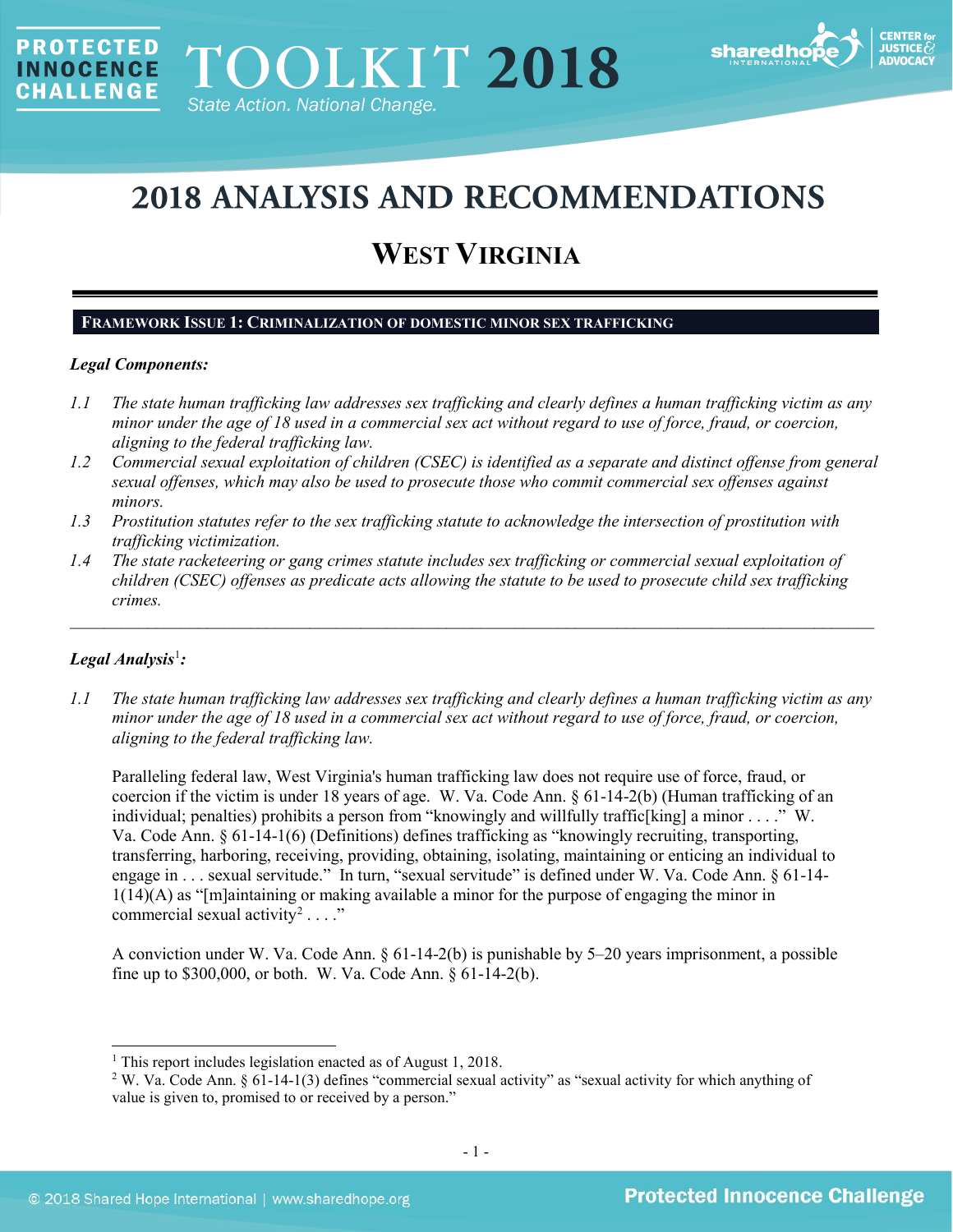Sexual servitude is punishable as a separate offense under W. Va. Code Ann. § 61-14-5(b) (Sexual servitude; penalties), which states, "[a]ny person who knowingly maintains or makes available a minor for the purposes of engaging the minor in commercial sexual activity is guilty of a felony . . . ." A conviction under W. Va. Code Ann. § 61-14-5(b) is punishable by 10–20 years imprisonment and a possible fine up to \$300,000, or both. W. Va. Code Ann. § 61-14-5(b).

Further, W. Va. Code Ann. § 61-14-6(b) (Patronizing a victim of sexual servitude; penalties) prohibits a person from "knowingly patroniz[ing] a minor to engage in commercial sexual activity" if the person "knows or has reason to know that said minor is a victim of sexual servitude . . . ." A conviction under W. Va. Code Ann. § 61-14-6(b) is punishable by 3–15 years imprisonment and a possible fine up to \$300,000, or both. W. Va. Code Ann. § 61-14-6(b).

<span id="page-1-1"></span>*1.2 Commercial sexual exploitation of children (CSEC) is identified as a separate and distinct offense from general sexual offenses, which may also be used to prosecute those who commit commercial sex offenses against minors.*

West Virginia has several statutes specifically criminalizing CSEC, including the following:

- 1. W. Va. Code Ann. § 61-2-14(a) (Abduction of person; kidnapping or concealing child; penalties) states, in part, "Any person who . . . takes away a child under the age of sixteen years from any person having lawful charge of such child, for the purpose of prostitution or concubinage, shall be guilty of a felony  $\dots$  " A conviction under this statute is punishable by imprisonment for  $3-10$ years. W. Va. Code Ann. § 61-2-14(a).<sup>[3](#page-1-0)</sup>
- 2. W. Va. Code Ann. § 61-8-6 (Detention of person in place of prostitution; penalty) states,

Whoever shall by any means keep, hold, detain, or restrain any person in a house of prostitution or other place where prostitution is practiced or allowed; or whoever shall directly or indirectly, keep, hold, detain, or restrain, or attempt to keep, hold, detain, or restrain, in any house of prostitution or other place where prostitution is practiced or allowed, any person by any means, for the purpose of compelling such person, directly or indirectly, to pay, liquidate or cancel any debt, dues or obligations incurred or said to have been incurred by such person shall, . . . where the person so kept, held, detained or restrained is a minor, any person violating the provisions of this section shall be guilty of a felony, and, upon conviction, shall be confined in the penitentiary not less than two years nor more than five years or fined not more than five thousand dollars, or both.

3. Pursuant to W. Va. Code Ann. § 61-8-7 (Procuring for house of prostitution; penalty),

Persons with two prior convictions for "crime[s] punishable by confinement in a penitentiary . . . shall be confined in the state correctional facility for life." W. Va. Code Ann.  $\S 61-11-18(c)$ .

<span id="page-1-0"></span> <sup>3</sup> Pursuant to W. Va. Code Ann. § 61-11-18(a) (Punishment for second or third offense of felony), with some exceptions,

when any person is convicted of an offense and is subject to confinement in the state correctional facility therefor, and it is determined, as provided in section nineteen [§ 61-11-19 (Procedure in trial of persons for second or third offense)] of this article, that such person had been before convicted in the United States of a crime punishable by confinement in a penitentiary, the court shall, if the sentence to be imposed is for a definite term of years, add five years to the time for which the person is or would be otherwise sentenced. Whenever in such case the court imposes an indeterminate sentence, the minimum term shall be twice the term of years otherwise provided for under such sentence.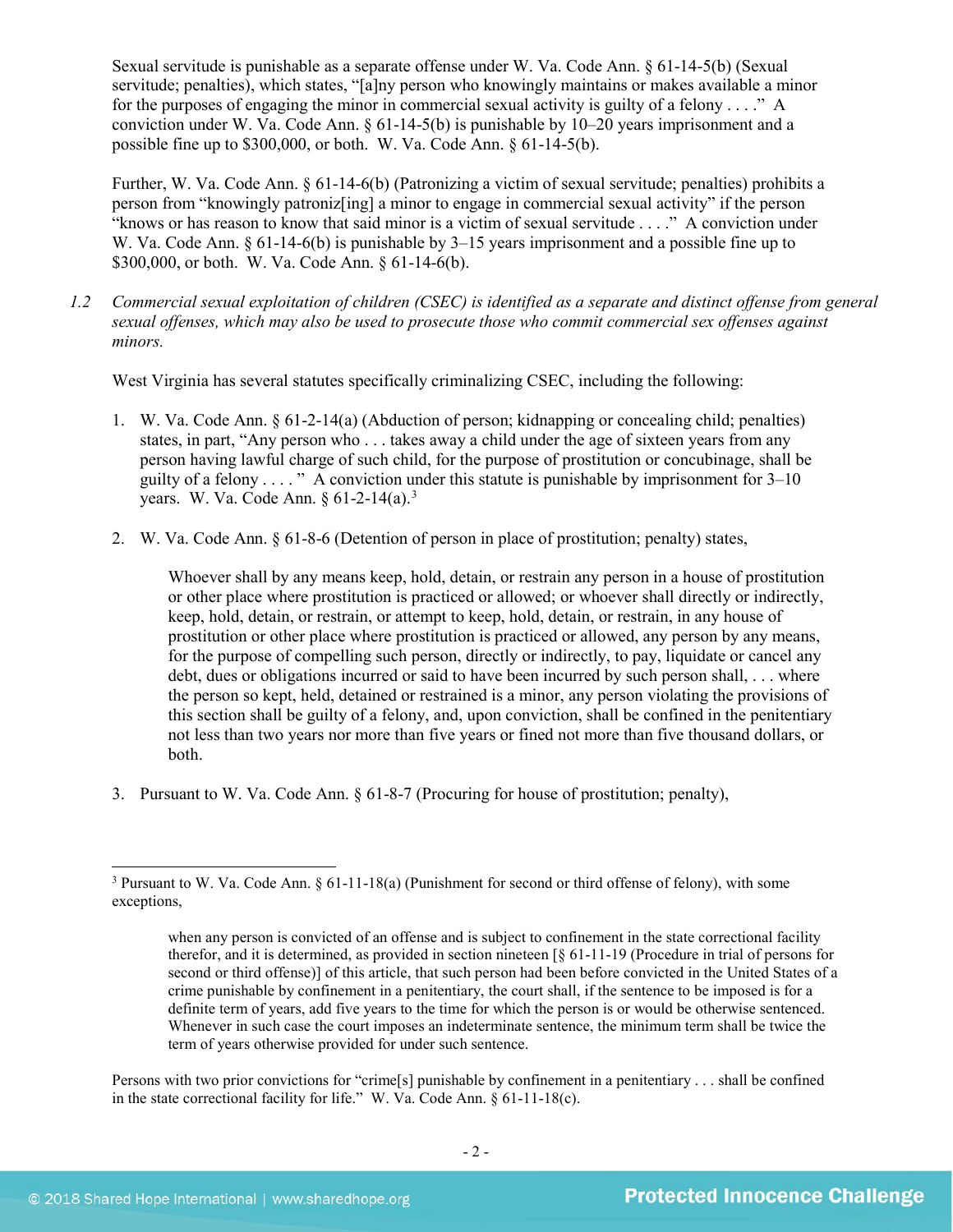[a]ny person who shall procure an inmate for a house of prostitution, or who, by promises, threats, violence, or by any device or scheme, shall cause, induce, persuade or encourage a person to become an inmate of a house of prostitution, or shall procure a place as inmate in a house of prostitution for a person; or any person who shall, by promises, threats, violence, or by any device or scheme cause, induce, persuade or encourage an inmate of a house of prostitution to remain therein as such inmate; or any person who shall, by fraud or artifice, or by duress of person or goods, or by abuse of any position of confidence or authority, procure any person to become an inmate of a house of ill fame, or to enter any place in which prostitution is encouraged or allowed within this state, or to come into or leave this state for the purpose of prostitution, or who shall procure any person to become an inmate of a house of ill fame within this state or to come into or leave this state for the purpose of prostitution; or shall receive or give or agree to receive or give any money or thing of value for procuring or attempting to procure any person to become an inmate of a house of ill fame within this state, or to come into or leave this state for the purpose of prostitution, shall be guilty of pandering . . . .

A conviction under this statute, if the "inmate" is a minor, is punishable as a felony by imprisonment for 2–5 years, a fine not to exceed  $$5,000$ , or both. W. Va. Code Ann.  $§$  61-8-7.

4. W. Va. Code Ann. § 61-8-8 (Receiving support from prostitution; pimping; penalty) provides,

Any person who, knowing another person to be a prostitute, shall live or derive support or maintenance, in whole or in part, from the earnings or proceeds of the prostitution of such prostitute, or from money loaned or advanced to or charged against such prostitution by any keeper or manager or inmate of a house or other place where prostitution is practiced or allowed, or shall tout or receive compensation for touting for such prostitution, shall be guilty of pimping.

<span id="page-2-5"></span><span id="page-2-4"></span>A conviction under this statute, if the prostituted person is a minor, is punishable as a felony by imprisonment for a minimum of 2 years, a fine not to exceed \$5,000, or both. W. Va. Code Ann. § 61-8-8.

- 5. W. Va. Code Ann. § 61-8A-5 (Employment or use of minor to produce obscene matter or assist in doing sexually explicit conduct; penalties) states, "Any adult who, with knowledge that a person is a minor or who fails to exercise reasonable care in ascertaining the age of a minor,<sup>[4](#page-2-0)</sup> hires, employs or uses such minor to produce obscene matter<sup>[5](#page-2-1)</sup> or to do or assist in doing any sexually explicit conduct,  $6$ is guilty of a felony  $\dots$ ." A conviction under this statute is punishable by imprisonment for up to 10 years, a fine not to exceed \$50,000, or both. W. Va. Code Ann. § 61-8A-5.
- 6. W. Va. Code Ann. § 61-8C-2(a) (Use of minors in filming sexually explicit conduct prohibited; penalty) states, "Any person who causes or knowingly permits, uses, persuades, induces, entices or coerces such minor to engage in or uses such minor to do or assist in any sexually explicit conduct<sup>[7](#page-2-3)</sup>

<span id="page-2-2"></span><span id="page-2-1"></span><span id="page-2-0"></span> <sup>4</sup> <sup>A</sup> "minor" is defined as "an unemancipated person under eighteen years of age." W. Va. Code Ann. § 61-8A-1(i). <sup>5</sup> "Obscene Matter" is defined as "matter that: (1) An average person, applying contemporary adult community standards, would find, taken as a whole, appeals to the prurient interest, is intended to appeal to the prurient interest, or is pandered to a prurient interest; (2) An average person, applying community standards, would find depicts or describes, in a patently offensive way, sexually explicit conduct; and (3) A reasonable person would find, taken as a whole, lacks serious literary, artistic, political or scientific value." W. Va. Code Ann. § 61-8A-1(j). <sup>6</sup> "Sexually explicit conduct" is defined as "an ultimate sexual act, normal or perverted, actual or simulated, including sexual intercourse, sodomy, oral copulation, sexual bestiality, sexual sadism and masochism, masturbation, excretory functions and lewd exhibition of the genitals." W. Va. Code Ann. § 61-8A-1(m). <sup>7</sup> Pursuant to W. Va. Code Ann. § 61-8C-1(c) (Definitions),

<span id="page-2-6"></span><span id="page-2-3"></span>Sexually explicit conduct includes any of the following, whether actually performed or simulated: (1) Genital to genital intercourse;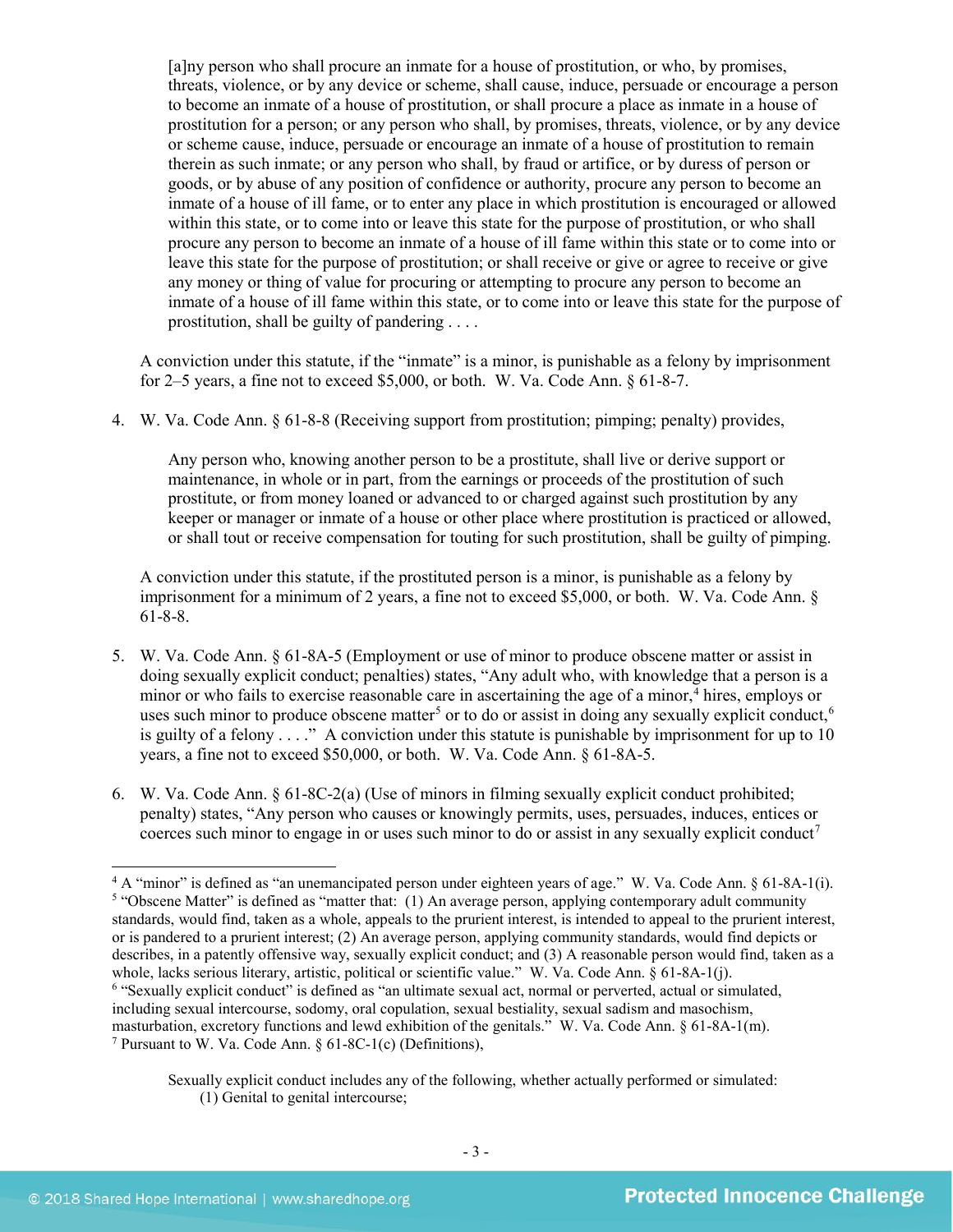shall be guilty of a felony when such person has knowledge that any such act is being photographed or filmed."

Under subsection (b), "[a]ny person who photographs or films such minor engaging in any sexually explicit conduct shall be guilty of a felony  $\ldots$ ." W. Va. Code Ann. § 61-8C-2(b).

Additionally, pursuant to W. Va. Code Ann. § 61-8C-2(c),

Any parent, legal guardian or person having custody and control of a minor, who photographs or films such minor in any sexually explicit conduct or causes or knowingly permits, uses, persuades, induces, entices or coerces such minor child to engage in or assist in any sexually explicit act shall be guilty of a felony when such person has knowledge that any such act may be photographed or filmed.

A conviction under any of the provisions of this statute is punishable by imprisonment for up to 10 years, a fine not to exceed \$10,000, or both. W. Va. Code Ann.  $\frac{6}{9}$  61-8C-2(a)–(c).

7. According to W. Va. Code Ann. § 61-3C-14b (Soliciting, etc. a minor via computer; soliciting a minor and traveling to engage the minor in prohibited sexual activity; penalties),

(a) Any person over the age of eighteen, who knowingly uses [or attempts to use] a computer to solicit, entice, seduce or lure . . . a minor known or believed to be at least four years younger than the person using the computer . . . in order to engage in . . . [several crimes, including prostitution] is guilty of a felony . . . [punishable by imprisonment for 2–10 years, a fine not to exceed \$5,000, or both].

(b) Any person over the age of eighteen who uses a computer in the manner proscribed by the provision of subsection (a) of this section and who additionally engages in any overt act designed to bring himself or herself into the minor's, or the person believed to be a minor's, physical presence with the intent to engage in any sexual activity or conduct with such minor that is prohibited by law, is guilty of a felony . . . [punishable by imprisonment for 5–30 years, a fine not to exceed \$25,000, or both].

Several other laws, while not expressly commercial in nature, may also apply in cases involving CSEC.<sup>[8](#page-3-0)</sup>

<span id="page-3-1"></span>(2) Fellatio;

 $\overline{a}$ 

- (3) Cunnilingus;
- (4) Anal intercourse;
- (5) Oral to anal intercourse;
- (6) Bestiality;
- (7) Masturbation;
- (8) Sadomasochistic abuse, including, but not limited to, flagellation, torture or bondage;
- (9) Excretory functions in a sexual context; or
- (10) Exhibition of the genitals, pubic or rectal areas of any person in a sexual context.

<span id="page-3-0"></span><sup>8</sup> Pursuant to W. Va. Code Ann. § 61-8B-9a(a) (Mandatory sentence for person committing certain sex offenses against children), an offender convicted of certain sex crimes (sexual assault in the first, second, or third degree or sexual abuse in the first, second, or third degree) is not "eligible for probation, home incarceration or an alternative sentence" when the perpetrator is over 18, the victim is under 12, and

one of the following aggravating circumstances exists:

- (1) The person employed forcible compulsion in commission of the offense;
- (2) The offense constituted, resulted from or involved a predatory act as defined in subsection (m), section two, article twelve, chapter fifteen of this code;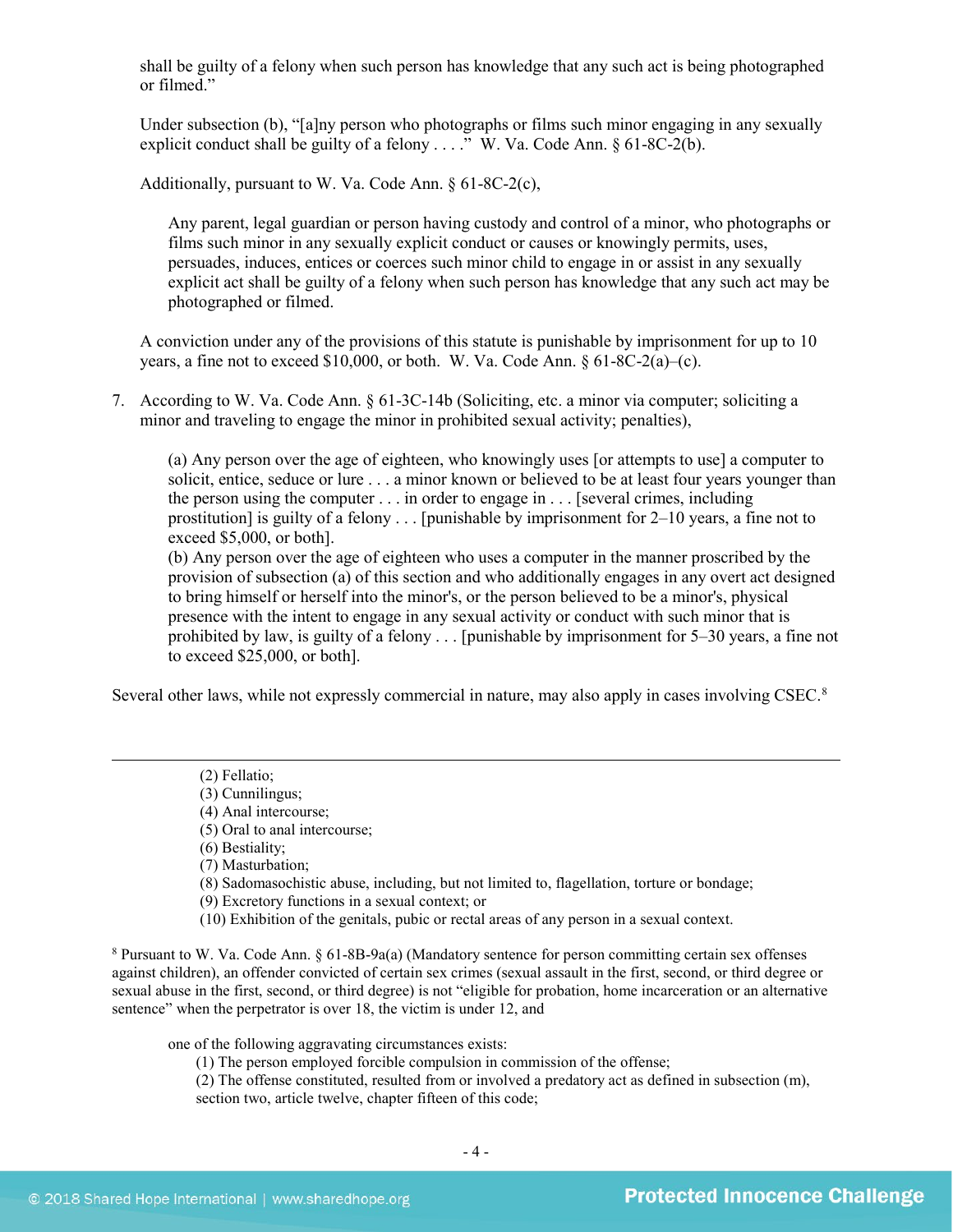These include the following:

 $\overline{a}$ 

- 1. Pursuant to W. Va. Code Ann. § 61-8B-3(a)(2), (b) (Sexual assault in the first degree), a person older than 14 years old who "engages in sexual intercourse" or sexual intrusion<sup>[10](#page-4-1)</sup> with another person who is younger than twelve years old and is "not married to that person" is guilty of a felony. A conviction under W. Va. Code  $\S 61-8B-3$  is punishable by imprisonment for 15–35 years in a state correctional facility and a possible fine of \$1,000–\$10,000. W. Va. Code Ann. § 61-8B-3(b). However, if the defendant is 18 or older and the victim is under 12, a conviction is punishable by imprisonment for 25–100 years in a state correctional facility and a mandatory fine of \$5,000– \$25,000. W. Va. Code Ann. § 61-8B-3(c).
- 2. W. Va. Code Ann. § 61-8B-5(a)(2), (b) (Sexual assault in the third degree) states that a person, who is at least 16 years old, who "engages in sexual intercourse or sexual intrusion with another person who is less than sixteen years old and who is at least four years younger than the defendant and is not married to the defendant" is guilty of a felony punishable by imprisonment for 1–5 years in a state correction facility and a possible fine not to exceed \$10,000. W. Va. Code Ann. § 61-8B-5(b).
- 3. W. Va. Code Ann. § 61-8B-7(a)(3), (b) (Sexual abuse in the first degree) states that a person 14 years or older who "subjects another person to sexual contact<sup>[11](#page-4-2)</sup> who is younger than twelve years old"

(3) The person was armed with a weapon or any article used or fashioned in a manner to lead the victim to reasonably believe it to be a dangerous weapon and used or threatened to use the weapon or article to cause the victim to submit; or

(4) The person removed the victim from one place to another and did not release the victim in a safe place. For the purposes of this section, "release the victim in a safe place" means release of a victim in a place and manner which realistically conveys to the victim that he or she is free from captivity in circumstances and surroundings wherein aid is readily available.

Subsequent convictions of certain sex offenses by persons with convictions for "sexually violent offenses" against a victim under 12 also result in enhanced penalties. W. Va. Code § 61-8B-9b. W. Va. Code Ann. § 15-12-2(i) (Registration) defines a "sexually violent offense" as

(1) Sexual assault in the first degree as set forth in §61-8B-3 of this code, or of a similar provision in another state, federal, or military jurisdiction;

(2) Sexual assault in the second degree as set forth in §61-8B-4 of this code, or of a similar provision in another state, federal, or military jurisdiction;

(3) Sexual assault of a spouse as set forth in the former provisions of §61-8B-6 of this code, which was repealed by an act of the Legislature during the 2000 legislative session, or of a similar provision in another state, federal, or military jurisdiction;

(4) Sexual abuse in the first degree as set forth in §61-8B-7 of this code, or of a similar provision in another state, federal. or military jurisdiction.

The text of W. Va. Code Ann. § 15-12-2 cited here and elsewhere in this report includes amendments made by the enactment of Senate Bill 404 during the 2018 Regular Session of the West Virginia Legislature (effective June 25, 2018).

<span id="page-4-0"></span><sup>9</sup> W. Va. Code Ann. § 61-8B-1(7) (Definition of terms) defines "sexual intercourse" as "any act between persons involving penetration, however slight, of the female sex organ by the male sex organ or involving contact between the sex organs of one person and the mouth or anus of another person."

<span id="page-4-2"></span><span id="page-4-1"></span><sup>10</sup> "Sexual intrusion" is defined as "any act between persons involving penetration, however slight, of the female sex organ or of the anus of any person by an object for the purpose of degrading or humiliating the person so penetrated or for gratifying the sexual desire of either party." W. Va. Code Ann. § 61-8B-1(8). <sup>11</sup> W. Va. Code § 61-8B-1(6) defines "sexual contact" as the following:

[A]ny intentional touching, either directly or through clothing, of the breasts, buttocks, anus or any part of the sex organs of another person, or intentional touching of any part of another person's body by the actor's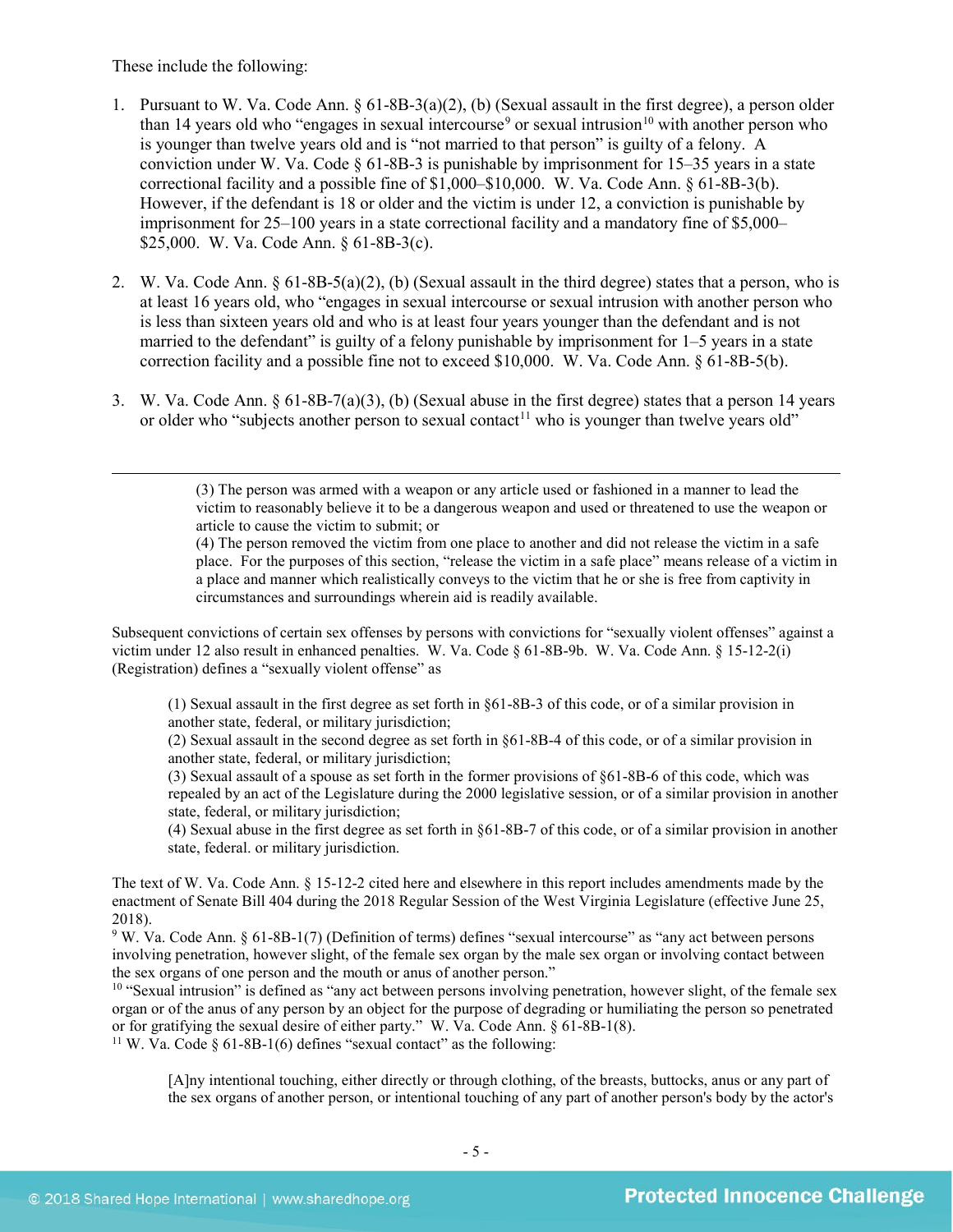commits a felony. A conviction under this statute is punishable by imprisonment for 1–5 years in a state correctional facility and a possible fine not to exceed \$10,000. W. Va. Code Ann. § 61-8B-7(b). However, if the defendant is 18 or older and the victim is under 12, a conviction is punishable by imprisonment for 5–25 years and a mandatory fine of \$1,000–\$5,000. W. Va. Code Ann. § 61-8B-7(c).

4. W. Va. Code Ann. § 61-8B-9(a), (c) (Sexual abuse in the third degree) makes it a misdemeanor when a person, 16 years or older and 4 years older than the victim, "subjects another person to sexual contact without the latter's consent, when such lack of consent is due to the victim's incapacity to consent by reason of being less than sixteen years old." A conviction under this statute is punishable by up to 90 days in jail and a possible fine not to exceed \$500. W. Va. Code Ann. § 61-8B-9(c).

Although these statutes may be applicable in prosecuting CSEC crimes, they have limited usefulness in sex offense prosecutions against older minors because a defendant can raise a consent defense when the victim is 16 years of age or older. W. Va. Code Ann. § 61-8B-2(a), (c)(1). W. Va. Code Ann. § 61-8B-2(a) specifically provides, "Whether or not specifically stated, it is an element of every offense defined in this article that the sexual act was committed without the consent of the victim." Under subsection  $(c)(1)$ , "[a] person is deemed incapable of consent when such person is: (1) Less than sixteen years old."

*1.3 Prostitution statutes refer to the sex trafficking statute to acknowledge the intersection of prostitution with trafficking victimization.* 

Although West Virginia's prostitution statute, W. Va. Code Ann. § 61-8-5(b) (Houses of ill fame and assignation; penalties), does not refer to W. Va. Code Ann. § 61-14-2(b) (Human trafficking of an individual; penalties) when a minor is engaged in prostitution, W. Va. Code Ann. § 61-14-8 (Immunity of a minor victim of sex trafficking) acknowledges the intersection of prostitution with trafficking victimization. W. Va. Code Ann.  $§ 61-14-8(a) states,$ 

In a prosecution or a juvenile prosecution for an offense of prostitution in violation of [§ 61-8-5(b)], a minor shall not be held criminally liable if the Court determines that the minor is a victim of an offense under this article [Human Trafficking]: *Provided*, That subject to proof, a minor so charged shall be rebuttably presumed to be a victim under the provisions of this article.

*1.4 The state racketeering or gang crimes statute includes sex trafficking or commercial sexual exploitation of children (CSEC) offenses as predicate acts allowing the statute to be used to prosecute child sex trafficking crimes.* 

West Virginia's Anti-Organized Criminal Enterprise Act includes commercial sexual exploitation of children, but not sex trafficking, as predicate activity. W. Va. Code Ann. § 61-13-3(a), (b) (Offenses) states,

(a) Any person who knowingly and willfully becomes a member of an organized criminal enterprise and who knowingly promotes, furthers or assists in the commission of any qualifying offense himself or herself or in combination with another member of an organized criminal enterprise shall be guilty of a felony and, upon conviction, shall be confined in a state correctional facility for not more than ten years or fined not more than \$25,000, or both. The offense set forth in this subsection is separate and distinct from that of any qualifying offense and may be punished separately.

(b) Any person who knowingly solicits, invites, recruits, encourages or causes another to become a member of an organized criminal enterprise or to assist members of an organized criminal

sex organs, where the victim is not married to the actor and the touching is done for the purpose of gratifying the sexual desire of either party.

 $\overline{a}$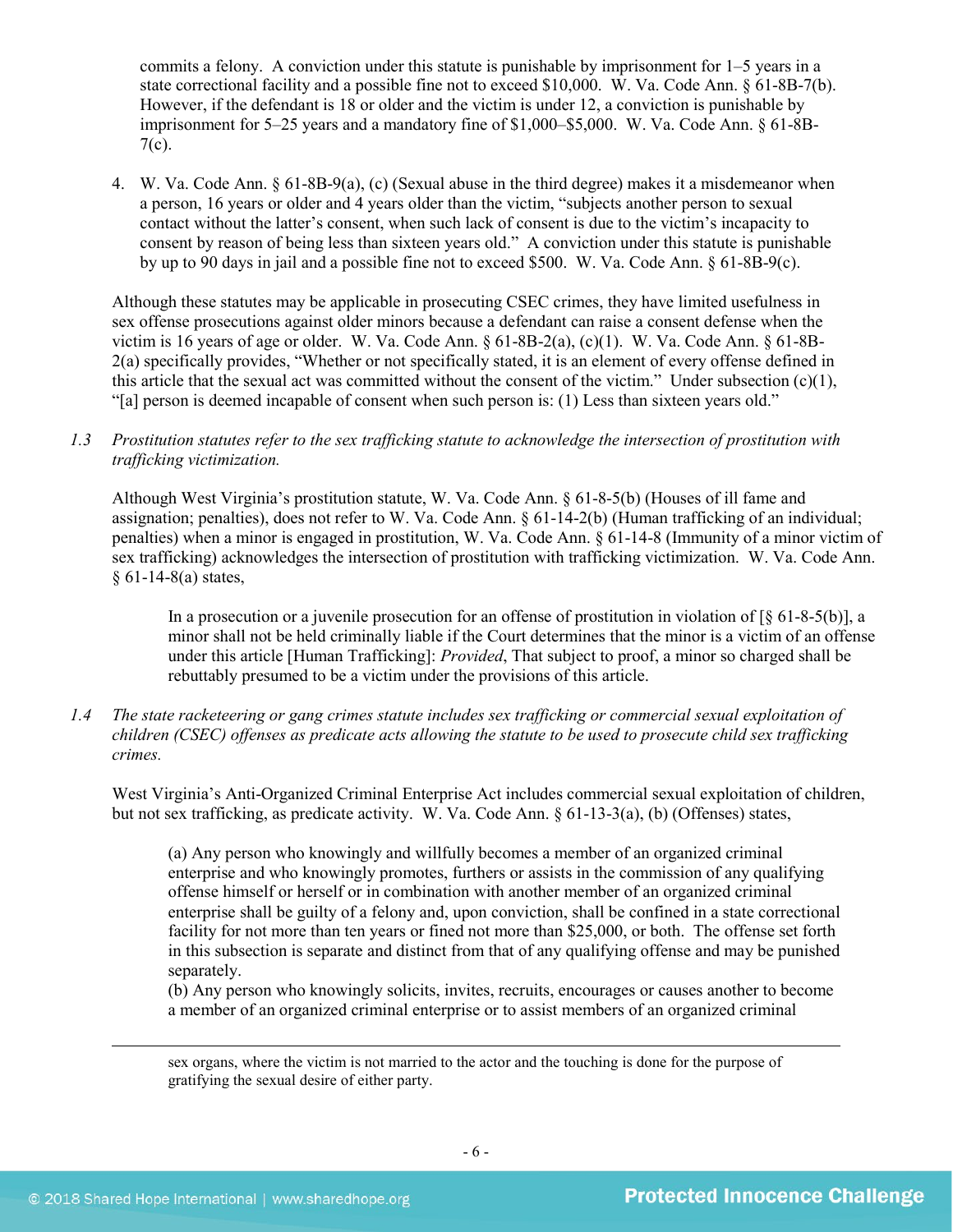enterprise to aid or assist in the commission of a qualifying offense by one or more members of an organized criminal enterprise shall be guilty of a felony and, upon conviction, be confined in a state correctional facility for not more than five years or fined not more than \$10,000, or both.

W. Va. Code Ann. § 61-13-2 (Definitions) defines "organized criminal enterprise" as "a combination of five or more persons engaging over a period of not less than six months in one or more of the qualifying offenses set forth in this section."

"Qualifying offense" is defined under § 61-13-2 to include felony violations of W. Va. Code Ann. § 61-2- 14(a) (Abduction of person; kidnapping or concealing child; penalties), § 61-3C-14b (Soliciting, etc. a minor via computer; soliciting a minor and traveling to engage the minor in prohibited sexual activity; penalties), § 61-8C-2 (Use of minors in filming sexually explicit conduct prohibited; penalty), § 61-8C-3 (Distribution and exhibiting of material depicting minors engaged in sexually explicit conduct prohibited; penalty), and § 61-8A-5 (Employment or use of minor to produce obscene matter or assist in doing sexually explicit conduct; penalties) or any convictions under § 61-8-8 (Receiving support from prostitution; pimping; penalty). Based on this definition of racketeering, acts of commercial sexual exploitation of children constitute predicate crimes under the racketeering law, making it available for combating criminal enterprises that engage in child sex trafficking.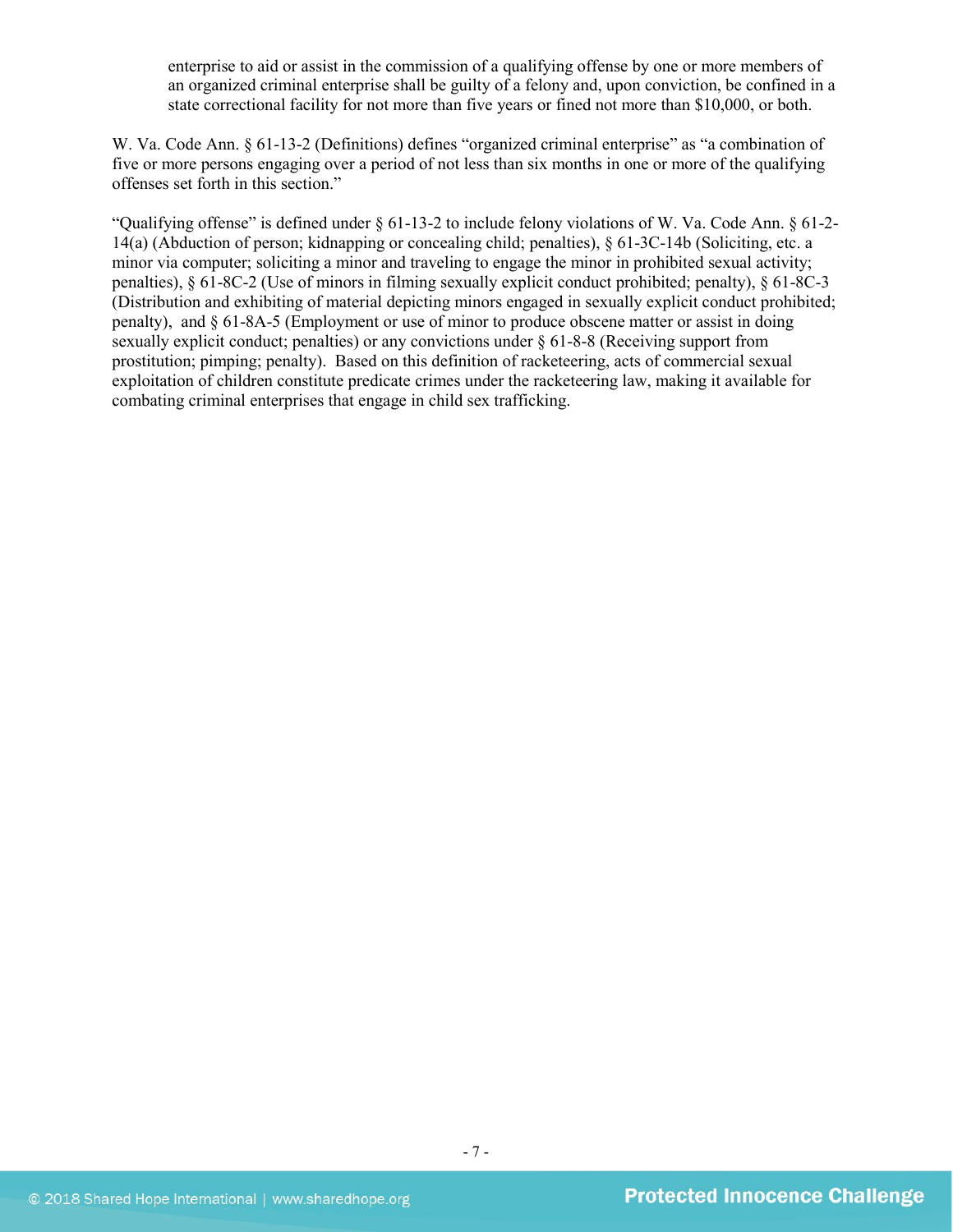#### **FRAMEWORK ISSUE 2: CRIMINAL PROVISIONS ADDRESSING DEMAND**

#### *Legal Components:*

- *2.1 The state sex trafficking law can be applied to buyers of commercial sex acts with a minor.*
- *2.2 Buyers of commercial sex acts with a minor can be prosecuted under commercial sexual exploitation of children (CSEC) laws.*
- *2.3 Solicitation laws differentiate between soliciting sex acts with an adult and soliciting sex acts with a minor under 18.*
- *2.4 Penalties for buyers of commercial sex acts with minors are as high as federal penalties.*
- *2.5 Using the Internet or electronic communications to lure, entice, or purchase, or attempt to lure, entice, or purchase commercial sex acts with a minor is a separate crime or results in an enhanced penalty for buyers.*
- *2.6 No age mistake defense is permitted for a buyer of commercial sex acts with any minor under 18.*
- *2.7 Base penalties for buying sex acts with a minor under 18 are sufficiently high and not reduced for older minors.*
- *2.8 Financial penalties for buyers of commercial sex acts with minors are sufficiently high to make it difficult for buyers to hide the crime.*
- *2.9 Buying and possessing images of child sexual exploitation carries penalties as high as similar federal offenses.*

 $\mathcal{L}_\mathcal{L} = \mathcal{L}_\mathcal{L} = \mathcal{L}_\mathcal{L} = \mathcal{L}_\mathcal{L} = \mathcal{L}_\mathcal{L} = \mathcal{L}_\mathcal{L} = \mathcal{L}_\mathcal{L} = \mathcal{L}_\mathcal{L} = \mathcal{L}_\mathcal{L} = \mathcal{L}_\mathcal{L} = \mathcal{L}_\mathcal{L} = \mathcal{L}_\mathcal{L} = \mathcal{L}_\mathcal{L} = \mathcal{L}_\mathcal{L} = \mathcal{L}_\mathcal{L} = \mathcal{L}_\mathcal{L} = \mathcal{L}_\mathcal{L}$ 

*2.10 Convicted buyers of commercial sex acts with minors are required to register as sex offenders.*

### *Legal Analysis*

*2.1 The state sex trafficking law can be applied to buyers of commercial sex acts with a minor.*

W. Va. Code Ann § 61-14-2(b) (Human trafficking of an individual; penalties) could apply to buyers of sex with minors based on the definition of "trafficking" under W. Va. Code Ann. § 61-14-1(6) (Definitions), which, following federal precedent,<sup>[12](#page-7-0)</sup> applies to those who "obtain[]  $\dots$  an individual to engage in  $\dots$  sexual servitude." However, the definition of "sexual servitude" limits applicability to those who "maintain[] or make[] available a minor for the purpose of engaging the minor in commercial sexual activity . . . ." W. Va. Code Ann. § 61-14-1(14)(A).

Buyers may be convicted under W. Va. Code Ann. § 61-14-6(b) (Patronizing a victim of sexual servitude; penalties), however, which applies to "any person who knowingly patronizes<sup>[13](#page-7-1)</sup> a minor to engage in commercial sexual activity and who knows or has reason to know that said minor is a victim of sexual servitude . . . . " As

<span id="page-7-0"></span> <sup>12</sup> *See United States v. Jungers*, 702 F.3d 1066 (8th Cir. 2013). In this case, the Eighth Circuit held that the federal sex trafficking law, 18 U.S.C. § 1591 (Sex trafficking of children or by force, fraud, or coercion) applies to buyers of sex with minors. Reversing a District of South Dakota ruling that Congress did not intend the string of verbs constituting criminal conduct under 18 U.S.C. § 1591(a)(1) ("recruits, entices, harbors, transports, provides, obtains, or maintains") to reach the conduct of buyers (United States v. Jungers, 834 F. Supp. 2d 930, 931 (D.S.D. 2011)), the Eighth Circuit concluded that 18 U.S.C. § 1591 does not contain "a latent exemption for purchasers" because buyers can "engage in at least some of the prohibited conduct." Jungers, 702 F. 3d 1066, 1072. Congress codified Jungers clarifying that the federal sex trafficking law is intended to apply to buyers in the Justice for Victims of Trafficking Act (JVTA) of 2015 Pub. L. No. 114-22, 129 Stat 227), enacted on May 29, 2015. The JVTA adds the terms "patronize" and "solicit" to the list of prohibited conduct and expressly states, "section 108 of this title amends section 1591 of title 18, United States Code, to add the words 'solicits or patronizes' to the sex trafficking statute making absolutely clear for judges, juries, prosecutors, and law enforcement officials that criminals who purchase sexual acts from human trafficking victims may be arrested, prosecuted, and convicted as sex trafficking offenders when this is merited by the facts of a particular case." Id. at Sec. 109. The Eighth Circuit decision in *United States v. Jungers* and the federal sex trafficking law as amended by the Justice for Victims of Trafficking Act establish persuasive authority when state courts interpret the string of verbs constituting prohibited conduct in state sex trafficking laws (in particular the term "obtains") to the extent such interpretation does not conflict with state case law.

<span id="page-7-1"></span><sup>&</sup>lt;sup>13</sup> W. Va. Code Ann. § 61-14-1(10) defines "patronize" as "giving, agreeing to give or offering to give anything of value to another person in exchange for commercial sexual activity."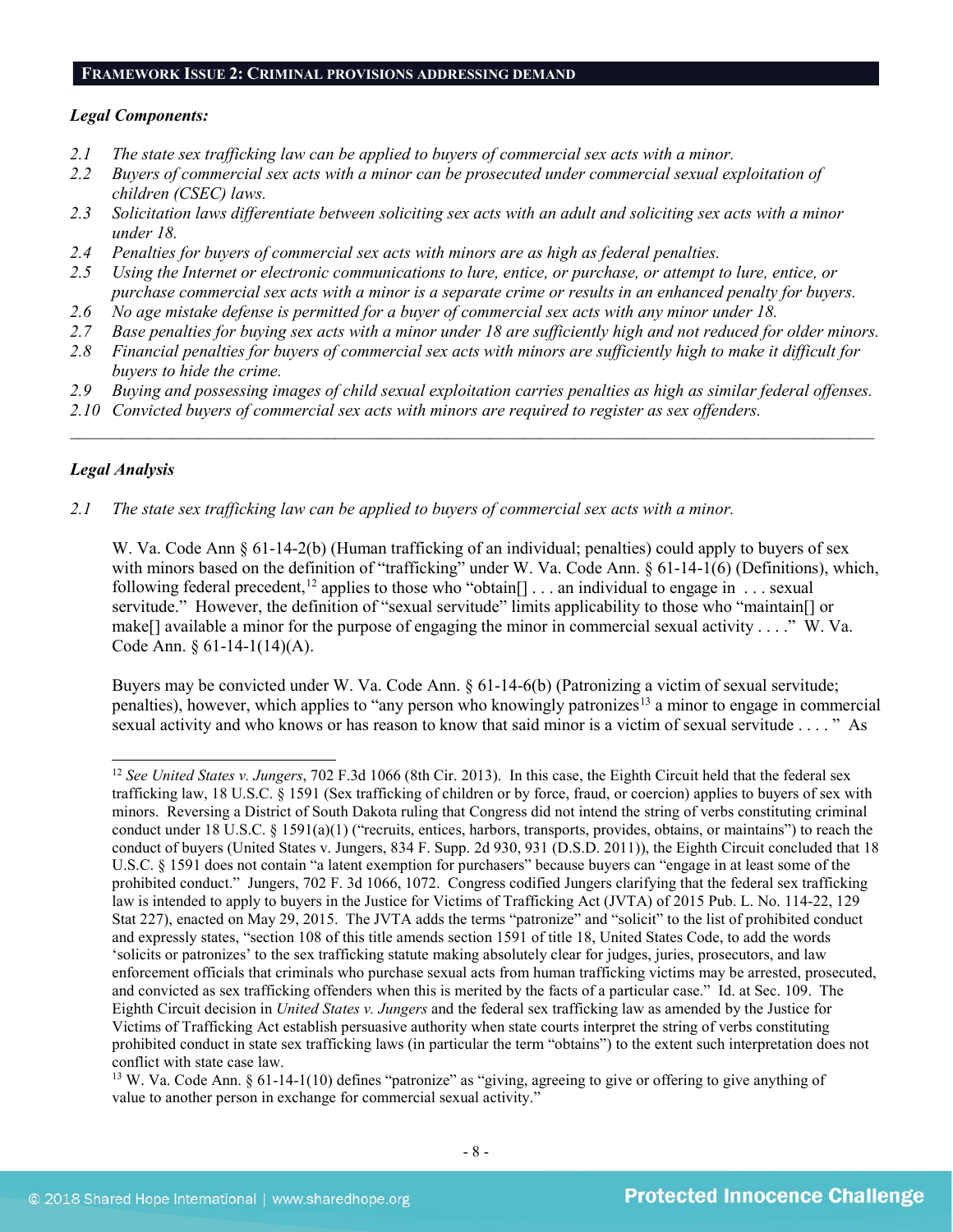stated, however, the buyer must know or have reason to know "that the minor is a victim sexual servitude." W. Va. Code Ann. § 61-14-6(b).

2.1.1 Recommendation: Amend W. Va. Code Ann. § 61-14-2(b) (Human trafficking of an individual; penalties) to clarify that the conduct of all buyers of sex with children is included as a violation of W. Va. Code Ann. § 61-14-2.

# *2.2 Buyers of commercial sex acts with a minor can be prosecuted under commercial sexual exploitation of children (CSEC) laws.*

Buyers can be prosecuted under West Virginia's CSEC laws. W. Va. Code Ann. § 61-3C-14b (Soliciting, etc. a minor via computer; soliciting a minor and traveling to engage the minor in prohibited sexual activity; penalties) includes soliciting prostitution with a minor through electronic communications, stating,

(a) Any person over the age of eighteen, who knowingly uses [or attempts to use] a computer to solicit, entice, seduce or lure . . . a minor known or believed to be at least four years younger than the person using the computer . . . in order to engage in . . . [several crimes, including prostitution] is guilty of a felony . . . [punishable by imprisonment for 2–10 years, a fine not to exceed \$5,000, or both].

(b) Any person over the age of eighteen who uses a computer in the manner proscribed by the provision of subsection (a) of this section and who additionally engages in any overt act designed to bring himself or herself into the minor's, or the person believed to be a minor's, physical presence with the intent to engage in any sexual activity or conduct with such minor that is prohibited by law, is guilty of a felony . . . [punishable by imprisonment for 5–30 years, a fine not to exceed \$25,000, or both].

In the absence of another CSEC law to prosecute those buyers of commercial sex acts with minors who do not use a computer to commit the offense, a buyer most likely would be prosecuted under West Virginia's general solicitation law, W. Va. Code Ann. § 61-8-5(b) (Houses of ill fame and assignation; penalties). W. Va. Code Ann. § 61-8-5(b) makes it illegal for a person to "solicit, induce, entice, or procure another to commit an act of prostitution, lewdness, or assignation . . . enter, or remain in any house, place, building, hotel, tourist camp, <sup>[14](#page-8-0)</sup> or other structure or enter or remain in any vehicle, trailer, or other conveyance for the purpose of prostitution, lewdness, or assignation; or . . . aid, abet, or participate in the doing of any of the acts herein . . . ."

First convictions under W. Va. Code Ann. § 61-8-5(b) are punishable by 60 days–6 months in jail and a fine of \$50–\$100. W. Va. Code Ann. § 61-8-5(b). Second convictions are punishable by 6 months–1 year in jail and a fine of \$100–\$250. W. Va. Code Ann. § 61-8-5(b).

Several sexual offenses could be used to prosecute some buyers of commercial sex acts with a minor but do not specifically criminalize the commercial sexual exploitation of a child, and do not identify the minors involved as human trafficking victims.<sup>15</sup> Furthermore, although these statutes may apply to buyers for CSEC crimes, they are of limited usefulness in sex offense prosecutions against older minors because a buyer can raise a consent defense when the victim is 16 years of age or older. W. Va. Code Ann. § 61-8B-2(a), (c)(1) (Lack of consent.

<span id="page-8-0"></span><sup>&</sup>lt;sup>14</sup> "Tourist camp" is defined as "any temporary or permanent buildings, tents, cabins, or structures, or trailers, or other vehicles which are maintained, offered, or used for dwelling or sleeping quarters for pay." W. Va. Code Ann.  $§ 61-8-5(c).$ 

<span id="page-8-1"></span><sup>&</sup>lt;sup>15</sup> See supra Component 1.2 for a full description of the sexual offense laws that may be used to prosecute certain buyers.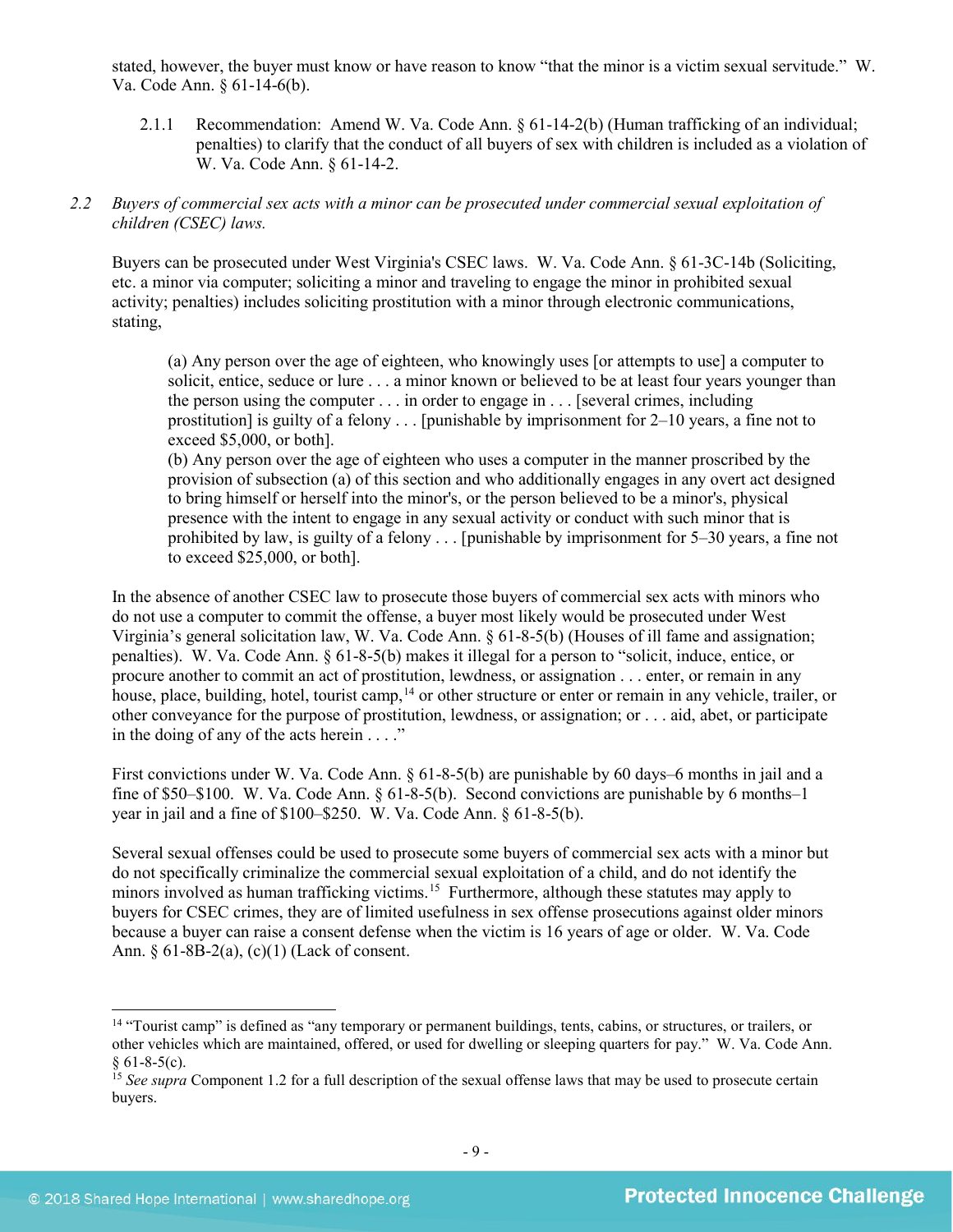*2.3 Solicitation laws differentiate between soliciting sex acts with an adult and soliciting sex acts with a minor under 18.*

West Virginia's general solicitation laws do not differentiate between soliciting sex acts with an adult and soliciting sex acts with a minor; however, if a computer is used, solicitation of a minor for prostitution is separately criminalized under W. Va. Code Ann. § 61-3C-14b (Soliciting, etc. a minor via computer; soliciting a minor and traveling to engage the minor in prohibited sexual activity; penalties), which states,

(a) Any person over the age of eighteen, who knowingly uses [or attempts to use] a computer to solicit, entice, seduce or lure . . . a minor known or believed to be at least four years younger than the person using the computer . . . in order to engage in . . . [several crimes, including prostitution] is guilty of a felony . . . .

(b) Any person over the age of eighteen who uses a computer in the manner proscribed by the provision of subsection (a) of this section and who additionally engages in any overt act designed to bring himself or herself into the minor's, or the person believed to be a minor's, physical presence with the intent to engage in any sexual activity or conduct with such minor that is prohibited by law, is guilty of a felony . . . .

Otherwise, buyers of commercial sex with minors and adults will be guilty of W. Va. Code Ann. § 61-8- 5(b) (Houses of ill fame and assignation; penalties).

- 2.3.1 Recommendation: Amend W. Va. Code Ann. § 61-8-5(b) (Houses of ill fame and assignation; penalties; jurisdiction of courts) to differentiate soliciting sex acts with a minor and soliciting sex acts with an adult by providing heightened penalties when the victim is a minor under 18.
- *2.4 Penalties for buyers of commercial sex acts with minors are as high as federal penalties.*

If the victim is a minor, W. Va. Code Ann. § 61-14-6(b) (Patronizing a victim of sexual servitude; penalties) makes patronizing a victim of sexual servitude a felony punishable by 3–15 years imprisonment, a possible fine of up to \$300,000, or both.

A conviction under W. Va. Code Ann. § 61-3C-14b (Soliciting, etc. a minor via computer; soliciting a minor and traveling to engage the minor in prohibited sexual activity; penalties) is punishable by imprisonment for 2–10 years, a fine not to exceed \$5,000, or both unless the enhanced penalty in subsection (b) applies, which makes a conviction punishable by imprisonment for 5–30 years, a fine not to exceed \$25,000, or both. W. Va. Code Ann. § 61-3C-14b(a), (b). Further, buyers of sex with minors may be prosecuted under the general solicitation statute, W. Va. Code Ann. § 61-8-5(b) (Houses of ill fame and assignation; penalties). First offenses are punishable by 60 days–6 months in jail and a fine of \$50–\$100. W. Va. Code Ann. § 61-8-5(b). Second convictions are punishable by 6 months–1 year in jail and a fine of \$100–\$250. W. Va. Code Ann. § 61-8-5(b).

Several sexual offense laws may be used to prosecute certain buyers of sex acts with a minor.<sup>[16](#page-9-0)</sup>

<span id="page-9-2"></span>In comparison, if the victim is under the age of 14, a conviction under the Trafficking Victims Protection Act (TVPA)<sup>[17](#page-9-1)</sup> for child sex trafficking is punishable by 15 years to life imprisonment and a fine not to exceed \$250,000. 18 U.S.C. §§ 1591(b)(1),  $3559(a)(1)$ ,  $3571(b)(3)$ . If the victim is between the ages of 14–17, a conviction is punishable by 10 years to life imprisonment and a fine not to exceed \$250,000. 18 U.S.C. §§ 1591(b)(2),  $3559(a)(1)$ ,  $3571(b)(3)$ . A conviction is punishable by mandatory life

<span id="page-9-0"></span> <sup>16</sup> *See* discussion of relevant provisions that may apply to certain buyers *supra* Component [1.2.](#page-1-1)

<span id="page-9-1"></span><sup>&</sup>lt;sup>17</sup> Trafficking Victims Protection Act (TVPA) of 2000, Pub. L. No. 106-386, 114 Stat. 1464, 1466 (codified in scattered sections of 18 and 22 U.S.C.).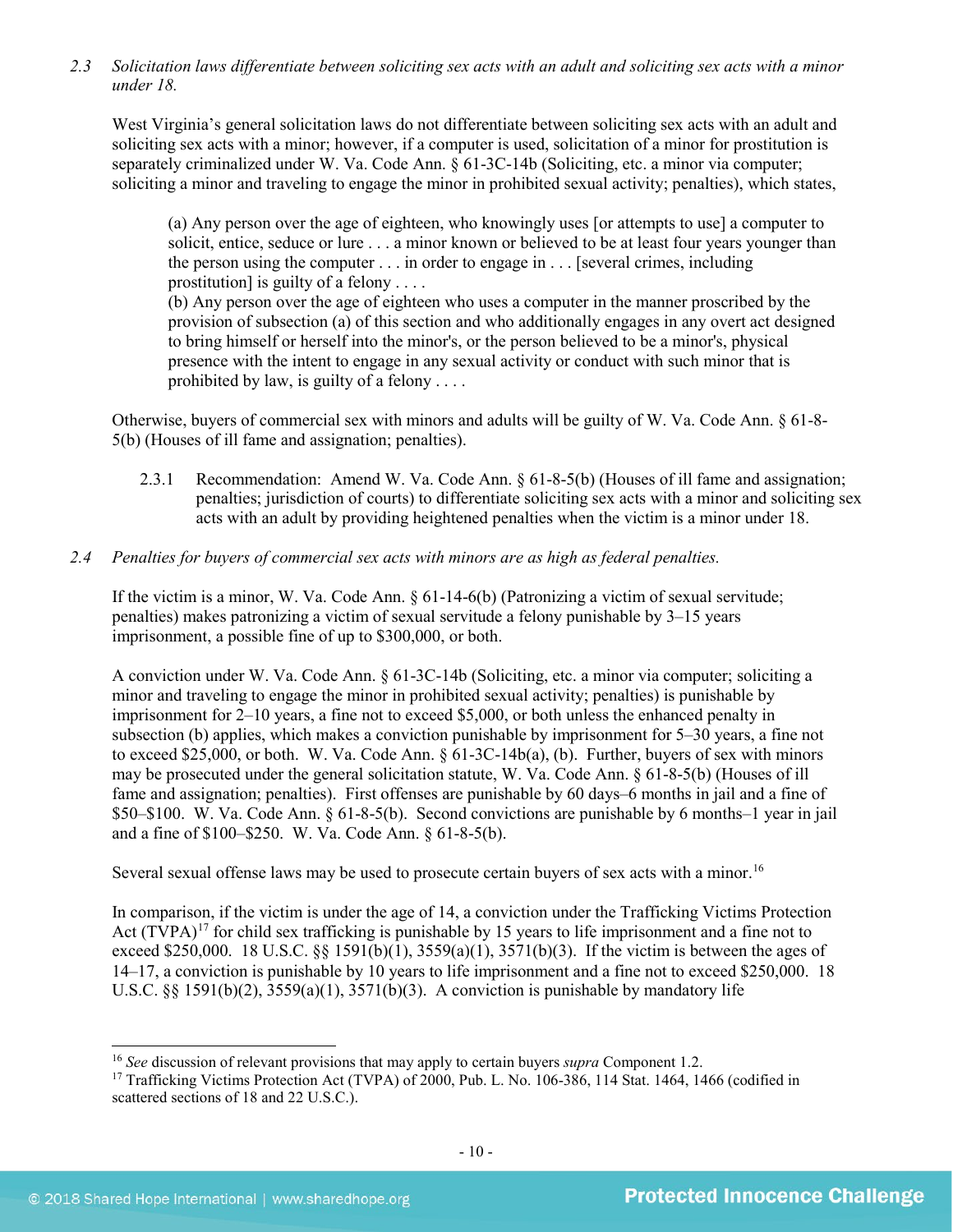imprisonment, however, if the buyer has a prior conviction for a federal sex offense<sup>[18](#page-10-0)</sup> against a minor. To the extent buyers can be prosecuted under other federal CSEC laws,<sup>[19](#page-10-1)</sup> a conviction is punishable by penalties ranging from a fine not to exceed \$250,000 to life imprisonment and a fine not to exceed \$250,000.[20](#page-10-2)

*2.5 Using the Internet or electronic communications to lure, entice, or purchase, or attempt to lure, entice, or purchase commercial sex acts with a minor is a separate crime or results in an enhanced penalty for buyers.*

W. Va. Code Ann. § 61-3C-14b (Soliciting, etc. a minor via computer; soliciting a minor and traveling to engage the minor in prohibited sexual activity; penalties) makes the use of a computer to lure or entice commercial sex acts with a minor illegal. Pursuant to W. Va. Code Ann. § 61-3C-14b,

<span id="page-10-3"></span>(a) Any person over the age of eighteen, who knowingly uses [or attempts to use] a computer to solicit, entice, seduce or lure . . . a minor known or believed to be at least four years younger than the person using the computer or a person he or she believes to be such a minor, in order to engage in any illegal act proscribed by the provisions of article 8 [Crimes against chastity, morality and decency], eight-b [Sexual offenses], eight-c [Filming of sexually explicit conduct of minors], or eight-d [Child abuse] of this chapter . . . is guilty of a felony . . . [punishable by imprisonment for 2–10 years, a fine not to exceed \$5,000, or both]. (b) Any person over the age of eighteen who uses a computer in the manner proscribed by the provision of subsection (a) of this section and who additionally engages in any overt act designed to bring himself or herself into the minor's, or the person believed to be a minor's, physical presence with the intent to engage in any sexual activity or conduct with such minor that is prohibited by law, is guilty of a felony . . . [punishable by imprisonment for 5–30 years, a fine not to exceed \$25,000, or both].

Article 8, referred to in W. Va. Code Ann. § 61-3C-14b, includes W. Va. Code Ann. § 61-8-5(b), which makes it a crime for a person to "solicit, induce, entice, or procure another to commit an act of prostitution, lewdness, or assignation."

<span id="page-10-0"></span><sup>&</sup>lt;sup>18</sup> Pursuant to 18 U.S.C. § 3559(e)(2) (Sentencing classification of offenses), "federal sex offense" is defined as

an offense under section 1591 [18 U.S.C.S. § 1591] (relating to sex trafficking of children), 2241 [18 U.S.C.S. § 2241] (relating to aggravated sexual abuse), 2242 [18 U.S.C.S. § 2242] (relating to sexual abuse),  $2244(a)(1)$  [18 U.S.C.S. §  $2244(a)(1)$ ] (relating to abusive sexual contact),  $2245$  [18 U.S.C.S. § 2245] (relating to sexual abuse resulting in death), 2251 [18 U.S.C.S. § 2251] (relating to sexual exploitation of children), 2251A [18 USCS § 2251A] (relating to selling or buying of children), 2422(b) [18 U.S.C.S. § 2422(b)] (relating to coercion and enticement of a minor into prostitution), or 2423(a) [18 U.S.C.S. § 2423(a)] (relating to transportation of minors).

<span id="page-10-2"></span><span id="page-10-1"></span><sup>19</sup> 18 U.S.C. §§ 2251A(b) (Selling or buying of children), 2251(a) (Sexual exploitation of children), 2423(a) (Transportation of a minor with intent for minor to engage in criminal sexual activity), 2422(a) (Coercion and enticement), 2252(a)(2), (a)(4) (Certain activities relating to material involving the sexual exploitation of minors). <sup>20</sup> 18 U.S.C. §§ 2251A(b) (conviction punishable by imprisonment for 30 years to life and a fine), 22 (conviction punishable by imprisonment for 15–30 years and a fine), 2423(a) (conviction punishable by imprisonment for 10 years to life and a fine), 2422(a) (conviction punishable by a fine, imprisonment up to 20 years, or both), 2252(b) (stating that a conviction under subsection (a)(2) is punishable by imprisonment for 5–20 years and a fine, while a conviction under subsection (a)(4) is punishable by imprisonment up to 10 years, a fine, or both.); *see also* 18 U.S.C. §§ 3559(a)(1) (classifying all of the above listed offenses as felonies), 3571(b)(3) (providing a fine up to \$250,000 for any felony conviction).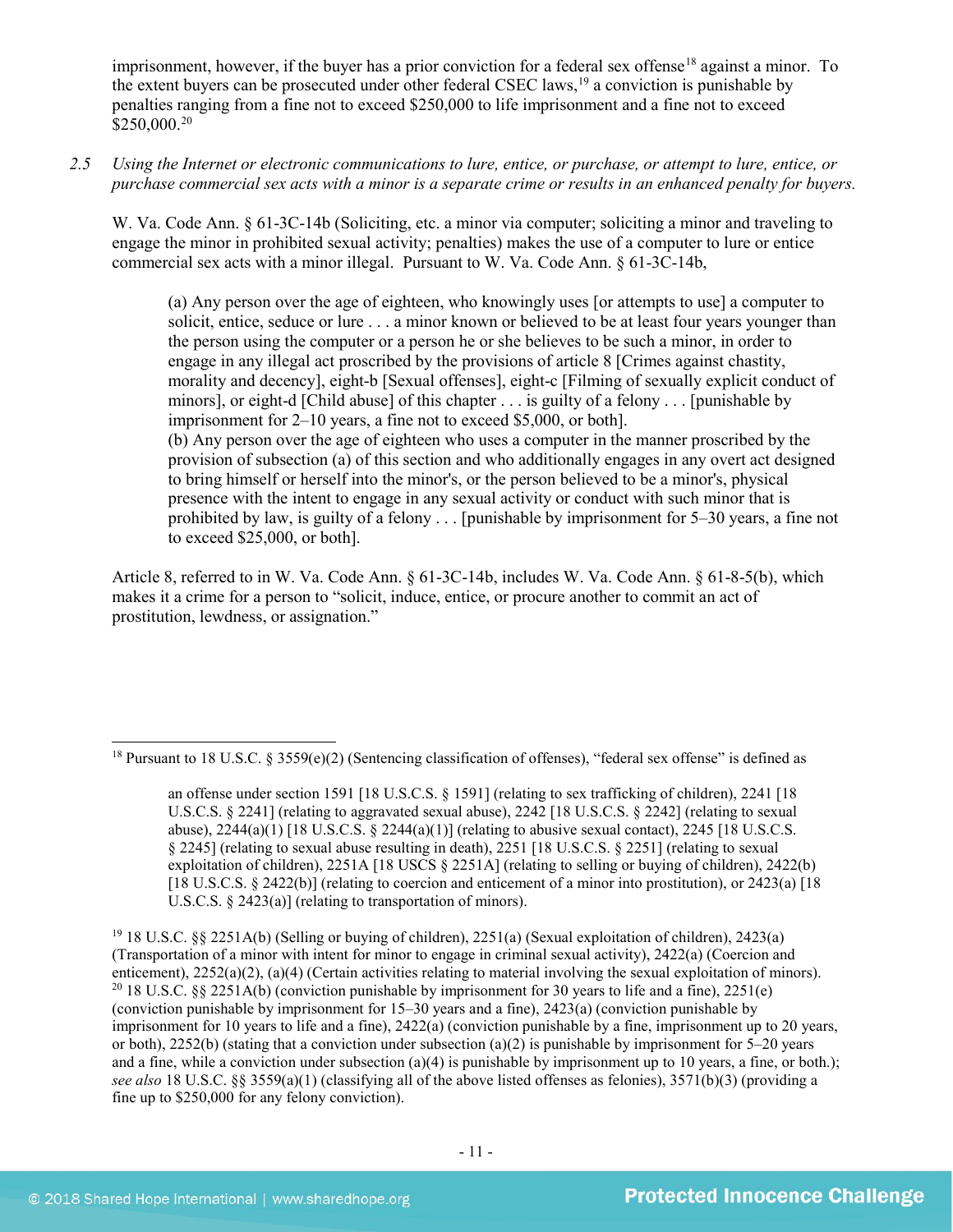### *2.6 No age mistake defense is permitted for a buyer of commercial sex acts with any minor under 18.*

Neither W. Va. Code Ann. § 61-14-6 (Patronizing a victim of sexual servitude; penalties) nor § 61-3C-14b (Soliciting, etc. a minor via computer; soliciting a minor and traveling to engage the minor in prohibited sexual activity; penalties) expressly prohibit a mistake of age defense.<sup>[21](#page-11-0)</sup>

2.6.1 Recommendation: Amend W. Va. Code Ann. § 61-14-6(b) (Patronizing a victim of sexual servitude; penalties) and § 61-3C-14b (Soliciting, etc. a minor via computer; soliciting a minor and traveling to engage the minor in prohibited sexual activity; penalties) to expressly prohibit a defendant from asserting a mistake of age defense.

# *2.7 Base penalties for buying sex acts with a minor under 18 are sufficiently high and not reduced for older minors.*

West Virginia's buyer-applicable trafficking law, W. Va. Code Ann. § 61-14-6(b) (Patronizing a victim of sexual servitude; penalties), and buyer-applicable CSEC law, W. Va. Code Ann. § 61-3C-14b (Soliciting, etc. a minor via computer; soliciting a minor and traveling to engage the minor in prohibited sexual activity; penalties) do not stagger penalties based on a minor's age and provide sufficiently high penalties. When the victim is a minor, a conviction under W. Va. Code Ann. § 61-14-6 is punishable by imprisonment for 3–15 years, while a conviction under W. Va. Code Ann. § 61-3C-14b is punishable by imprisonment for 2–10 years unless the enhanced penalty in subsection (b) applies, which makes a conviction punishable by imprisonment for 5–30 years. W. Va. Code Ann. § 61-14-6(b), 61-3C-14b(a), (b).

*2.8 Financial penalties for buyers of commercial sex acts with minors are sufficiently high to make it difficult for buyers to hide the crime.*

W. Va. Code Ann. § 61-14-6(b) (Patronizing a victim of sexual servitude; penalties) makes those who purchase sex with minors under 18 subject to a possible fine not to exceed \$300,000. Convicted buyers over 18 who use a computer to solicit a child for prostitution in violation of W. Va. Code Ann. § 61-3C-14b(a) (Soliciting, etc. a minor via computer; soliciting a minor and traveling to engage the minor in prohibited sexual activity; penalties) may be fined up to \$5,000, and buyers over 18 who use a computer and engage in an overt act to solicit a child for prostitution in violation of W. Va. Code Ann. § 61-3C-14b(b) may be fined up to \$25,000. W. Va. Code Ann. § 61-3C-14b.

Further, W. Va. Code Ann. § 61-8-5(b) (Houses of ill fame and assignation; penalties; jurisdiction of courts), which carries a fine of \$50–\$100 for a first conviction and a fine of \$100–\$250 for a second conviction, may apply to some buyers. W. Va. Code Ann. § 61-8-5(b).

W. Va. Code Ann. § 61-14-7(f) (General Provisions and other penalties) allows for the forfeiture of assets related to the commission of trafficking offenses, stating,

(a) The following are declared to be contraband and no person shall have a property interest in them:

(1) All property which is directly or indirectly used or intended for use in any manner to facilitate a violation of this article [Human Trafficking]; and

(2) Any property constituting or derived from gross profits or other proceeds obtained from a violation of this article.

<span id="page-11-0"></span><sup>&</sup>lt;sup>21</sup> W. Va. Code Ann. § 61-14-5(c) (Sexual servitude; penalties) prohibits a mistake of age defense, stating, "It is not a defense in a prosecution under subsection (b) of this section that the minor consented to engage in commercial sexual activity, or that the defendant believed the minor was an adult." However, this offense is inapplicable to buyers of commercial sex acts with minors.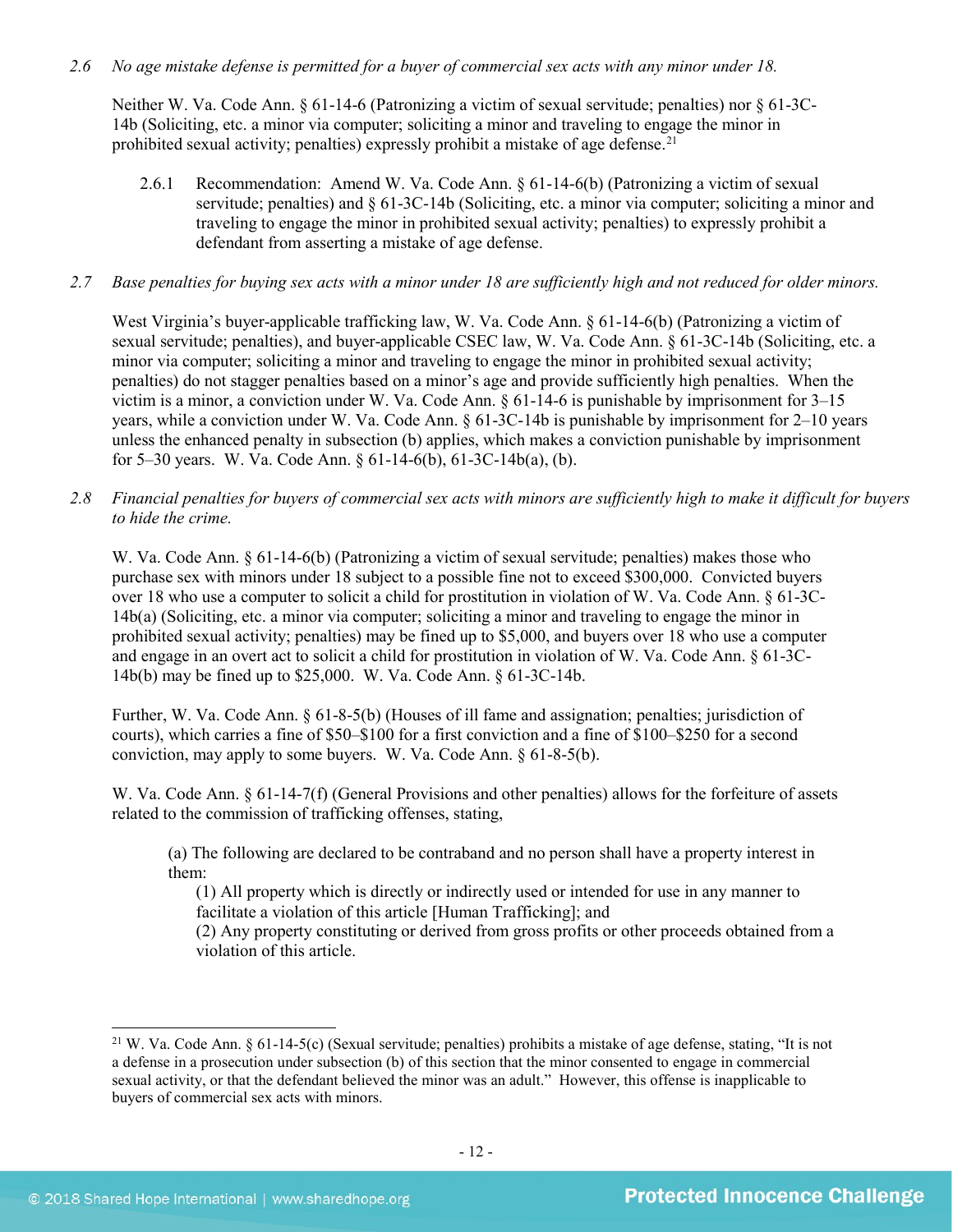(b) In any action under this section, the court may enter such restraining orders or take other appropriate action, including acceptance of performance bonds, in connection with any interest that is subject to forfeiture.

. . . .

Additionally, pursuant to W. Va. Code Ann. § 61-8C-7(a) (Items subject to forfeiture; persons authorized to seize property subject to forfeiture), buyers who violate W. Va. Code Ann. § 61-3C-14b or possess images of child sexual exploitation (ICSE) in violation of § 61-8C-3 (Distribution and exhibiting of material depicting minors engaged in sexually explicit conduct; penalty) may be subject to discretionary, civil asset forfeiture. Pursuant to W.Va. Code Ann. § 61-8C-7, the following items are subject to forfeiture:

<span id="page-12-4"></span><span id="page-12-3"></span>(1) All visual depictions which have been manufactured, distributed, dispensed, or possessed in violation of article eight-a  $\lceil \S \S 61-8A-1 \rangle$  et seq.]<sup>[22](#page-12-0)</sup> or eight-c  $\lceil \S \S 61-8C-1 \rangle$  et seq.]<sup>[23](#page-12-1)</sup> of this chapter or section fourteen-b [§ 61-3C-14b], article three-c of this chapter;

(2) All raw materials, products and equipment of any kind which are used, intended for use, in manufacturing, processing, delivering, importing or exporting any visual depictions or any crimes against children in violation of article eight-a [§§ 61-8A-1 et seq.] or eight-c [§§ 61-8C-1 et seq.] of this chapter of section fourteen-b [§ 61-3C-14b], article three-c of this chapter;

(3) All books, records, research products and materials, including hard drives, microfilm, tapes and data which are used, or have been used, or are intended for use in violation of article eight-a [§§ 61-8A-1et seq.] or eight-c [§§ 61-8C-1 et seq.] of this chapter of section fourteen-b [§ 61-3C-14b], article three-c of this chapter

(4) All moneys, negotiable instruments, securities, or other things of value furnished or intended to be furnished in violation of article eight-a [§§ 61-8A-1et seq.] or eight-c [§§ 61-8C-1 et seq.] of this chapter of section fourteen-b [§ 61-3C-14b], article three-c of this chapter by any person in exchange for a visual depiction, all proceeds traceable to the exchange and all moneys, negotiable instruments, and securities used, or which are intended to be used, to facilitate any violation of article eight-a [§§ 61-8A-1et seq.] or eight-c [§§ 61-8C-1 et seq.] of this chapter of section fourteen-b [§ 61-3C-14b], article three-c of this chapter . . . ;

<span id="page-12-5"></span>(5) All conveyances, including aircraft, vehicles or vessels, which are used, have been used, or are intended for use, to transport, or in any manner to facilitate the transportation, sale, receipt, possession, or concealment of property described in (1), (2) or (3) of this subsection<sup>24</sup>…."

<span id="page-12-0"></span> <sup>22</sup> The relevant criminal offenses under W. Va. Code Ann. §§ 61-8A (Preparation, distribution or exhibition of obscene matter to minors) include § 61-8A-2 (Distribution and display to minor of obscene matter; penalties; defenses), § 61-8A-4 (Use of obscene matter with intent to seduce minor), and § 61-8A-1 (Employment or use of minor to produce obscene matter or assist in doing sexually explicit conduct; penalties).

<span id="page-12-1"></span><sup>23</sup> The relevant criminal offenses under W. Va. Code Ann. §§ 61-8C (Filming of sexually explicit conduct of minors) include § 61-8C-2 (Use of minors in filming sexually explicit conduct prohibited; penalty), § 61-8C-3 (Distribution and exhibiting of material depicting minors engaged in sexually explicit conduct; penalty), and § 61- 8C-3a (Promoting child erotica; penalties).<br><sup>24</sup> Exceptions under W. Va. Code § 61-8C-7(a)(5) include the following:

<span id="page-12-2"></span>

<sup>(</sup>A) A conveyance used by any person as a common carrier in the transaction of business as a common carrier shall not be forfeited under this section unless it appears that the person owning the conveyance is a consenting party or privy to a violation of article eight-a [§§ 61-8A-1 et seq.] or eight-c [§§ 61-8C-1 et seq.] of this chapter or section fourteen-b  $\lceil \xi \cdot 61 - 3C - 14b \rceil$ , article three-c of this chapter; (B**)** A conveyance shall not be forfeited under the provisions of this article if the person owning the conveyance establishes that he or she neither knew, nor had reason to know, that the conveyance was being employed or was likely to be employed in a violation of article eight-a [§§ 61-8A-1 et seq.] or eight-c [§§ 61-8C-1 et seq.] of this chapter or section fourteen-b [§ 61-3C-14b], article three-c of this chapter; and (C**)** A bona fide security interest or other valid lien in any conveyance shall not be forfeited under the provisions of this article, unless the state proves by a preponderance of the evidence that the holder of the security interest or lien either knew, or had reason to know, that the conveyance was being used or was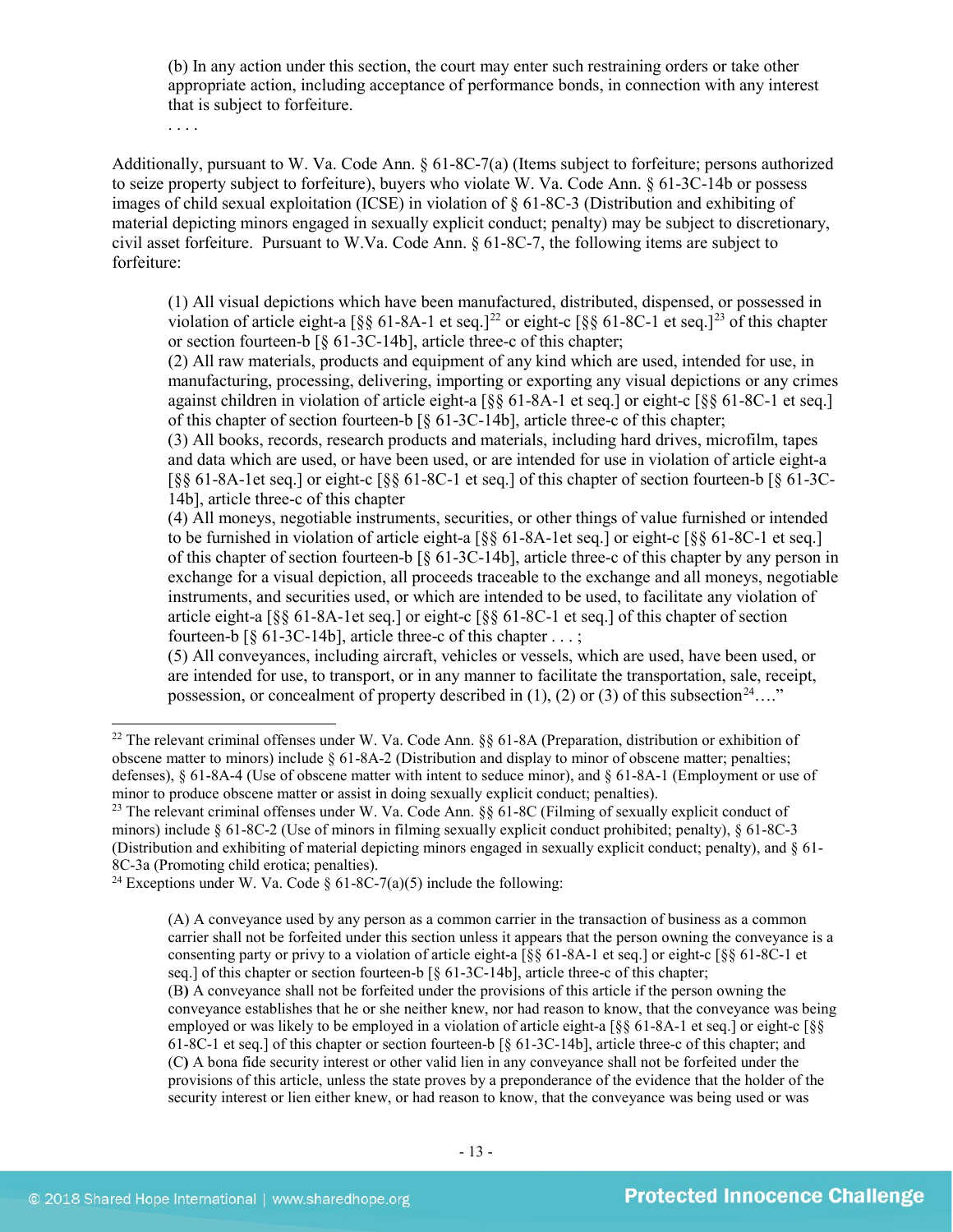Pursuant to W.Va. Code Ann. § 61-8C-7(b), property subject to forfeiture may be seized by the state police. Disposition of forfeitable property is governed by W.Va. Code Ann. § 61-8C-10 (Disposition of forfeited moneys, securities or other negotiable instruments; distribution of proceeds) and § 61-8C-11 (Disposition of other forfeited property; distribution of proceeds), which provide for alternate dispositions of moneys, securities or negotiable instruments and other property. Moneys, securities and other negotiable instruments shall be distributed as follows: (1) 10% to the office of the prosecuting attorney that initiated the forfeiture proceeding, (2) the balance to a special law-enforcement investigation fund. W. Va. Code Ann. § 61-8C-10. The circuit court ordering the forfeiture of all other property, upon application by the prosecuting attorney or the Superintendent of the State Police or his or her designee, may direct: (1) Title to the forfeited property be vested in the law-enforcement agency so petitioning; (2) The law-enforcement agency responsible for the seizure retain the property for official use; or (3) The forfeited property shall be offered at public auction to the highest bidder for cash. W.Va. Code Ann. § 61-8C-11.

W. Va. Code Ann. § 61-14-7(c)(1) (General Provisions and other penalties) mandates restitution for trafficking related offenses, stating "The court shall order a person convicted of an offense under this article [Human Trafficking] to pay restitution to the victim of the offense." Accordingly, buyers convicted under W. Va. Code Ann. § 61-14-6 must pay restitution. Additionally, West Virginia's general restitution statute may apply to buyers in certain instances. Restitution is mandatory where a defendant is "convicted of a felony or misdemeanor causing physical, psychological or economic injury or loss to a victim . . . unless the court finds restitution to be wholly or partially impractical as set forth" in the Victim Protection Act of 1984. Pursuant to W. Va. Code Ann. § 61-11A-4(b)(2) (Restitution; when ordered), where the victim suffers "bodily injury," a defendant shall be ordered to

(A) Pay an amount equal to the cost of necessary medical and related professional services and devices relating to physical, psychiatric and psychological care, including nonmedical care and treatment rendered in accordance with a method of healing recognized by the law of the place of treatment;

(B) Pay an amount equal to the cost of necessary physical and occupational therapy and rehabilitation; and

(C) Reimburse the victim for income lost by the victim as a result of the offense.

Persons convicted under W. Va. Code Ann. § 61-8C-3 (Distribution and exhibiting of material depicting minors engaged in sexually explicit conduct prohibited; penalty), discussed in Section 2.9, may also be required, in addition to any penalties and restitution imposed by the court, to "pay all or any portion of the cost of medical, psychological or psychiatric treatment of the minor resulting from the act or acts for which the person is convicted, whether or not the minor is considered to have sustained bodily injury." W. Va. Code Ann. § 61-8C-4 (Payments of treatment costs for minor).

### *2.9 Buying and possessing images of child sexual exploitation carries penalties as high as similar federal offenses.*

W. Va. Code Ann. § 61-8C-3 (Distribution and exhibiting of material depicting minors engaged in sexually explicit conduct prohibited; penalty) criminalizes the possession of images of child sexual exploitation (ICSE). W. Va. Code Ann. § 61-8C-3(a) provides that "[a]ny person who, knowingly and willfully, sends or causes to be sent or distributes, exhibits, possesses, electronically accesses with intent to view or displays or transports any material visually portraying a minor engaged in any sexually explicit conduct<sup>[25](#page-13-0)</sup> is guilty of a felony  $\ldots$ ." Penalties for violations of this statute vary depending on the severity

likely to be used in a violation of article eight-a [§§ 61-8A-1 et seq.] or eight-c [§§ 61-8C-1 et seq.] of this chapter or section fourteen-b [§ 61-3C-14b], article three-c of this chapter.

<span id="page-13-0"></span><sup>25</sup> *See supra* note [6.](#page-2-4)

 $\overline{a}$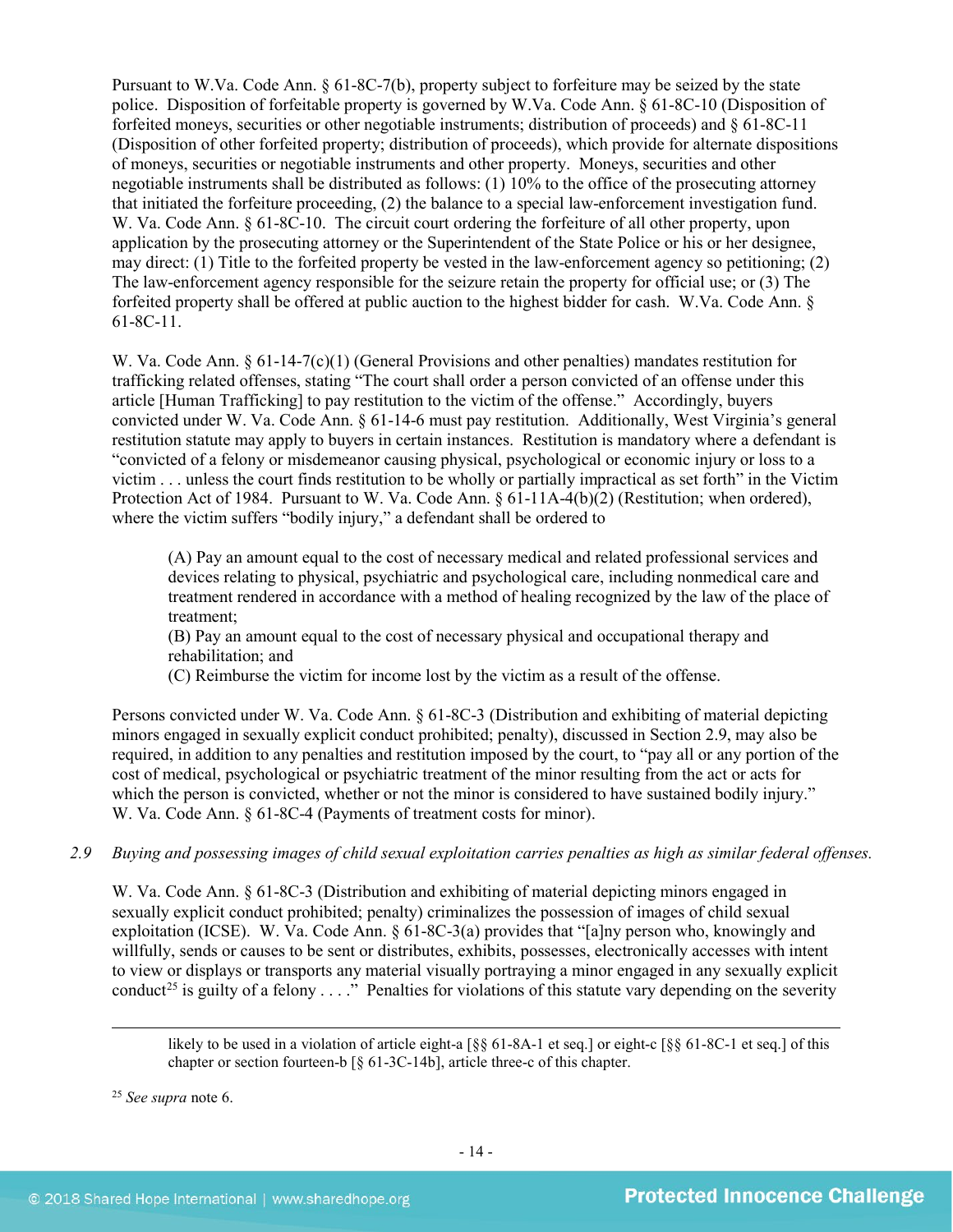of the crime in relation to the amount and types of materials accessed by the perpetrator. § 61-8C-3 states,

#### . . . .

(b) Any person who violates the provisions of subsection (a) of this section when the conduct involves fifty or fewer images shall, upon conviction, be imprisoned in a state correctional facility for not more than two years or fined not more than \$2,000 or both.

(c) Any person who violates the provisions of subsection (a) of this section when the conduct involves more than fifty but fewer than six hundred images shall, upon conviction, be imprisoned in a state correctional facility for not less than two nor more than ten years or fined not more than \$5,000, or both.

(d) Notwithstanding the provisions of subsections (b) and (c) of this section any person who violates the provisions of subsection (a) of this section when the conduct involves six hundred or more images or depicts violence against a child or a child engaging in bestiality shall, upon conviction, be imprisoned in a state correctional facility for not less than five nor more than fifteen years or fined not more than \$25,000, or both.

(e) For purposes of this section each video clip, movie or similar recording of five minutes or less shall constitute seventy five images. A video clip, movie or similar recording of a duration longer than five minutes shall be deemed to constitute seventy-five images for every two minutes in length it exceeds five minutes.

In addition to criminal penalties and restitution imposed by the court, persons convicted under W. Va. Code Ann. § 61-8C-3 may also be required to "pay all or any portion of the cost of medical, psychological or psychiatric treatment of the minor resulting from the act or acts for which the person is convicted, whether or not the minor is considered to have sustained bodily injury." W. Va. Code Ann. § 61-8C-4 (Payment of treatment costs for minor).

In comparison, a federal conviction for possession of ICSE<sup>[26](#page-14-0)</sup> is generally punishable by imprisonment for 5–20 years and a fine not to exceed \$250,000.[27](#page-14-1) Subsequent convictions, however, are punishable by imprisonment up to 40 years and a fine not to exceed  $$250,000.<sup>28</sup>$  $$250,000.<sup>28</sup>$  $$250,000.<sup>28</sup>$ 

2.9.1 Recommendation: Amend W. Va. Code Ann. § 61-8C-3 (Distribution and exhibiting of material depicting minors engaged in sexually explicit conduct prohibited; penalty) to increase the base penalty for possessing images of child sexual exploitation to reflect the seriousness of the offense.

<span id="page-14-0"></span><sup>&</sup>lt;sup>26</sup> 18 U.S.C. §§ 2252(a)(2), (a)(4) (Certain activities relating to material involving the sexual exploitation of minors),  $2252A(a)(2)$ –(3) (Certain activities relating to material constituting or containing child pornography), 1466A(a), (b) (Obscene visual representations of the sexual abuse of children).

<span id="page-14-2"></span><span id="page-14-1"></span><sup>&</sup>lt;sup>27</sup> 18 U.S.C. §§ 2252(b) (stating that a conviction under subsection (a)(2) is punishable by imprisonment for 5–20 years and a fine, while a conviction under subsection (a)(4) is punishable by imprisonment up to 10 years, a fine, or both),  $2252A(b)(1)$  (a conviction is punishable by imprisonment for 5–20 years and a fine),  $1466A(a)$ , (b) (stating that a conviction under subsection (a) is "subject to the penalties provided in section  $2252A(b)(1)$ ," imprisonment for 5–20 years and a fine, while a conviction under subsection (b) is "subject to the penalties provided in section 2252A(b)(2)," imprisonment up to 10 years, a fine, or both); *see also* 18 U.S.C. §§ 3559(a)(1) (classifying all of the above listed offenses as felonies), 3571(b)(3) (providing a fine up to \$250,000 for any felony conviction). <sup>28</sup> 18 U.S.C. §§ 2252(b) (stating if a person has a prior conviction under subsection (a)(2), or a list of other statutes, a conviction is punishable by a fine and imprisonment for 15–40 years, but if a person has a prior conviction under subsection (a)(4), or a list of other statutes, a conviction is punishable by a fine and imprisonment for  $10-20$  years),  $2252A(b)(1)$  (stating if a person has a prior conviction under subsection (a)(2), (a)(3), or a list of other statutes, a conviction is punishable by a fine and imprisonment for  $15-40$  years),  $1466A(a)$ , (b) (stating that the penalty scheme for section 2252A(b) applies); *see also* 18 U.S.C. §§ 3559(a)(1) (classifying all of the above listed offenses as felonies), 3571(b)(3) (providing a fine up to \$250,000 for any felony conviction).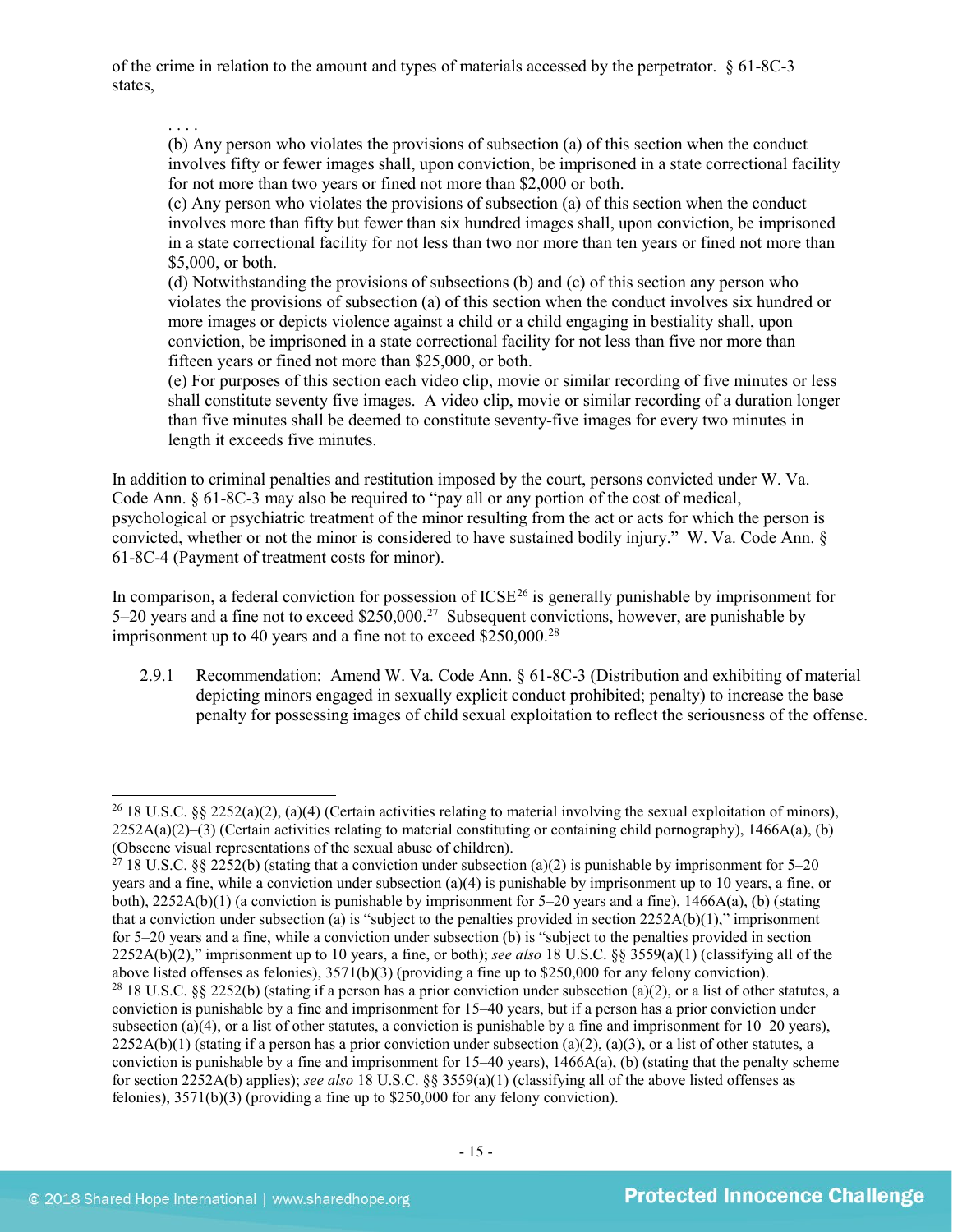#### *2.10 Convicted buyers of commercial sex acts with minors are required to register as sex offenders*.

Pursuant to W. Va. Code Ann.  $\S 15$ -12-2(b)<sup>[29](#page-15-0)</sup> (Registration), buyers convicted under the trafficking law, W. Va. Code § 61-14-6 (Patronizing a victim of sexual servitude; penalties), the CSEC law, W. Va. Code Ann. § 61-3C-14b (Soliciting, etc. a minor via computer; soliciting a minor and traveling to engage the minor in prohibited sexual activity; penalties), and certain offenses involving images of child sexual exploitation (ICSE) will be required to register as sex offenders.

West Virginia's Sex Offender Registration Act, W. Va. Code Ann. § 15-12-1 et seq., establishes sex offender registration requirements. Specifically, W. Va. Code Ann. § 15-12-2(b) requires any person convicted of specified offenses to register as a sex offender. Qualifying convictions include those under the following: W. Va. Code Ann. § 61-14-6 (Patronizing a victim of sexual servitude; penalties), § 61- 8A-2 (Distribution and display to minor of obscene matter; penalties; defenses), § 61-8A-4 (Use of obscene matter with intent to seduce minor), § 61-8A-5 (Employment or use of minor to produce obscene matter or assist in doing sexually explicit conduct; penalties), § 61-8C-3 (Distribution and exhibiting of material depicting minors engaged in sexually explicit conduct prohibited; penalty), § 61-3C-14b (Soliciting, etc. a minor via computer; soliciting a minor and traveling to engage the minor in prohibited sexual activity; penalties), § 61-8B-3(a)(2) (Sexual assault in the first degree), § 61-8B-5(a)(2) (Sexual assault in the third degree),  $\S$  61-8B-7(a)(3) (Sexual abuse in the first degree), and  $\S$  61-8B-9(a) (Sexual abuse in the third degree). Furthermore, "[a]ny person who has been convicted of a criminal offense where the sentencing judge made a written finding that the offense was sexually motivated $30$  shall also register as set forth in this article." W. Va. Code Ann. § 15-12-2(c).

W. Va. Code Ann. § 15-12-2(b) does not include convictions under W. Va. Code Ann. § 61-8-5(b) (Houses of ill fame and assignation; penalties; jurisdiction of courts) as an offense requiring a convicted defendant to register as a sex offender when the victim is a minor. Thus, registration as a sex offender could only be required for convictions under W. Va. Code Ann. § 61-8-5(b) pursuant to W. Va. Code Ann. § 15-12-2(c) by written findings of the court that the offense was sexually motivated.

<span id="page-15-0"></span> <sup>29</sup> *See supra* note [8.](#page-3-1)

<span id="page-15-1"></span><sup>&</sup>lt;sup>30</sup> "For purposes of this article, the term 'sexually motivated' means that one of the purposes for which a person committed the crime was for any person's sexual gratification." W. Va. Code Ann. § 15-12-2(j).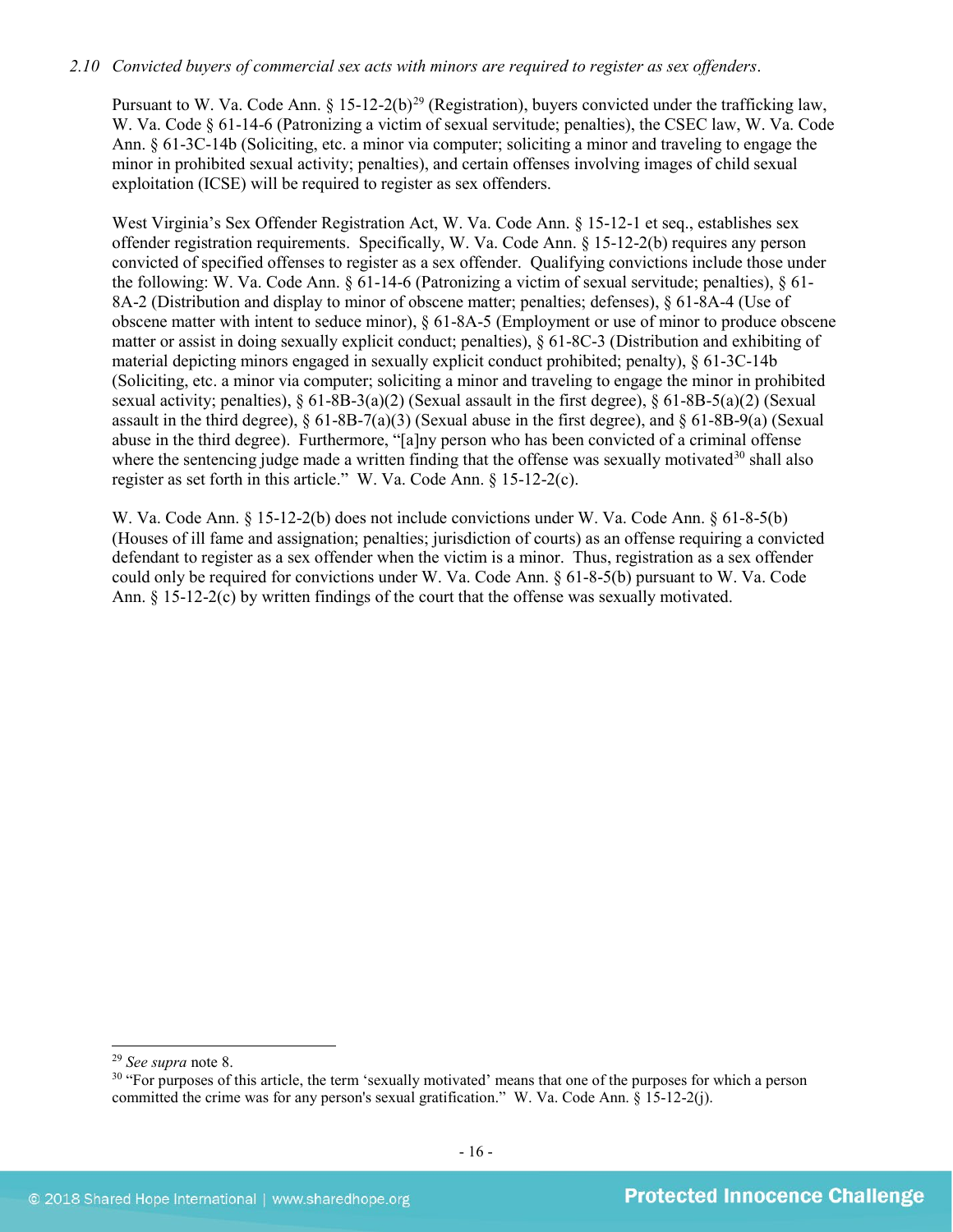#### **FRAMEWORK ISSUE 3: CRIMINAL PROVISIONS FOR TRAFFICKERS**

#### *Legal Components:*

- *3.1 Penalties for trafficking a child for sexual exploitation are as high as federal penalties.*
- *3.2 Creating and distributing images of child sexual exploitation carries penalties as high as similar federal offenses.*
- *3.3 Using the Internet or electronic communications to lure, entice, recruit, or sell commercial sex acts with a minor is a separate crime or results in an enhanced penalty for traffickers.*
- *3.4 Financial penalties for traffickers, including asset forfeiture, are sufficiently high.*
- *3.5 Convicted traffickers are required to register as sex offenders.*
- *3.6 Laws relating to parental custody and termination of parental rights include sex trafficking or commercial sexual exploitation of children (CSEC) offenses as grounds for sole custody or termination in order to prevent traffickers from exploiting their parental rights as a form of control.*

*\_\_\_\_\_\_\_\_\_\_\_\_\_\_\_\_\_\_\_\_\_\_\_\_\_\_\_\_\_\_\_\_\_\_\_\_\_\_\_\_\_\_\_\_\_\_\_\_\_\_\_\_\_\_\_\_\_\_\_\_\_\_\_\_\_\_\_\_\_\_\_\_\_\_\_\_\_\_\_\_\_\_\_\_\_\_\_\_\_\_\_\_\_\_*

### *Legal Analysis:*

*3.1 Penalties for trafficking a child for sexual exploitation are as high as federal penalties.*[31](#page-16-0)

Traffickers convicted under W. Va. Code Ann. § 61-14-2(b)<sup>[32](#page-16-1)</sup> (Human trafficking of an individual; penalties) face 5–20 years imprisonment, a possible fine up to \$300,000, or both. W. Va. Code Ann. § 61-14-2(b). A conviction under W. Va. Code Ann. § 61-14-5(b) (Sexual servitude; penalties) is punishable by 10–20 years imprisonment, a possible fine up to \$300,000, or both. W. Va. Code Ann. §  $61-14-5(b)$ .

Traffickers may also be prosecuted under W. Va. Code Ann. § 61-2-14(a) (Abduction of person; kidnapping or concealing child; penalties), which states that a person who "takes away a child under the age of sixteen years from any person having lawful charge of such child, for the purpose of prostitution or concubinage, shall be guilty of a felony . . . ." W. Va. Code Ann. § 61-2-14(a). A conviction under this statute is punishable by imprisonment for  $3-10$  years in the penitentiary. W. Va. Code Ann. § 61-2-14(a).

Traffickers could also be prosecuted under W. Va. Code Ann. § 61-8-8 (Receiving support from prostitution; pimping; penalty), which provides,

Any person who, knowing another person to be a prostitute, shall live or derive support or maintenance, in whole or in part, from the earnings or proceeds of the prostitution of such prostitute, or from money loaned or advanced to or charged against such prostitution by any keeper or manager or inmate of a house or other place where prostitution is practiced or allowed, or shall tout or receive compensation for touting for such prostitution, shall be guilty of pimping . . . .

When the person prostituted is a minor, a conviction under W. Va. Code Ann.  $\S 61-8-8$  is a felony punishable by a minimum of imprisonment for 2 years, a fine not to exceed \$5,000, or both.

Traffickers may also face prosecution under W. Va. Code Ann. § 61-8-6 (Detention of person in place of prostitution; penalty) and § 61-8-7 (Procuring for house of prostitution; penalty), both of which are considered felonies when the victim is a minor and are punishable by imprisonment for 2–5 years, a fine

<span id="page-16-0"></span><sup>&</sup>lt;sup>31</sup> See supra Component [1.2](#page-1-1) for a full description of the substantive provisions of the West Virginia CSEC laws applicable to traffickers.

<span id="page-16-1"></span><sup>32</sup> *See supra* note 2.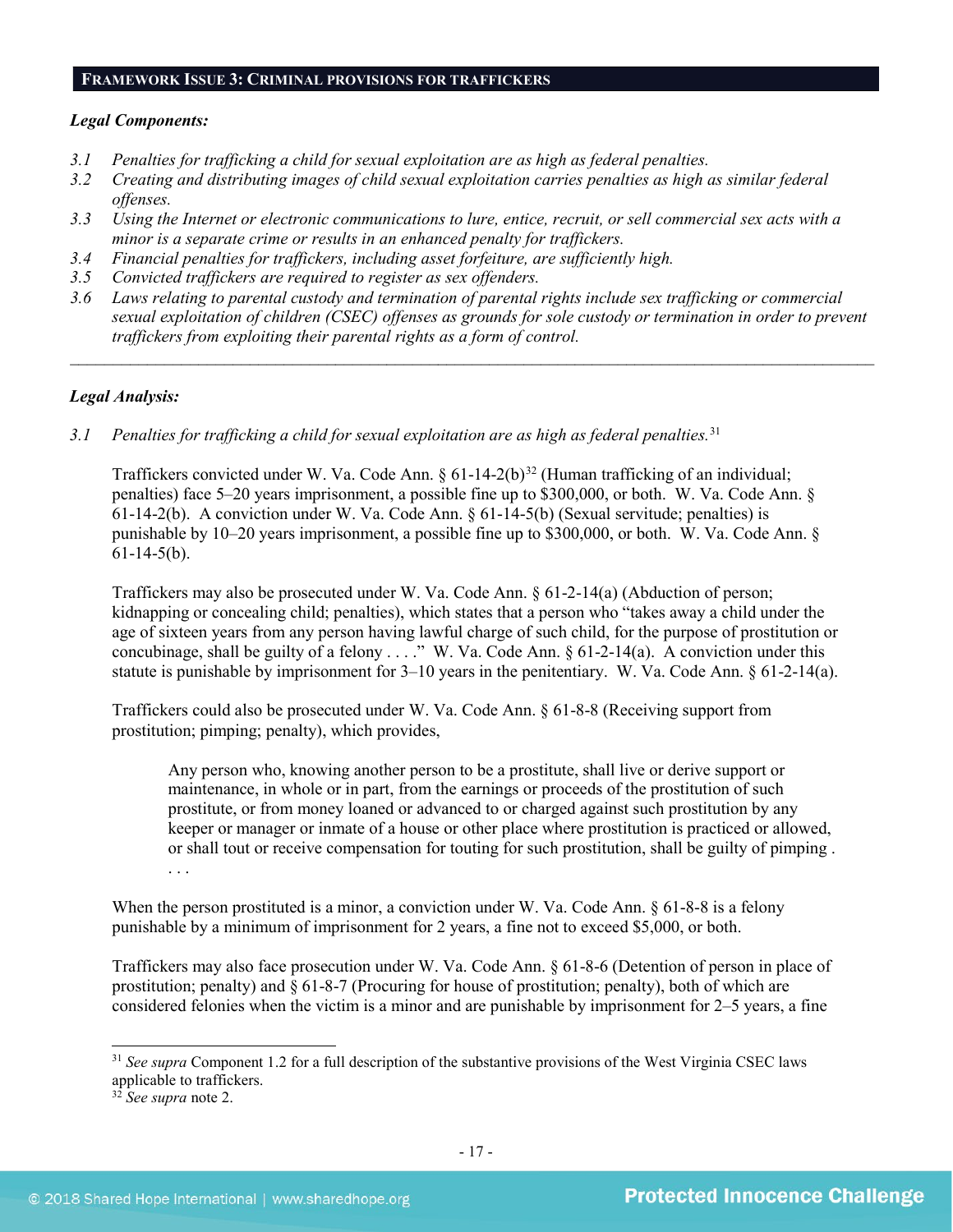not to exceed \$5,000, or both. W. Va. Code Ann. §§ 61-8-6, 61-8-7. Traffickers convicted under W. Va. Code Ann. § 61-3C-14b (Soliciting, etc. a minor via computer; soliciting a minor and traveling to engage the minor in prohibited sexual activity; penalties) will receive a sentence of imprisonment for 2–10 years in a state correctional facility, a fine not to exceed \$5,000, or both unless the enhanced penalty in subsection (b) applies, which makes a conviction punishable by imprisonment for 5–30 years, a fine not to exceed \$25,000, or both. W. Va. Code Ann. § 61-3C-14b.

In comparison, if the victim is under the age of 14, a conviction under the Trafficking Victims Protection Act (TVPA)<sup>[33](#page-17-0)</sup> for child sex trafficking is punishable by 15 years to life imprisonment and a fine not to exceed \$250,000. 18 U.S.C. §§ 1591(b)(1), 3559(a)(1), 3571(b)(3). If the victim is between the ages of 14–17, a conviction is punishable by 10 years to life imprisonment and a fine not to exceed \$250,000. 18 U.S.C.  $\S$ § 1591(b)(2),  $3559(a)(1)$ ,  $3571(b)(3)$ . A conviction is punishable by mandatory life imprisonment, however, if the trafficker has a prior conviction for a federal sex offense<sup>34</sup> against a minor. 18 U.S.C. § 3559(e)(1).

# *3.2 Creating and distributing images of child sexual exploitation carries penalties as high as similar federal offenses*.

Pursuant to W. Va. Code Ann. § 61-8C-2(a) (Use of minors in filming sexually explicit conduct prohibited; penalty), "[a]ny person who causes or knowingly permits, uses, persuades, induces, entices or coerces such minor to do or assist in any sexually explicit conduct<sup>[35](#page-17-2)</sup> shall be guilty of a felony when such person has knowledge that any such act is being photographed or filmed." Under subsection (b), "any person who photographs or films such minor engaging in any sexually explicit conduct shall be guilty of a felony . . . . " W. Va. Code Ann.  $\S 61-8C-2(a)$ , (b). Additionally, pursuant to W. Va. Code Ann.  $\S 61-8C 2(c)$ ,

[a]ny parent, legal guardian or person having custody and control of a minor, who photographs or films such minor in any sexually explicit conduct or causes or knowingly permits, uses, persuades, induces, entices or coerces such minor child to engage in or assist in any sexually explicit act shall be guilty of a felony when such person has knowledge that any such act may be photographed or filmed.

A conviction under any of the provisions of this statute is punishable by imprisonment for up to 10 years, a fine not to exceed  $$10,000$ , or both. W. Va. Code Ann.  $§ 61-8C-2(a)$ , (b).

Pursuant to W. Va. Code Ann. § 61-8A-5 (Employment or use of minor to produce obscene matter or assist in doing sexually explicit conduct; penalties),

[a]ny adult who, with knowledge that a person is a minor or who fails to exercise reasonable care in ascertaining the age of a minor, hires, employs or uses such minor to produce obscene matter<sup>[36](#page-17-3)</sup> or to do or assist in doing any sexually explicit conduct, is guilty of a felony . . . .

A conviction under W. Va. Code Ann. § 61-8A-5 is punishable by imprisonment for up to 10 years, a fine not to exceed \$50,000, or both.

In comparison, if the victim is under the age of 14, a conviction under the TVPA for child sex trafficking is punishable by 15 years to life imprisonment and a fine not to exceed \$250,000. 18 U.S.C. §§  $1591(b)(1)$ ,  $3559(a)(1)$ ,  $3571(b)(3)$ . If the victim is between the ages of  $14-17$ , a conviction is punishable

<span id="page-17-0"></span>

<sup>33</sup> *See supra* note [17.](#page-9-2) 34 *See supra* note [18.](#page-10-3) 35 *See supra* note [6.](#page-2-4)

<span id="page-17-2"></span><span id="page-17-1"></span>

<span id="page-17-3"></span><sup>36</sup> *See supra* note [5.](#page-2-5)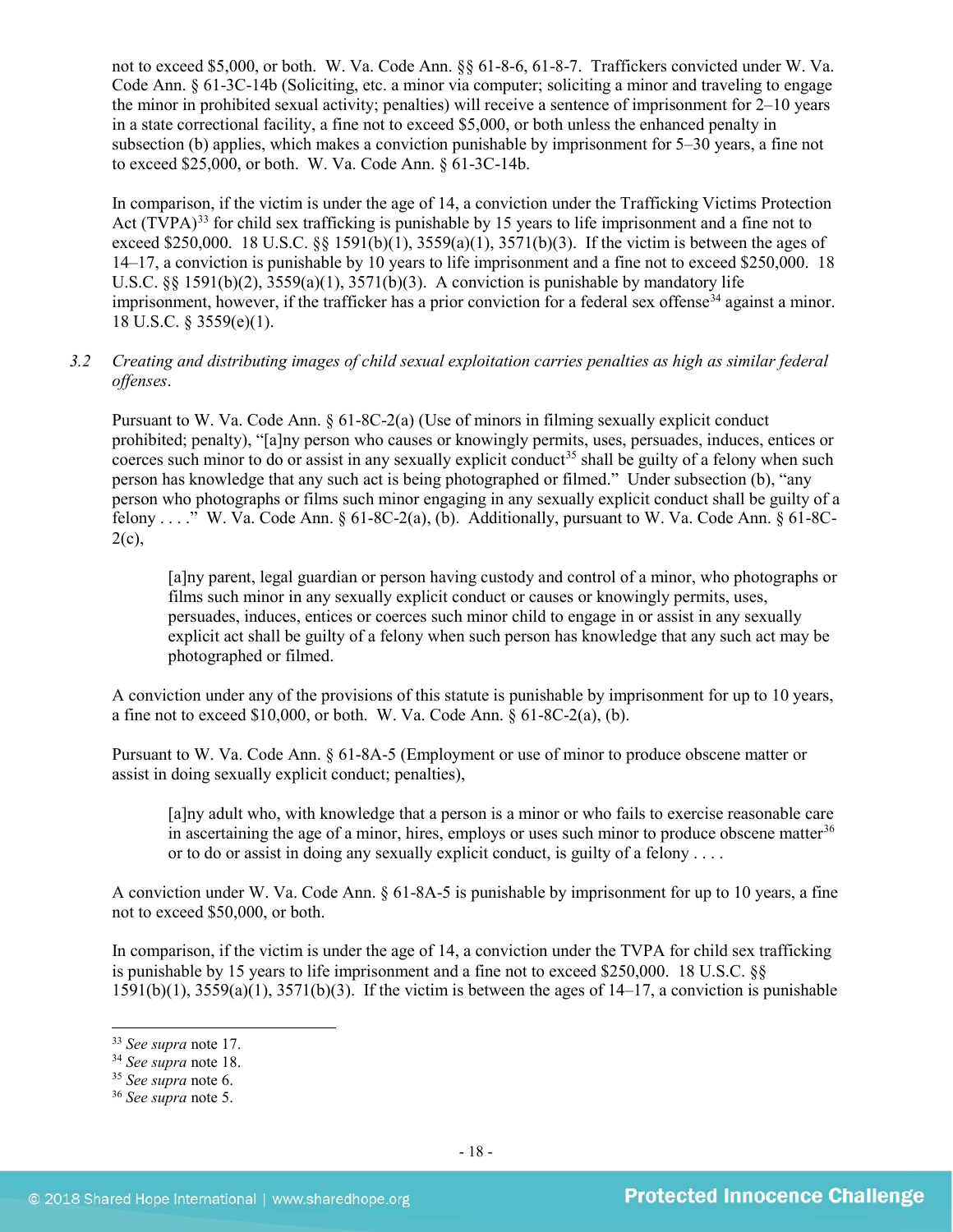by 10 years to life imprisonment and a fine not to exceed \$250,000. 18 U.S.C.  $\&$  1591(b)(2), 3559(a)(1), 3571(b)(3). A conviction is punishable by mandatory life imprisonment, however, if the trafficker has a prior conviction for a federal sex offense<sup>[37](#page-18-0)</sup> against a minor. 18 U.S.C. § 3559(e)(1). Additionally, a federal conviction for distribution of images of child sexual exploitation  $(ICSE)^{38}$  $(ICSE)^{38}$  $(ICSE)^{38}$  is generally punishable by imprisonment for 5–20 years and a fine not to exceed \$250,000.<sup>39</sup> Subsequent convictions, however, are punishable by imprisonment up to 40 years and a fine not to exceed \$250,000.[40](#page-18-3)

### *3.3 Using the Internet or electronic communications to lure, entice, recruit, or sell commercial sex acts with a minor is a separate crime or results in an enhanced penalty for traffickers.*

W. Va. Code Ann. § 61-3C-14b (Soliciting, etc. a minor via computer; soliciting a minor and traveling to engage the minor in prohibited sexual activity; penalties) criminalizes the use of a computer to lure or entice a minor to perform commercial sex acts. Pursuant to W. Va. Code Ann. § 61-3C-14b,

(a) Any person over the age of eighteen, who knowingly uses [or attempts to use] a computer to solicit, entice, seduce or lure . . . a minor known or believed to be at least four years younger than the person using the computer or a person he or she believes to be such a minor, in order to engage in any illegal act proscribed by the provisions of article 8 [Crimes against chastity, morality and decency], eight-b [Sexual offenses], eight-c [Filming of sexually explicit conduct of minors], or eight-d [Child abuse] of this chapter . . . is guilty of a felony . . . . (b) Any person over the age of eighteen who uses a computer in the manner proscribed by the provision of subsection (a) of this section and who additionally engages in any overt act designed to bring himself or herself into the minor's, or the person believed to be a minor's, physical presence with the intent to engage in any sexual activity or conduct with such minor that is prohibited by law, is guilty of a felony . . . [punishable by imprisonment for 5–30 years, a fine not to exceed \$25,000, or both].

Article 8 predicate offenses include W. Va. Code Ann. § 61-8-5 (Houses of ill fame and assignation; penalties; jurisdiction of courts), § 61-8-6 (Detention of person in place of prostitution; penalty), and § 61-8-7 (Procuring for house of prostitution; penalty).

# *3.4 Financial penalties for traffickers, including asset forfeiture, are sufficiently high*.

Traffickers convicted under W. Va. Code Ann. § 61-14-2(b) (Human trafficking of an individual; penalties) or § 61-14-5(b) (Sexual Servitude; penalties) are subject to a possible fine up to \$300,000. However, no fines are imposed on traffickers convicted under W. Va. Code Ann. § 61-2-14(a) (Abduction of person; kidnapping or concealing child; penalties), but traffickers convicted under W. Va. Code Ann. §

<span id="page-18-0"></span> <sup>37</sup> *See supra* not[e18.](#page-10-3)

<span id="page-18-1"></span> $38\,18$  U.S.C. §§ 2252(a)(1), (a)(2), (a)(3) (Certain activities relating to material involving the sexual exploitation of minors),  $2252A(a)(2)$ , (a)(3) (Certain activities relating to material constituting or containing child pornography), 1466A(a) (Obscene visual representations of the sexual abuse of children).<br><sup>39</sup> 18 U.S.C. §§ 2252(b) (stating that a conviction under subsection (a)(1), (a)(2), or (a)(3) is punishable by

<span id="page-18-2"></span>imprisonment for  $5-20$  years and a fine),  $2252A(b)(1)$  (providing that a conviction is punishable by imprisonment for 5–20 years and a fine),  $1466A(a)$ , (b) (stating that a conviction under subsection (a) is "subject to the penalties provided in section 2252A(b)(1)," imprisonment for 5–20 years and a fine, while a conviction under subsection (b) is "subject to the penalties provided in section 2252A(b)(2)," imprisonment up to 10 years, a fine, or both); *see also*  18 U.S.C. §§ 3559(a)(1) (classifying all of the above listed offenses as felonies), 3571(b)(3) (providing a fine up to \$250,000 for any felony conviction).

<span id="page-18-3"></span><sup>&</sup>lt;sup>40</sup> 18 U.S.C. §§ 2252(b) (stating if a person has a prior conviction under subsection (a)(1), (a)(2), or (a)(3) or a list of other statutes, a conviction is punishable by a fine and imprisonment for  $15-40$  years),  $2252A(b)(1)$  (stating if a person has a prior conviction under subsection (a)(2), (a)(3), or a list of other statutes, a conviction is punishable by a fine and imprisonment for 15–40 years),  $1466A(a)$ , (b) (stating that the penalty scheme for section 2252A(b) applies); *see also* 18 U.S.C. §§ 3559(a)(1) (classifying all of the above listed offenses as felonies), 3571(b)(3) (providing a fine up to \$250,000 for any felony conviction).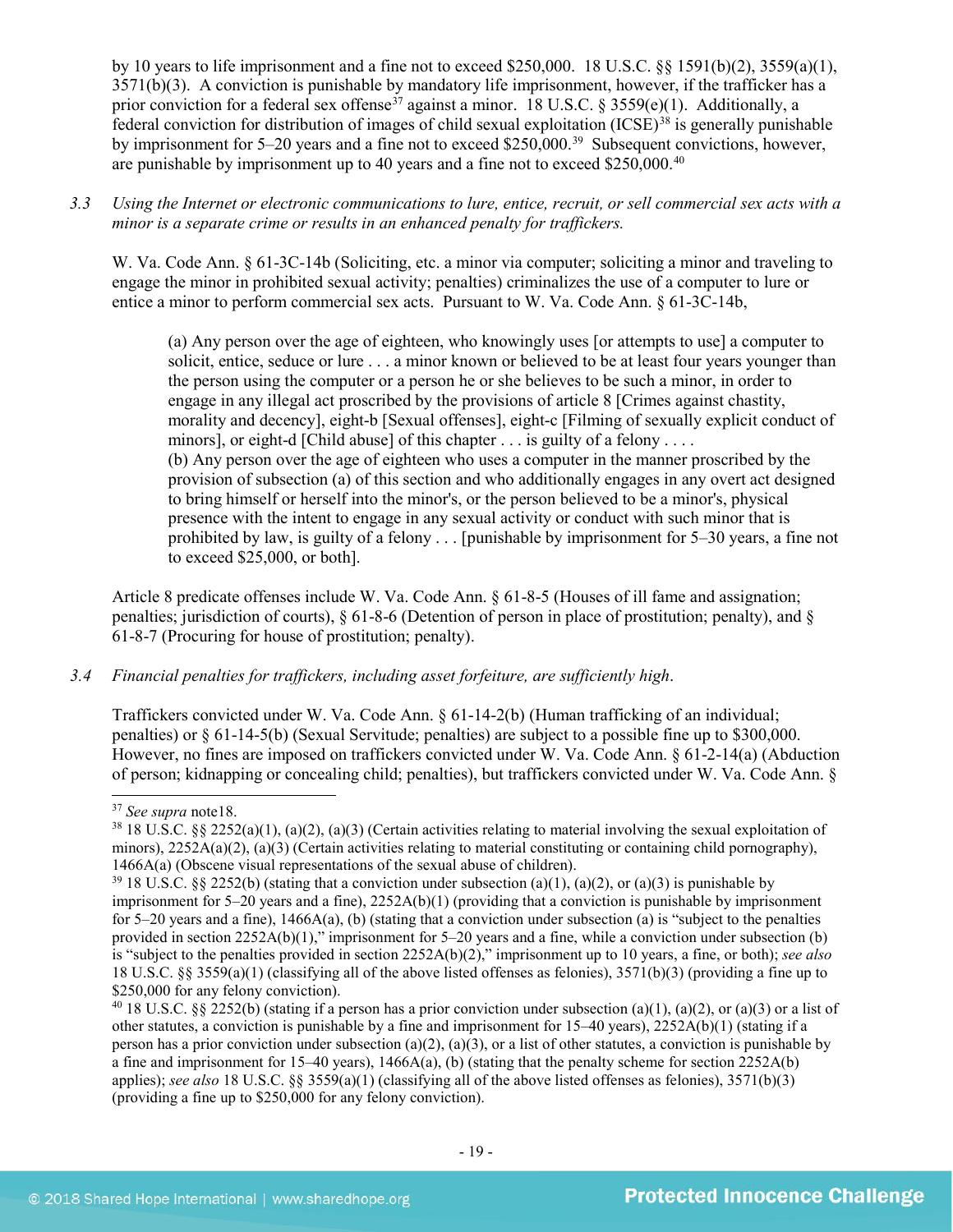61-8-6 (Detention of person in place of prostitution; penalty), § 61-8-7 (Procuring for house of prostitution; penalty), § 61-8-8 (Receiving support from prostitution; pimping; penalty), or § 61-3C-14b(a) (Soliciting, etc. a minor via computer; soliciting a minor and traveling to engage the minor in prohibited sexual activity; penalties) are subject to a possible fine up to \$5,000, if the victim is a minor. Traffickers convicted under W. Va. Code Ann. § 61-3C-14b(b) are subject to a possible fine up to \$25,000, and traffickers convicted under W. Va. Code Ann. § 61-8C-2 (Use of minors in filming sexually explicit conduct prohibited; penalty) are subject to a possible fine up to \$10,000. Lastly, a trafficker convicted under W. Va. Code Ann. § 61-8A-5 (Employment or use of minor to produce obscene matter or assist in doing sexually explicit conduct; penalties) is subject to a possible fine up to \$50,000.

Further, W. Va. Code Ann.  $\S 61-14-7(c)(1)$  (General Provisions and other penalties) mandates restitution for trafficking related offenses, stating "The court shall order a person convicted of an offense under this article [Human Trafficking] to pay restitution to the victim of the offense." Accordingly, traffickers convicted under W. Va. Code Ann. § 61-14-2(b) or § 61-14-5(b) must pay restitution. Additionally, West Virginia's general restitution statute may apply to traffickers. Restitution is mandatory where a defendant is "convicted of a felony or misdemeanor causing physical, psychological or economic injury or loss to a victim . . . unless the court finds restitution to be wholly or partially impractical as set forth" in the Victim Protection Act of 1984." W. Va. Code Ann. § 61-11A-4(a) (Restitution; when ordered). Pursuant to W. Va. Code Ann. § 61-11A-4(b)(2), where the victim suffers "bodily injury," a defendant shall be ordered to

(A) Pay an amount equal to the cost of necessary medical and related professional services and devices relating to physical, psychiatric and psychological care, including nonmedical care and treatment rendered in accordance with a method of healing recognized by the law of the place of treatment;

(B) Pay an amount equal to the cost of necessary physical and occupational therapy and rehabilitation; and

(C) Reimburse the victim for income lost by the victim as a result of the offense.

W. Va. Code Ann. § 61-11A-4(b)(1) further provides that a defendant who causes a victim to suffer "damage to, loss of, or destruction of property," shall be ordered to

(A) Return the property to the owner of the property or someone designated by the owner; or (B) If return of the property under subparagraph (A) is impossible, impractical or inadequate, pay an amount equal to the greater of: (i) The value of the property on the date of sentencing; or (ii) the value of the property on the date of the damage, loss or destruction less the value (as of the date the property is returned) of any part of the property that is returned.

Traffickers convicted under W. Va. Code Ann. § 61-8C-2 (Use of minors in filming sexually explicit conduct prohibited; penalty) may also be required, in addition to any penalties and restitution imposed by the court, to "pay all or any portion of the cost of medical, psychological or psychiatric treatment of the minor resulting from the act or acts for which the person is convicted, whether or not the minor is considered to have sustained bodily injury." W. Va. Code Ann. § 61-8C-4.

W. Va. Code Ann. § 61-14-7(f) (General Provisions and other penalties) allows for the forfeiture of assets related to the commission of trafficking offenses:

(a) The following are declared to be contraband and no person shall have a property interest in them:

(1) All property which is directly or indirectly used or intended for use in any manner to facilitate a violation of this article [Human Trafficking]; and

(2) Any property constituting or derived from gross profits or other proceeds obtained from a violation of this article.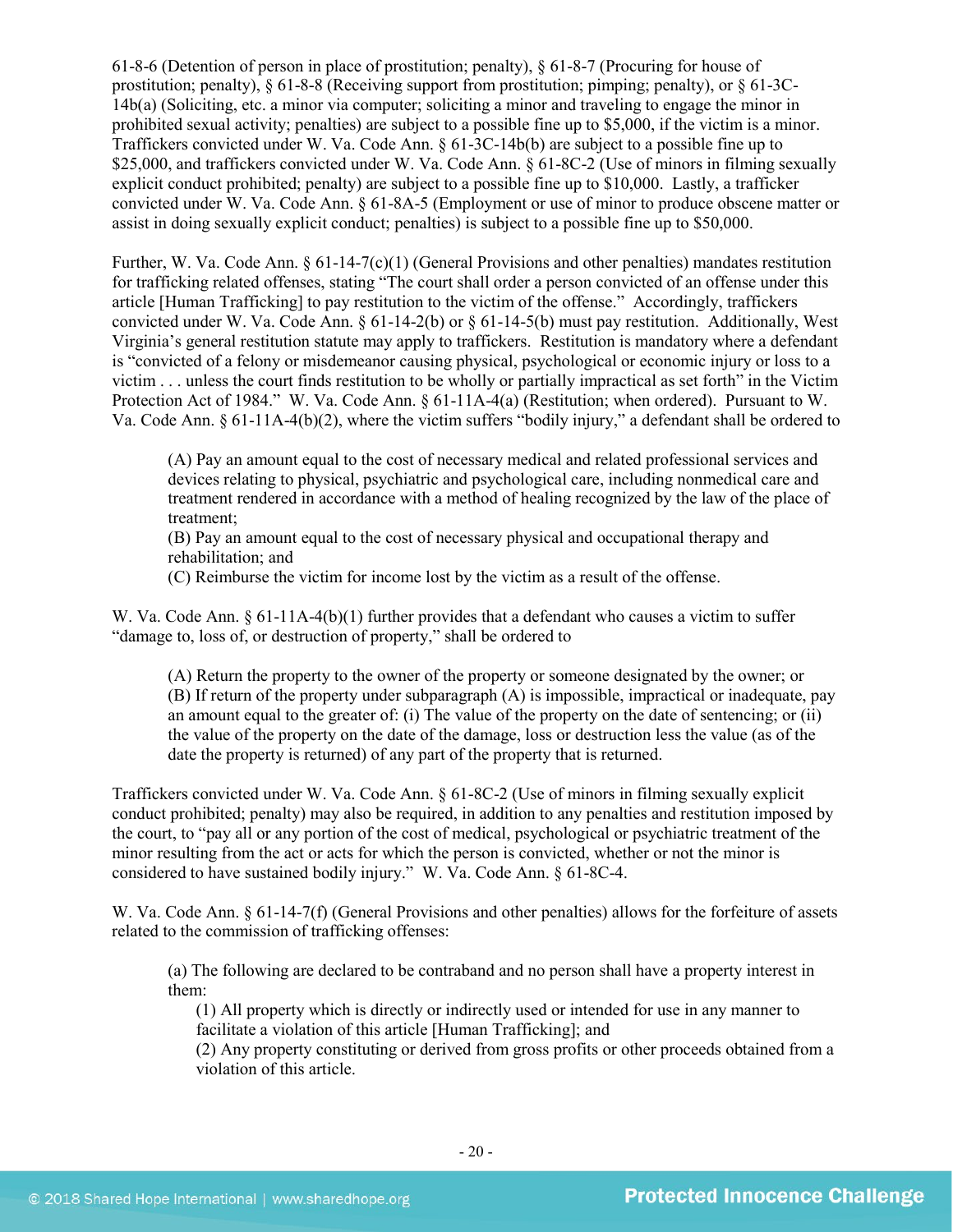(b) In any action under this section, the court may enter such restraining orders or take other appropriate action, including acceptance of performance bonds, in connection with any interest that is subject to forfeiture.

. . . .

Additionally, pursuant to W. Va. Code Ann. § 61-8C-7 (Items subject to forfeiture; persons authorized to seize property subject to forfeiture), traffickers who violate W. Va. Code Ann. § 61-8C-2 (Use of minors in filming sexually explicit conduct prohibited; penalty), § 61-8A-2 (Distribution and display to minor of obscene matter; penalties; defenses), or § 61-3C-14b (Soliciting, etc. a minor via computer; soliciting a minor and traveling to engage the minor in prohibited sexual activity; penalties) are subject to discretionary, civil forfeiture of property possessed in violation of the offense, including:

(1) All visual depictions which have been manufactured, distributed, dispensed, or possessed in violation of article eight-a  $\lceil \S \S 61-8A-1 \rceil$  et seq.]<sup>[41](#page-20-0)</sup> or eight-c  $\lceil \S \S 61-8C-1 \rceil$  et seq.]<sup>[42](#page-20-1)</sup> of this chapter or section fourteen-b [§ 61-3C-14b], article three-c of this chapter;

(2) All raw materials, products and equipment of any kind which are used, intended for use, in manufacturing, processing, delivering, importing or exporting any visual depictions or any crimes against children in violation of article eight-a [§§ 61-8A-1et seq.] or eight-c [§§ 61-8C-1 et seq.] of this chapter of section fourteen-b [§ 61-3C-14b], article three-c of this chapter;

(3) All books, records, research products and materials, including hard drives, microfilm, tapes and data which are used, or have been used, or are intended for use in violation of article eight-a [§§ 61-8A-1et seq.] or eight-c [§§ 61-8C-1 et seq.] of this chapter of section fourteen-b [§ 61-3C-14b], article three-c of this chapter;

(4) All moneys, negotiable instruments, securities, or other things of value furnished or intended to be furnished in violation of article eight-a [§§ 61-8A-1et seq.] or eight-c [§§ 61-8C-1 et seq.] of this chapter of section fourteen-b [§ 61-3C-14b], article three-c of this chapter by any person in exchange for a visual depiction, all proceeds traceable to the exchange and all moneys, negotiable instruments, and securities used, or which are intended to be used, to facilitate any violation of article eight-a [§§ 61-8A-1et seq.] or eight-c [§§ 61-8C-1 et seq.] of this chapter of section fourteen-b [§ 61-3C-14b], article three-c of this chapter . . . ; and

(5) All conveyances, including aircraft, vehicles or vessels, which are used, have been used, or are intended for use, to transport, or in any manner to facilitate the transportation, sale, receipt, possession, or concealment of property described in (1), (2) or (3) of this subsection<sup>43</sup>....."

Pursuant to W.Va. Code Ann. § 61-8C-7(b), property subject to forfeiture may be seized by the state police. Disposition of forfeitable property is governed by W.Va. Code Ann. § 61-8C-10 (Distribution of forfeited moneys, securities or other negotiable instruments; distribution of proceeds) and § 61-8C-11 (Distribution of other forfeited property; distribution of proceeds), which provide for alternate dispositions for moneys, securities or negotiable instruments and other property. Moneys, securities and other negotiable instruments shall be distributed as follows: (1) 10% to the office of the prosecuting attorney that initiated the forfeiture proceeding, (2) the balance to a special law-enforcement investigation fund. W. Va. Code Ann. § 61-8C-10. The circuit court ordering the forfeiture of all other property, upon application by the prosecuting attorney or the Superintendent of the State Police or his or her designee, may direct that: (1) Title to the forfeited property be vested in the law-enforcement agency so petitioning; (2) The law-enforcement agency responsible for the seizure retain the property for official use; or (3) The forfeited property shall be offered at public auction to the highest bidder for cash. W.Va. Code Ann. § 61-8C-11.

<span id="page-20-0"></span><sup>41</sup> *See supra* note [22.](#page-12-3) 42 *See supra* note [23.](#page-12-4)

<span id="page-20-1"></span>

<span id="page-20-2"></span><sup>43</sup> *See supra* note [24.](#page-12-5)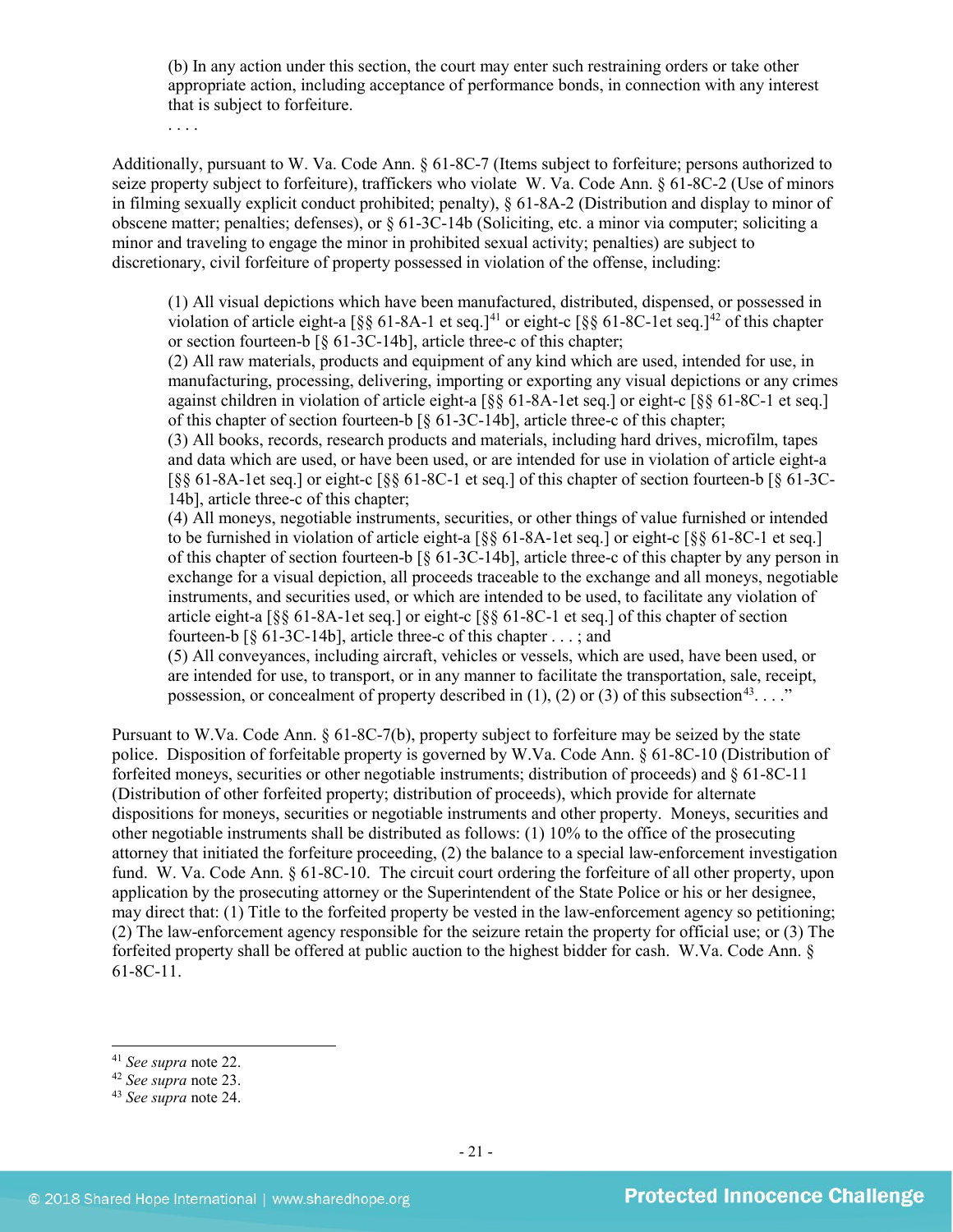# *3.5 Convicted traffickers are required to register as sex offenders.*

Traffickers convicted of child sex trafficking, creating images of child sexual exploitation (ICSE), and certain CSEC offenses will be required to register as sex offenders. West Virginia's Sex Offender Registration Act, W. Va. Code Ch. 15 (Public Safety), Art. 12 (Sex offender registration act), establishes sex offender registration requirements. W. Va. Code Ann.  $\S 15$ -12-2(b)<sup>[44](#page-21-0)</sup> (Registration) requires registration by any person convicted of one of the following qualifying offenses: W. Va. Code Ann. § 61- 8A-2 (Distribution and display to minor of obscene matter; penalties; defenses), § 61-8A-4 (Use of obscene matter with intent to seduce minor), § 61-8A-5 (Employment or use of minor to produce obscene matter or assist in doing sexually explicit conduct; penalties), § 61-2-14 (Abduction of person; kidnapping or concealing child; penalties), § 61-8-6 (Detention of person in place of prostitution; penalty), § 61-8-7 (Procuring for house of prostitution; penalty), § 61-3C-14b (Soliciting, etc. a minor via computer; soliciting a minor and traveling to engage the minor in prohibited sexual activity; penalties), § 61-14-2 (Human trafficking of an individual; penalties), and § 61-14-5 (Sexual servitude; penalties).

Furthermore, "[a]ny person who has been convicted of a criminal offense where the sentencing judge made a written finding that the offense was sexually motivated shall also register as set forth in this article." W. Va. Code Ann. § 15-12-2(c).

*3.6 Laws relating to parental custody and termination of parental rights include sex trafficking or commercial sexual exploitation of children (CSEC) offenses as grounds for sole custody or termination in order to prevent traffickers from exploiting their parental rights as a form of control.* 

Child sex trafficking is included as a ground for terminating parental rights based on the definition of "abuse."[45](#page-21-1) Pursuant to W. Va. Code Ann. § 49-4-604(b)(6) (Disposition of neglected or abused children; case plans; dispositions; factors to be considered; reunification; orders; alternative dispositions), the court may terminate parental rights of an abusive parent where the court has determined a child to be abused or neglected and finds that "there is no reasonable likelihood that the conditions of neglect or abuse can be substantially corrected in the near future, and when necessary for the welfare of the child." Because the definition of abuse includes child sex trafficking, a conviction under West Virginia's trafficking law could result in the termination of parental rights. However, subsection (b) also requires that "[t]he court shall give precedence to dispositions in . . . sequence," giving precedence to subsections (b)(1) through (b)(5)—all of which contemplate family reunification—before terminating parental rights under subsection (b)(6). Nevertheless, W. Va. Code Ann. § 49-4-604(b)(7) states that the department "is not required to make reasonable efforts to preserve the family if the court determines:

(A) The parent has subjected the child, another child of the parent, or any other child residing in the same household or under the temporary or permanent custody of the parent to aggravated circumstances which include, but are not limited to, abandonment, torture, chronic abuse and sexual abuse;

(B) The parent has:

. . . . (v) Committed sexual assault or sexual abuse of the child, the child's other parent, guardian, or custodian, another child of the parent, or any other child residing in the same household or under the temporary or permanent custody of the parent;

. . . .

<span id="page-21-0"></span> <sup>44</sup> *See supra* note [8.](#page-3-1)

<span id="page-21-1"></span><sup>45</sup> *See infra* Component 5.5 for a full discussion of the definition of "abuse."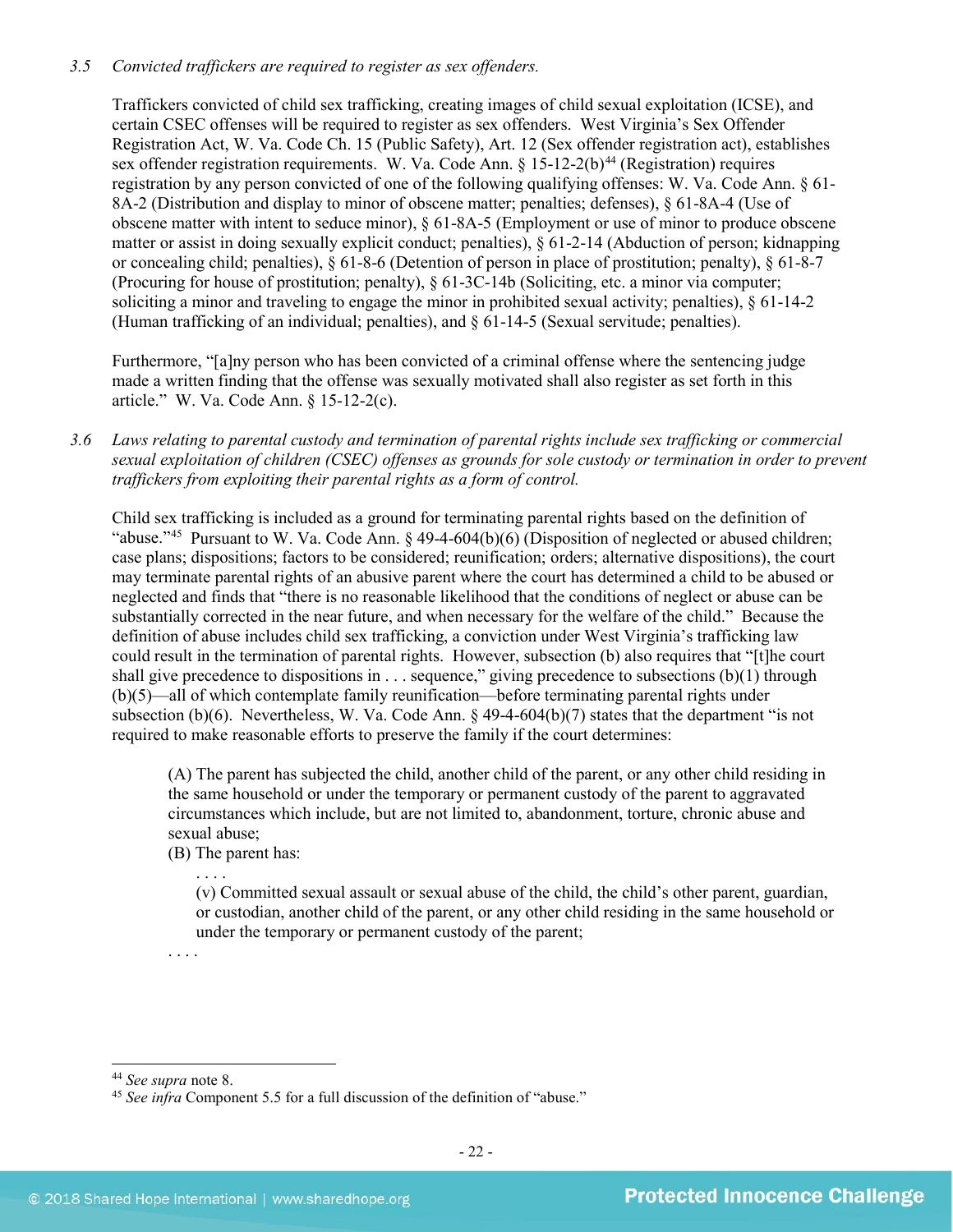Another provision, W. Va. Code Ann.  $\S$  49-4-605(a)<sup>[46](#page-22-0)</sup> (When department efforts to terminate parental rights required), requires that legal efforts be taken (e.g., filing of a petition) in order to terminate parental rights in any of the following situations:

(1) If a child has been in foster care for 15 of the most recent 22 months as determined by the earlier of the date of the first judicial finding that the child is subjected to abuse or neglect or the date which is 60 days after the child is removed from the home;

(2) If a court has determined the child is abandoned, tortured, sexually abused, or chronically abused;

(3) If a court has determined the parent has committed murder or voluntary manslaughter of another of his or her children, another child in the household, or the other parent of his or her children; has attempted or conspired to commit murder or voluntary manslaughter or has been an accessory before or after the fact of either crime; has committed unlawful or malicious wounding resulting in serious bodily injury to the child or to another of his or her children, another child in the household, or to the other parent of his or her children; has committed sexual assault or sexual abuse of the child, the child's other parent, guardian or custodian, another child of the parent, or any other child residing in the same household or under the temporary or permanent custody of the parent; or the parental rights of the parent to another child have been terminated involuntarily; or

(4) If a parent whose child has been removed from the parent's care, custody, and control by an order of removal voluntarily fails to have contact or attempt to have contact with the child for a period of 18 consecutive months: *Provided*, That failure to have, or attempt to have, contact due to being incarcerated, being in a medical or drug treatment or recovery facility, or being on active military duty shall not be considered voluntary behavior.

Termination of parental rights may also be based on the conviction of a sexual offense; W. Va. Code Ann. § 61-8B-11a[47](#page-22-1) (Convictions for offenses against children) states,

In any case where a person is convicted of an offense described in this article [Article 8b (Sexual offenses)] against a child and the person has custodial, visitation, or other parental rights to the child who is the victim of the offense or any child who resides in the same household as the victim, the court shall, at the time of sentencing, find that the person is an abusing parent within the meaning of §49-4-601 through §49-4-610 of this code [Procedures in cases of child neglect or abuse] as to the child victim, and may find that the person is an abusing parent as to any child who resides in the same household as the victim, and shall take such further action in accord with the provisions of those sections.

Accordingly, traffickers who commit sexual offenses against children in their custody or control may have their parental rights terminated. However, the sexual offense laws included within Chapter 8B do not include West Virginia's CSEC offenses or laws relating to the creation of images of child sexual exploitation (ICSE), excluding these as grounds for terminating parental rights under W. Va. Code Ann. § 61-8B-11a.

<span id="page-22-0"></span><sup>&</sup>lt;sup>46</sup> The text of W. Va. Code Ann. § 49-4-605 cited here and elsewhere in this report includes amendments made by the enactment of Senate Bill 443 during the 2018 Regular Session of the West Virginia Legislature (effective June 25, 2018).

<span id="page-22-1"></span> $47$  The text of W. Va. Code Ann. § 61-8B-11a cited here and elsewhere in this report includes amendments made by the enactment of House Bill 4020 during the 2018 Regular Session of the West Virginia Legislature (effective May 9, 2018).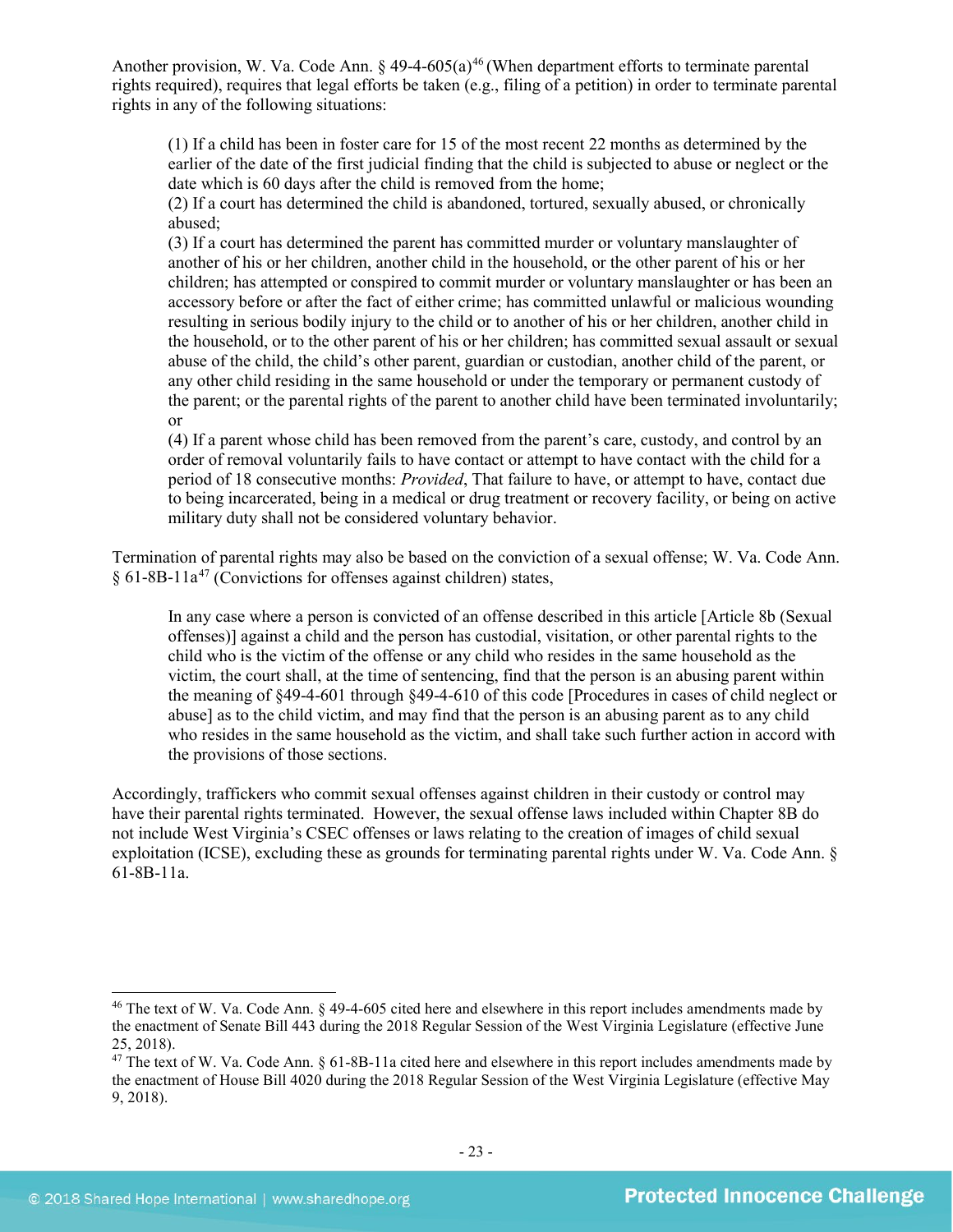#### **FRAMEWORK ISSUE 4: CRIMINAL PROVISIONS FOR FACILITATORS**

#### *Legal Components:*

- *4.1 The acts of assisting, enabling, or financially benefitting from child sex trafficking are included as criminal offenses in the state sex trafficking statute.*
- *4.2 Financial penalties, including asset forfeiture laws, are in place for those who benefit financially from or aid and assist in committing domestic minor sex trafficking.*
- *4.3 Promoting and selling child sex tourism is illegal.*
- *4.4 Promoting and selling images of child sexual exploitation carries penalties as high as similar federal offenses. \_\_\_\_\_\_\_\_\_\_\_\_\_\_\_\_\_\_\_\_\_\_\_\_\_\_\_\_\_\_\_\_\_\_\_\_\_\_\_\_\_\_\_\_\_\_\_\_\_\_\_\_\_\_\_\_\_\_\_\_\_\_\_\_\_\_\_\_\_\_\_\_\_\_\_\_\_\_\_\_\_\_\_\_\_\_\_\_\_\_\_\_\_\_*

#### *Legal Analysis:*

*4.1 The acts of assisting, enabling, or financially benefitting from child sex trafficking are included as criminal offenses in the state sex trafficking statute*.

W. Va. Code Ann. § 61-14-2(b) (Human trafficking of an individual; penalties) does not prohibit the acts of assisting, enabling, or financially benefitting from child sex trafficking. Rather, W. Va. Code Ann. § 61-14- 1(6) (Definitions) defines "human trafficking" to include "knowingly recruiting, transporting, transferring, harboring, receiving, providing, obtaining, isolating, maintaining or enticing an individual to engage in ... sexual servitude." While this language could reach some facilitators, it does not include terms such as benefiting, assisting, or aiding, which are more broadly applicable to facilitators. A conviction under W. Va. Code Ann. § 61-14-2(b) is a felony punishable by 5–20 years imprisonment, a possible fine up to \$300,000, or both. W. Va. Code Ann. § 61-14-2(b).

Similarly, W. Va. Code Ann. § 61-14-5(b) (Sexual servitude; penalties) prohibits a person from "knowingly maintain[ing] or mak[ing] available a minor for the purpose of engaging the minor in commercial sexual activity . . . ." A conviction under W. Va. Code Ann.  $\S$  61-14-5(b) is a felony punishable by 10–20 years imprisonment, a possible fine up to \$300,000, or both. W. Va. Code Ann. § 61-14-5(b).

Other laws may apply to facilitators. Under W. Va. Code Ann. § 61-2-14e (One aiding or abetting in offense under §§ 61-2-14, 61-2-14a, 61-2-14c or 61-2-14d guilty as principal), those who knowingly aid and abet in the offense of kidnapping face the same criminal liability as the principal for aiding and abetting the commission of certain offenses, including W. Va. Code Ann. § 61-2-14 (Abduction of person; kidnapping or concealing child; penalties), which criminalizes conduct constituting minor sex trafficking. W. Va. Code Ann. § 61-2-14e states,

If any person in any way knowingly aid or abet any other person in the commission of any offense described in section fourteen [§ 61-2-14 (Abduction of person; kidnapping or concealing child)],], fourteen-a [§ 61-2-14a (Penalty for enticing away, kidnapping or holding hostage any person)],], fourteen-c [§ 61-2-14c (Penalty for threats to kidnap or demand ransom)]] or fourteen-d [§ 61-2-14d (Concealment or removal of minor child from custodian or from person entitled to visitation; penalties; defenses)]] of this article, either as accessory before or an accessory after the fact, such person so aiding and abetting shall be guilty as a principal in the commission of such offense and shall be punished in the same manner and to the same extent as is provided in said sections for the person who committed the offense . . . .

4.1.1 Recommendation: Amend W. Va. Code Ann. § 61-14-1(6) (Definitions) to include "aiding," "assisting," or "knowingly benefitting" from human trafficking to ensure that W. Va. Code Ann. § 61-14-2(b) (Human trafficking of an individual; penalties) expressly applies to facilitators.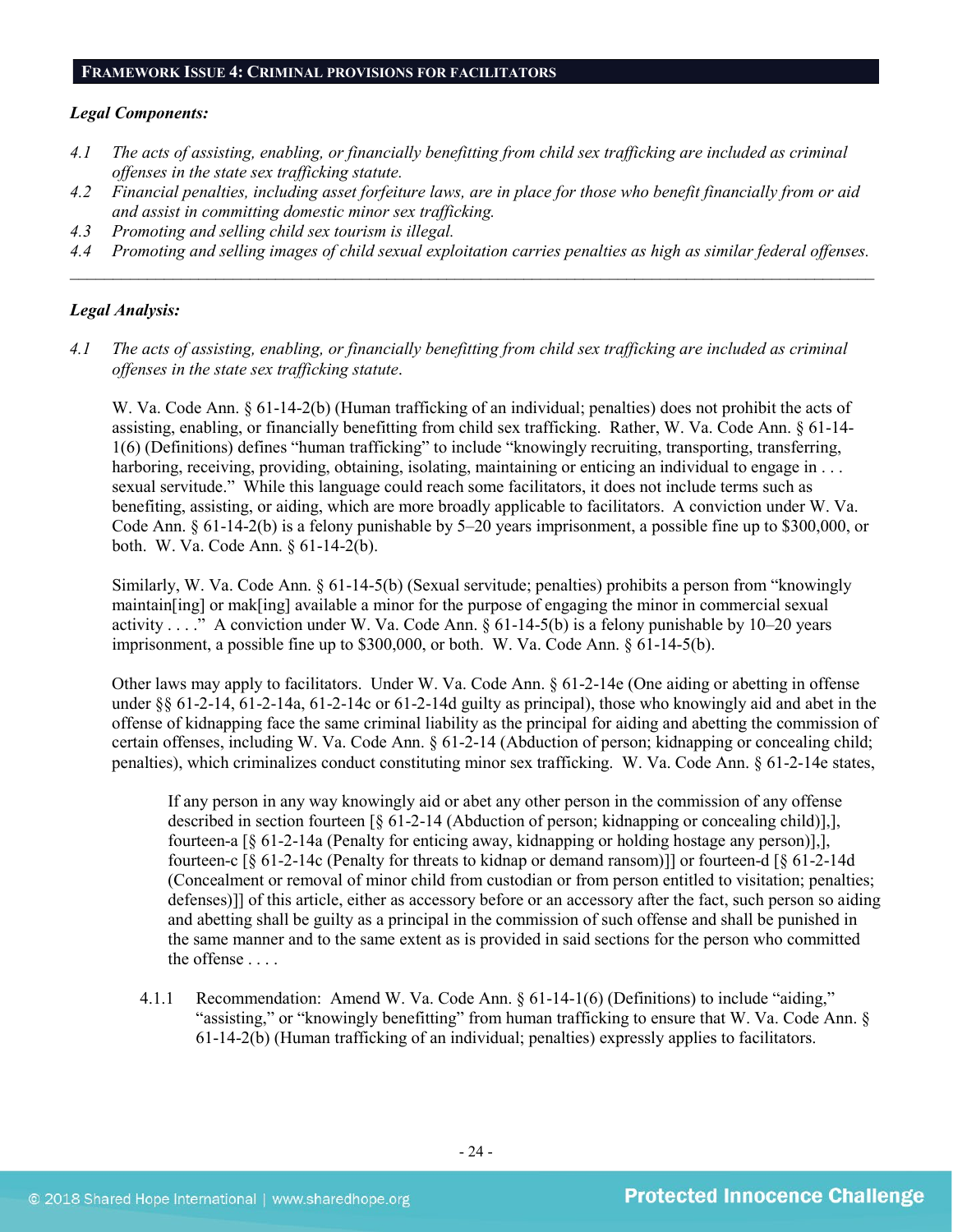*4.2 Financial penalties, including asset forfeiture laws, are in place for those who benefit financially from or aid and assist in committing domestic minor sex trafficking.*

To the extent that W. Va. Code Ann.  $\S 61-14-2(b)$  (Human trafficking of an individual; penalties) or  $\S 61-$ 14-5(b) (Sexual servitude; penalties) apply to facilitators, a conviction under either is punishable by a possible fine up to \$300,000. W. Va. Code Ann. §§ 61-14-2(b), 61-14-5(b).

Further, W. Va. Code Ann. § 61-8-6 (Detention of persons in place of prostitution; penalty) applies to facilitators who "indirectly keep[], hold[], detain[] or restrain[], or attempt[] to keep, hold, detain or restrain, in any house of prostitution or other place where prostitution is practiced or allowed . . . a minor . . . ." A conviction under W. Va. Code Ann. § 61-8-6 is a felony punishable by a possible fine up to \$5,000. W. Va. Code Ann. § 61-8-6.

Facilitators can also be convicted under the Anti-Organized Criminal Enterprise Act. Pursuant to W. Va. Code Ann.  $\S 61-13-3(a)$  (Offenses) convicted facilitators face a possible fine up to \$25,000.

Facilitators convicted under W. Va. Code Ann. § 61-8C-3 (Distributing and exhibiting of material depicting minors engaged in sexually explicit conduct prohibited; penalty) are subject to mandatory fines not to exceed \$25,000 depending on the severity of the crime. When the conduct involves 50 or fewer images, the perpetrator may be fined up to \$2,000. W. Va. Code Ann. § 61-8C-3(b). A person convicted of conduct involving more than 50 but fewer than 600 images, "or depicts violence against a child or a child engaging in bestiality" is subject to a possible fine not to exceed \$5,000. W. Va. Code Ann. § 61- 8C-3(c). Visual depictions in the form of a "video clip, movie or similar recording of five minutes or less shall constitute seventy five images. A video clip, movie or similar recording of a duration longer than five minutes shall be deemed to constitute seventy-five images for every two minutes in length it exceeds five minutes." W. Va. Code Ann.  $§ 61-8C-3(e).$ <sup>48</sup>

W. Va. Code Ann. § 61-14-7(f) (General Provisions and other penalties) allows for the forfeiture of assets related to the commission of trafficking offenses:

(a) The following are declared to be contraband and no person shall have a property interest in them:

(1) All property which is directly or indirectly used or intended for use in any manner to facilitate a violation of this article [Human Trafficking]; and

(2) Any property constituting or derived from gross profits or other proceeds obtained from a violation of this article.

(b) In any action under this section, the court may enter such restraining orders or take other appropriate action, including acceptance of performance bonds, in connection with any interest that is subject to forfeiture.

. . . .

Furthermore, pursuant W. Va. Code Ann. § 61-8C-7 (Items subject to forfeiture; persons authorized to seize property subject to forfeiture), facilitators who violate W. Va. Code Ann. § 61-8C-2 (Use of minors in filming sexually explicit conduct prohibited; penalty), § 61-8A-2 (Distribution and display to minor of obscene matter; penalties; defenses), or § 61-3C-14b (Soliciting, etc. a minor via computer; soliciting a minor and traveling to engage the minor in prohibited sexual activity; penalties) are subject to discretionary civil forfeiture of property possessed in violation of the offense, including:

<span id="page-24-0"></span> <sup>48</sup> *See infra* discussion in Component 4.4.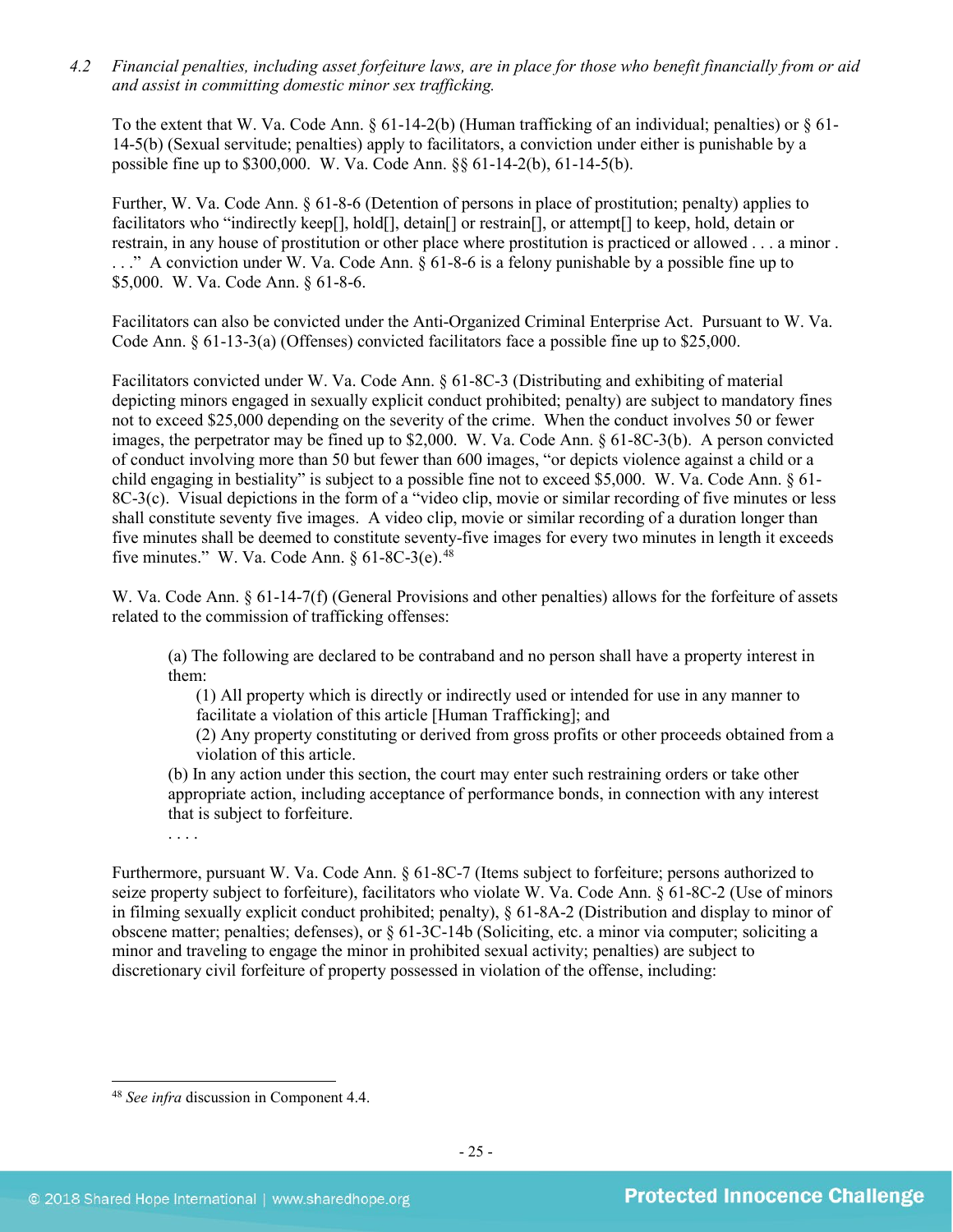(1) All visual depictions which have been manufactured, distributed, dispensed, or possessed in violation of article eight-a  $\lceil \S \S 61-8A-1 \rangle$  et seq.]<sup>[49](#page-25-0)</sup> or eight-c  $\lceil \S \S 61-8C-1 \rangle$  et seq.]<sup>[50](#page-25-1)</sup> of this chapter or section fourteen-b [§ 61-3C-14b], article three-c of this chapter;

(2) All raw materials, products and equipment of any kind which are used, intended for use, in manufacturing, processing, delivering, importing or exporting any visual depictions or any crimes against children in violation of article eight-a [§§ 61-8A-1et seq.] or eight-c [§§ 61-8C-1 et seq.] of this chapter of section fourteen-b [§ 61-3C-14b], article three-c of this chapter;

(3) All books, records, research products and materials, including hard drives, microfilm, tapes and data which are used, or have been used, or are intended for use in violation of article eight-a [§§ 61-8A-1et seq.] or eight-c [§§ 61-8C-1 et seq.] of this chapter of section fourteen-b [§ 61-3C-14b], article three-c of this chapter;

(4) All moneys, negotiable instruments, securities, or other things of value furnished or intended to be furnished in violation of article eight-a [§§ 61-8A-1et seq.] or eight-c [§§ 61-8C-1 et seq.] of this chapter of section fourteen-b [§ 61-3C-14b], article three-c of this chapter by any person in exchange for a visual depiction, all proceeds traceable to the exchange and all moneys, negotiable instruments, and securities used, or which are intended to be used, to facilitate any violation of article eight-a [§§ 61-8A-1et seq.] or eight-c [§§ 61-8C-1 et seq.] of this chapter of section fourteen-b  $\lceil \S 61-3C-14b \rceil$ , article three-c of this chapter ...;

(5) All conveyances, including aircraft, vehicles or vessels, which are used, have been used, or are intended for use, to transport, or in any manner to facilitate the transportation, sale, receipt, possession, or concealment of property described in (1), (2) or (3) of this subsection<sup>[51](#page-25-2)</sup> . . . ."

Pursuant to W.Va. Code Ann. § 61-8C-7(b), property subject to forfeiture may be seized by the state police. Disposition of forfeitable property is governed by W.Va. Code Ann. § 61-8C-10 (Distribution of forfeited moneys, securities or other negotiable instruments; distribution of proceeds) and § 61-8C-11 (Disposition of other forfeited property; distribution of proceeds), which provide for alternate dispositions for moneys, securities or negotiable instruments and other property. Moneys, securities and other negotiable instruments shall be distributed as follows (1) 10% to the office of the prosecuting attorney that initiated the forfeiture proceeding, (2) the balance to a special law-enforcement investigation fund. W. Va. Code Ann. § 61-8C-10. The circuit court ordering the forfeiture of all other property, upon application by the prosecuting attorney or the Superintendent of the State Police or his or her designee, may direct that: (1) Title to the forfeited property be vested in the law-enforcement agency so petitioning; (2) The law-enforcement agency responsible for the seizure retain the property for official use; or (3) The forfeited property shall be offered at public auction to the highest bidder for cash. W.Va. Code Ann. § 61-8C-11.

W. Va. Code Ann. § 61-14-7(c)(1) (General Provisions and other penalties) also mandates restitution for trafficking related offenses, stating "The court shall order a person convicted of an offense under this article [Human Trafficking] to pay restitution to the victim of the offense." Accordingly, facilitators convicted under W. Va. Code Ann.  $\S 61-14-2(b)$  or  $\S 61-14-5(b)$  must pay restitution. Additionally, West Virginia's general restitution statute may apply to facilitators in certain instances. Restitution is mandatory where a facilitator is "convicted of a felony or misdemeanor causing physical, psychological or economic injury or loss to a victim . . . unless the court finds restitution to be wholly or partially impractical as set forth" in the Victim Protection Act of 1984. W. Va. Code Ann. § 61-11A-4(a) (Restitution; when ordered). Pursuant to W. Va. Code Ann. § 61-11A-4(b)(2), where the victim suffers "bodily injury," a defendant shall be ordered to

(A) Pay an amount equal to the cost of necessary medical and related professional services and devices relating to physical, psychiatric and psychological care, including nonmedical care and

<span id="page-25-0"></span><sup>49</sup> *See supra* note [22.](#page-12-3) 50 *See supra* note [23.](#page-12-4)

<span id="page-25-1"></span>

<span id="page-25-2"></span><sup>51</sup> *See supra* note [24.](#page-12-5)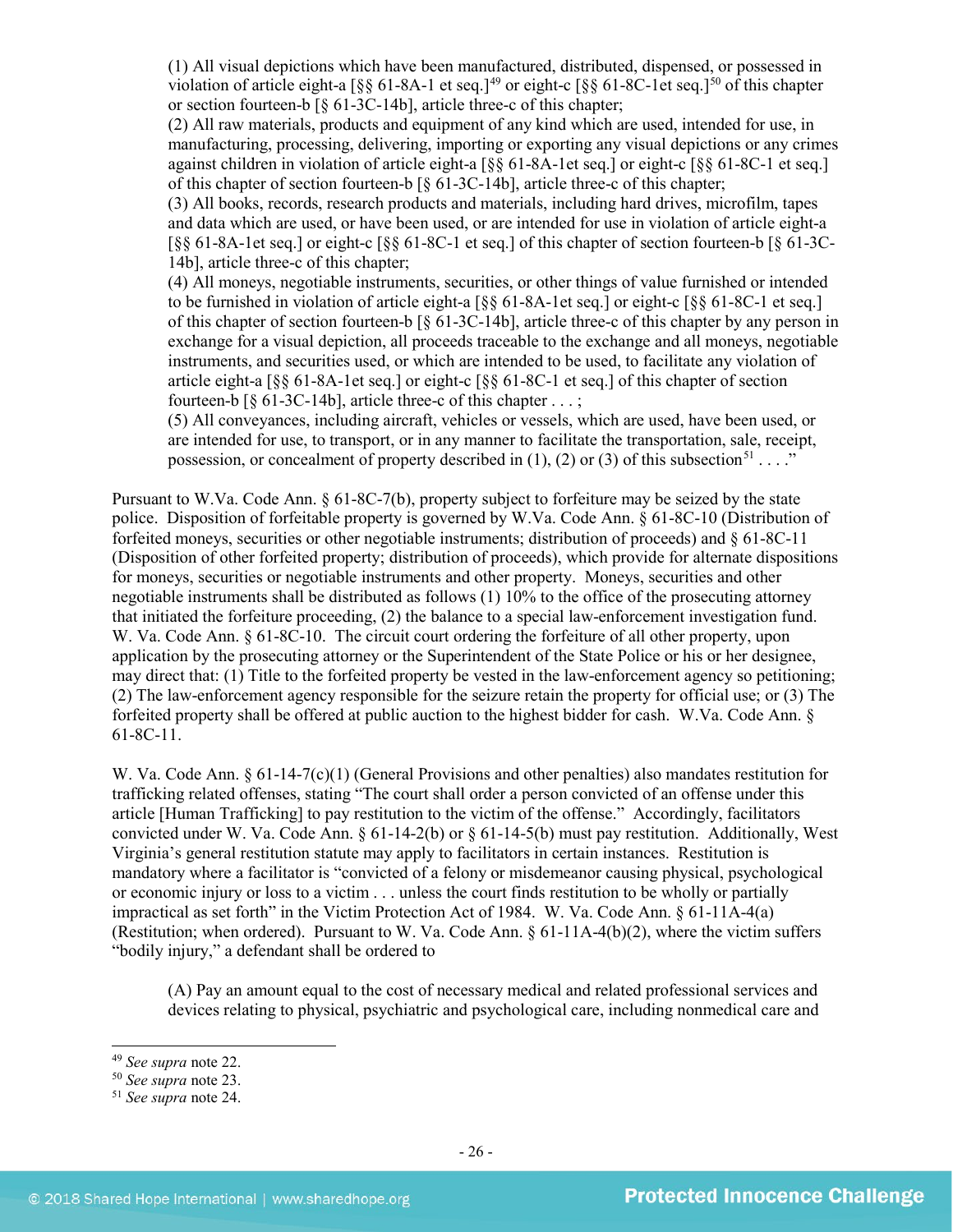treatment rendered in accordance with a method of healing recognized by the law of the place of treatment;

(B) Pay an amount equal to the cost of necessary physical and occupational therapy and rehabilitation; and

(C) Reimburse the victim for income lost by the victim as a result of the offense.

W. Va. Code Ann. § 61-11A-4(b)(1) further provides that a defendant who causes a victim to suffer "damage to, loss of, or destruction of property," shall be ordered to

(A) Return the property to the owner of the property or someone designated by the owner; or (B) If return of the property under subparagraph (A) is impossible, impractical or inadequate, pay an amount equal to the greater of: (i) The value of the property on the date of sentencing; or (ii) the value of the property on the date of the damage, loss or destruction less the value (as of the date the property is returned) of any part of the property that is returned.

*4.3 Promoting and selling child sex tourism is illegal*.

West Virginia has no specific provision criminalizing the promotion or selling of child sex tourism.

- 4.3.1 Recommendation: Enact a law that prohibits selling or offering to sell travel services that include or facilitate travel for the purpose of engaging in commercial sexual exploitation of a minor, if the offer, sale, or travel occurs in West Virginia.
- *4.4 Promoting and selling images of child sexual exploitation carries penalties as high as similar federal offenses*.

Pursuant to W. Va. Code Ann. § 61-8C-3(a) (Distribution and exhibiting of material depicting minors engaged in sexually explicit conduct prohibited; penalty), "[a]ny person who, knowingly and willfully, sends or causes to be sent or distributes, exhibits, possesses, electronically accesses with intent to view or displays or transports any material visually portraying a minor engaged in any sexually explicit conduct<sup>52</sup> is guilty of a felony . . . ." Penalties for violations of this statute vary depending on the severity of the crime in relation to the amount and types of materials accessed by the perpetrator. W. Va. Code Ann. § 61-8C-3 provides the following penalty structure,

. . . .

(b) Any person who violates the provisions of subsection (a) of this section when the conduct involves fifty or fewer images shall, upon conviction, be imprisoned in a state correctional facility for not more than two years or fined not more than \$2,000 or both.

(c) Any person who violates the provisions of subsection (a) of this section when the conduct involves more than fifty but fewer than six hundred images shall, upon conviction, be imprisoned in a state correctional facility for not less than two nor more than ten years or fined not more than \$5,000, or both.

(d) Notwithstanding the provisions of subsections (b) and (c) of this section any person who violates the provisions of subsection (a) of this section when the conduct involves six hundred or more images or depicts violence against a child or a child engaging in bestiality shall, upon conviction, be imprisoned in a state correctional facility for not less than five nor more than fifteen years or fined not more than \$25,000, or both.

(e) For purposes of this section each video clip, movie or similar recording of five minutes or less shall constitute seventy five images. A video clip, movie or similar recording of a duration longer than five minutes shall be deemed to constitute seventy-five images for every two minutes in length it exceeds five minutes.

<span id="page-26-0"></span> <sup>52</sup> *See supra* note [7.](#page-2-6)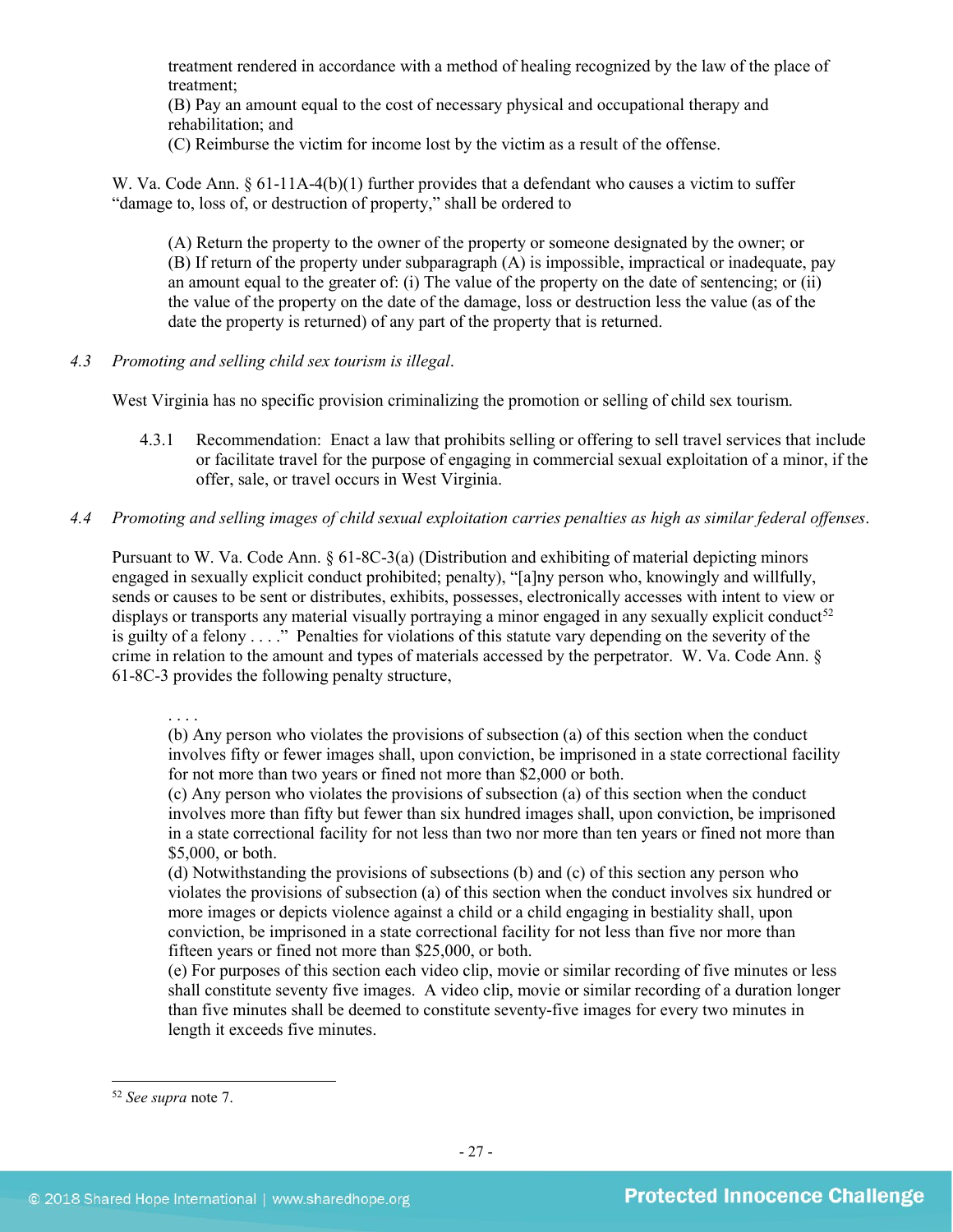In addition to criminal penalties and restitution imposed by the court, persons convicted under W. Va. Code Ann. § 61-8C-3 may also be required to "pay all or any portion of the cost of medical, psychological or psychiatric treatment of the minor resulting from the act or acts for which the person is convicted, whether or not the minor is considered to have sustained bodily injury." W. Va. Code Ann. § 61-8C-4 (Payments of treatment costs for minor).

4.4.1 Recommendation: Raise the base penalty for a violation of W. Va. Code Ann. § 61-8C-3 (Distribution and exhibiting of material depicting minors engaged in sexually explicit conduct prohibited; penalty) to reflect the seriousness of the offense.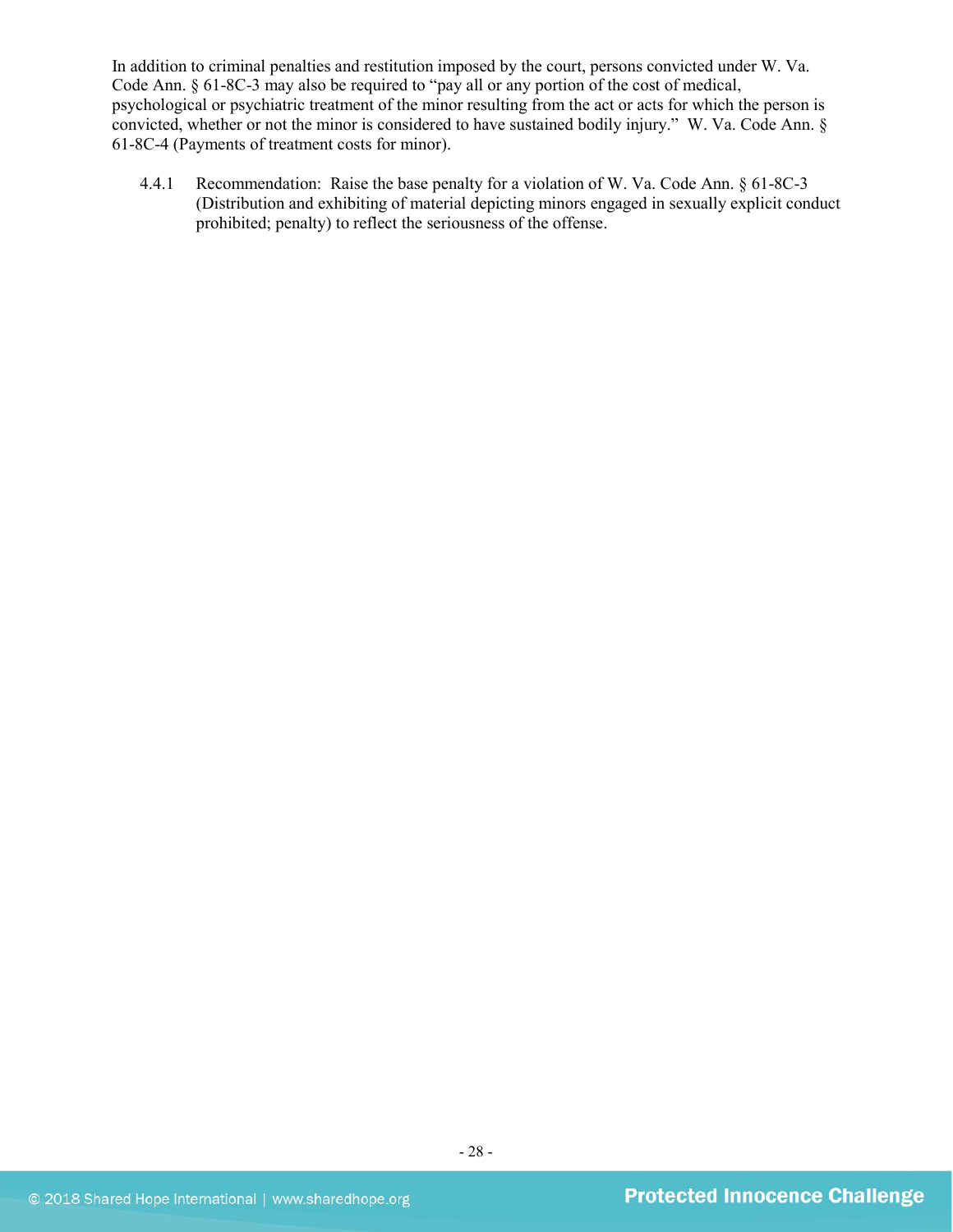#### **FRAMEWORK ISSUE 5: PROTECTIVE PROVISIONS FOR THE CHILD VICTIMS**

#### *Legal Components:*

- *5.1 Victims under the core child sex trafficking offense include all commercial sexually exploited children.*
- *5.2 The state sex trafficking statute expressly prohibits a defendant from asserting a defense based on the willingness of a minor to engage in the commercial sex act.*
- *5.3 State law prohibits the criminalization of minors under 18 for prostitution offenses.*
- *5.4 State law provides a non-punitive avenue to specialized services through one or more points of entry.*
- *5.5 Child sex trafficking is identified as a type of abuse and neglect within child protection statutes.*
- *5.6 The definition of "caregiver" or another related term in the child welfare statutes is not a barrier to a sex trafficked child accessing the protection of child welfare.*
- *5.7 Crime victims' compensation is specifically available to a child victim of sex trafficking or commercial sexual exploitation of children (CSEC).*
- *5.8 Victim-friendly procedures and protections are provided in the trial process for minors under 18.*
- *5.9 Child sex trafficking victims may vacate delinquency adjudications and expunge related records for prostitution and other offenses arising from trafficking victimization, without a waiting period.*
- *5.10 Victim restitution and civil remedies for victims of domestic minor sex trafficking or commercial sexual exploitation of children (CSEC) are authorized by law.*
- *5.11 Statutes of limitations for civil and criminal actions for child sex trafficking or commercial sexual exploitation of children (CSEC) offenses are eliminated or lengthened to allow prosecutors and victims a realistic opportunity to pursue criminal action and legal remedies.*

*\_\_\_\_\_\_\_\_\_\_\_\_\_\_\_\_\_\_\_\_\_\_\_\_\_\_\_\_\_\_\_\_\_\_\_\_\_\_\_\_\_\_\_\_\_\_\_\_\_\_\_\_\_\_\_\_\_\_\_\_\_\_\_\_\_\_\_\_\_\_\_\_\_\_\_\_\_\_\_\_\_\_\_\_\_\_\_\_\_\_\_\_\_*

### *Legal Analysis:*

*5.1 Victims under the core child sex trafficking offense include all commercial sexually exploited children.[53](#page-28-0)* 

W. Va. Code Ann. § 61-14-2(b) (Human trafficking of an individual; penalties), West Virginia's core human trafficking offense, does not include all commercially sexually exploited children as victims of trafficking.

W. Va. Code Ann. § 61-14-1(6) (Definitions)—which defines "trafficking" for purposes of W. Va. Code Ann. § 61-14-2(b)—does not require means of force, fraud, or coercion when the victim is a minor. [54](#page-28-1) Further, following federal precedent, W. Va. Code Ann. § 61-14-1(6) includes language that is applicable to buyers ("obtains").<sup>[55](#page-28-2)</sup> However, W. Va. Code Ann.  $\S 61-14-1(6)$  requires that a minor be obtained to engage in sexual servitude. "Sexual servitude" is defined as "maintaining or making available a minor for the purpose of engaging the minor in commercial sexual activity . . . ." W. Va. Code Ann. § 61-14-1(14). Accordingly, an offender must "obtain" a minor for the purpose of making him or her available for commercial sexual activity, rather than for directly engaging in a commercial sex act. As such, W. Va. Code Ann. § 61-14-1(6) seemingly requires involvement by a trafficker or controlling third party.

Consequently, all commercially sexually exploited children will not be identified as human trafficking victims based on the third party control requirement.

<span id="page-28-0"></span> <sup>53</sup> *See generally* **SHARED HOPE INTERNATIONAL**, "Eliminating the Third Party Control Barrier to Identifying Juvenile Sex Trafficking Victims," JuST Response Policy Paper (2015), [http://sharedhope.org/wp](http://sharedhope.org/wp-content/uploads/2015/08/Policy-Paper_Eliminating-Third-Party-Control_Final1.pdf)[content/uploads/2015/08/Policy-Paper\\_Eliminating-Third-Party-Control\\_Final1.pdf](http://sharedhope.org/wp-content/uploads/2015/08/Policy-Paper_Eliminating-Third-Party-Control_Final1.pdf) (discussing need to include all commercially sexually exploited children within sex trafficking definitions and corresponding need to include buyer conduct in core sex trafficking offenses regardless of whether victim is under control of a third party).

<span id="page-28-1"></span><sup>54</sup> *See supra* discussion in Component 1.1.

<span id="page-28-2"></span><sup>55</sup> *See supra* discussion of buyer applicability in Component 2.1.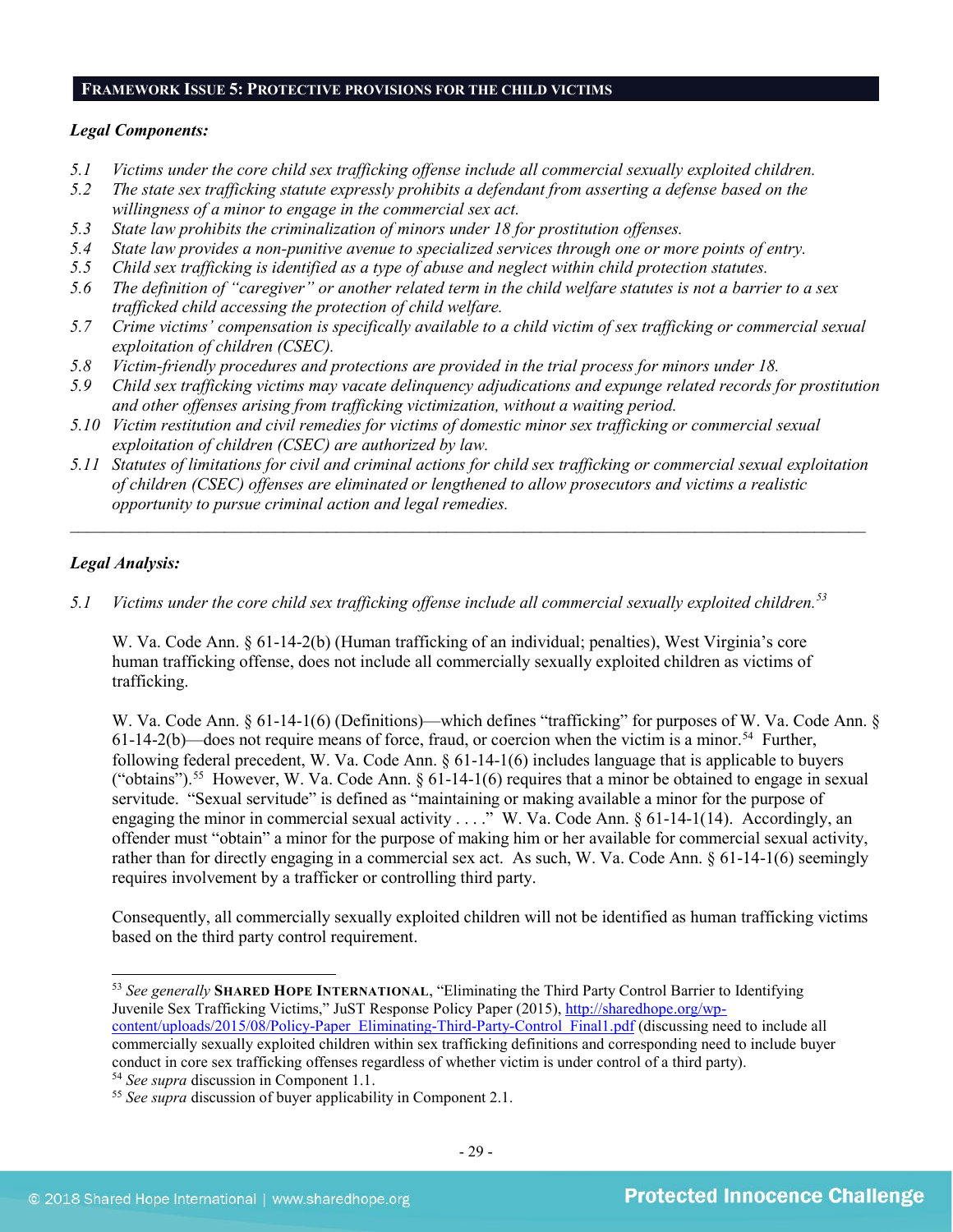5.1.1 Recommendation: Amend W. Va. Code Ann. § 61-14-2(b) (Human trafficking of an individual; penalties) and § 61-14-6 (Patronizing a victim of sexual servitude; penalties) so that all commercially sexually exploited children are identifiable as victims and eligible for protections pursuant to their victim status.

# *5.2 The state sex trafficking statute expressly prohibits a defendant from asserting a defense based on the willingness of a minor to engage in the commercial sex act.*

W. Va. Code Ann. § 61-14-5(c) (Sexual servitude; penalties) expressly prohibits a defendant from asserting a defense based on the willingness of a minor to engage in the commercial sex act, stating, "It is not a defense in a prosecution under subsection (b) of this section that the minor consented to engage in commercial sexual activity . . . . "

*5.3 State law prohibits the criminalization of minors under 18 for prostitution offenses.[56](#page-29-0)*

Although West Virginia's prostitution offense, W. Va. Code Ann. § 61-8-5(b) (Houses of ill fame and assignation; penalties), is age-neutral, W.Va. Code Ann. § 61-14-8 (Immunity for minor victim of sex trafficking) prohibits the criminalization of minors for prostitution based on their status as trafficking victims. W. Va. Code Ann. § 61-14-8 states,

(a) In a prosecution or a juvenile prosecution for an offense of prostitution in violation of subsection (b), section five, article eight of this chapter, [§ 61-8-5 (Houses of ill fame and assignation; penalties)] a minor shall not be held criminally liable if the Court determines that the minor is a victim of an offense under this article [Human Trafficking]: *Provided*, That subject to proof, a minor so charged shall be rebuttably presumed to be a victim under the provisions of this article.

(b) This section does not apply in a prosecution of juvenile proceeding for any other offenses under subsection (b), section five, article eight of this chapter, including soliciting, inducing, enticing or procuring another to commit an act or offense of prostitution, unless it is determined by the court that the minor was coerced into the criminal behavior.

(c) A minor who, under subsection (a) or (b) of this section, is not subject to criminal liability or adjudication as a juvenile delinquent is presumed to be an abused child, as defined in section twohundred-one, article one, chapter forty-nine of this code [§ 49-1-201 (Definitions related, but not limited, to abuse and neglect)], and may be eligible for services under chapter forty-nine of this code including, but not limited to, appropriate child welfare services.

Therefore, while the state prostitution statute, W. Va. Code Ann. § 61-8-5(b) does not prevent minors under 18 years of age from facing prostitution charges, minors identified as child sex trafficking victims will not be held criminally liable.

- 5.3.1 Recommendation: Clarify W. Va. Code Ann. § 61-8-5(b) (Houses of ill fame and assignation; penalties) to specify that all minors shall be protected from criminal or delinquency charges for prostitution-related offenses.[57](#page-29-1)
- <span id="page-29-1"></span><span id="page-29-0"></span>*5.4 State law provides a non-punitive avenue to specialized services through one or more points of entry.*

 <sup>56</sup> For more information regarding recent federal legislation impacting this component see: http://go.sharedhope.org/stateimpactmemo.

<sup>57</sup> *See generally* SHARED HOPE INTERNATIONAL, "Seeking Justice: Legal approaches to eliminate criminal liability for child sex trafficking victims" (2018), https://sharedhope.org/wp-content/uploads/2018/08/ANALYSIS-OF-STATUTORY-APPROACHES\_ver7.pdf (discussing need to eliminate a minor's criminal liability for prostitution and other offenses committed pursuant to trafficking victimization and to establish a statutory avenue to specialized services).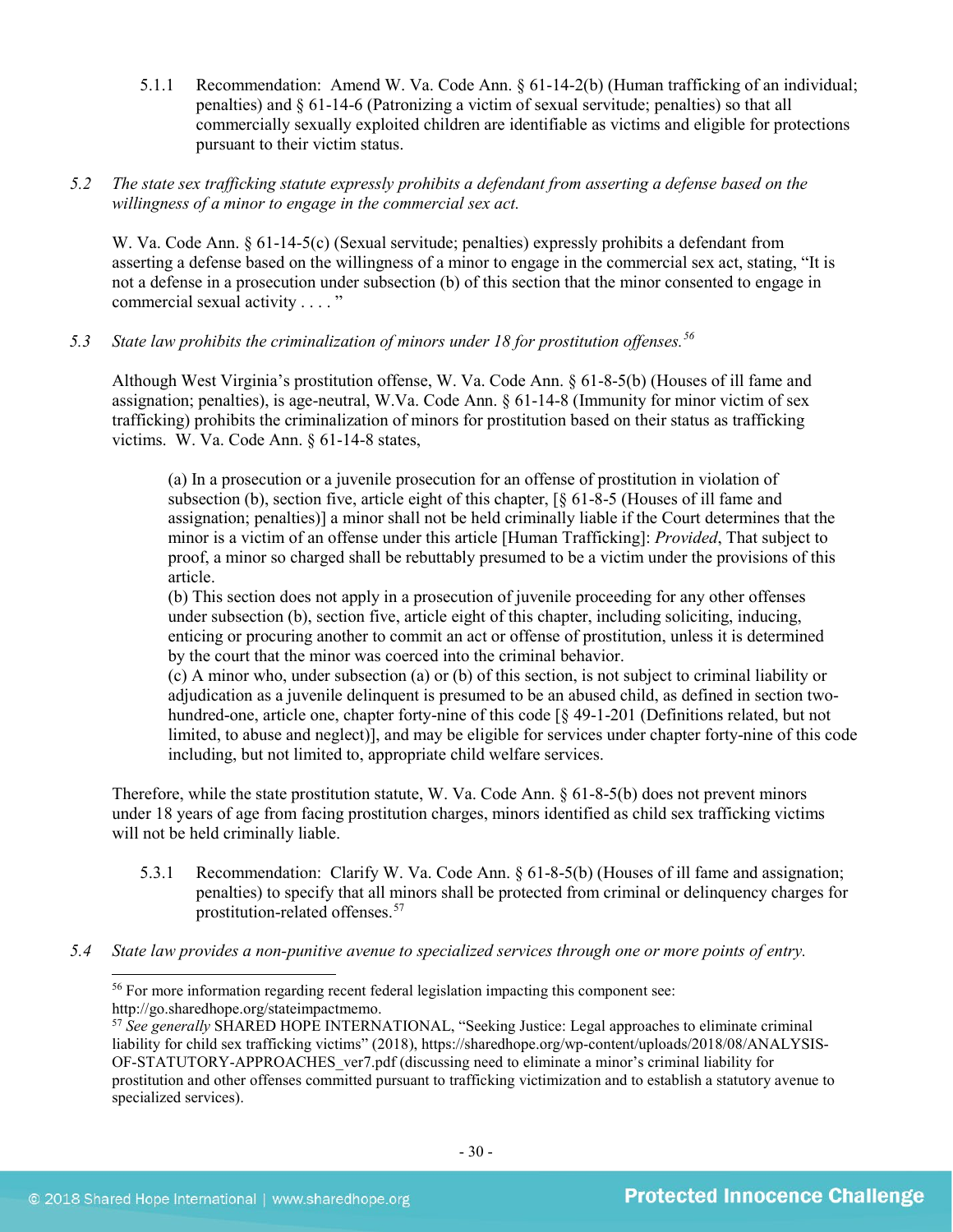W. Va. Code Ann. § 61-14-7(e) (General provisions and other penalties) requires a law enforcement officer to report suspected cases of child sex trafficking to the Department of Health and Human Resources (DHHR); it states,

Should a law enforcement officer encounter a child who reasonably appears to be a victim of an offense under this article [Human Trafficking], the officer shall notify [DHHR]. If available, [DHHR] may notify the Domestic Violence Program serving the area where the child is found.

Additionally, W. Va. Code Ann.  $\S 61-14-8(a)$  (Immunity for minor victim of sex trafficking) prohibits the criminalization of juvenile sex trafficking victims for prostitution.<sup>58</sup> Instead, a juvenile sex trafficking victim should be identified as an abused child and provided with services under W. Va. Code Ann. § 61-14-8(c), which states,

A minor who, under subsection (a) or (b) of this section, is not subject to criminal liability or adjudication as a juvenile delinquent is presumed to be an abused child, as defined in section twohundred-one, article one, chapter forty-nine of this code [§ 49-1-201 (Definitions related, but not limited, to abuse and neglect)], and may be eligible for services under chapter forty-nine of this code including, but not limited to, appropriate child welfare services.

### **Summary**

Although West Virginia law mandates the referral of juvenile sex trafficking victims to child welfare and allows delinquency adjudications to be avoided based on non-criminalization for prostitution offenses, services are not required to be specialized to the needs of these children.

- 5.4.1 Recommendation: Amend West Virginia's protective response for juvenile sex trafficking victims to require specialized services. [59](#page-30-1)
- *5.5 Child sex trafficking is identified as a type of abuse and neglect within child protection statutes.[60](#page-30-2)*

West Virginia identifies child sex trafficking as a type of abuse. Specifically, W. Va. Code Ann. § 49-1-201<sup>[61](#page-30-3)</sup> (Definitions related, but not limited, to child abuse and neglect) defines an "abused child" to include:

(1) A child whose health or welfare is being harmed or threatened by:

. . . . (B) Sexual abuse or sexual exploitation;

(C) The sale or attempted sale of a child by a parent, guardian, or custodian in violation of §61-2- 14h of this code;

- (E) Human trafficking or attempted human trafficking, in violation of §61-14-2 of this code.
- W. Va. Code Ann. § 49-1-201 further defines "sexual abuse" as

. . . .

<span id="page-30-0"></span> <sup>58</sup> *See supra* Component 5.3 for a full discussion of the non-criminalization of minors.

<span id="page-30-1"></span><sup>&</sup>lt;sup>59</sup> The recommendation in this component is predicated upon the recommendation in 5.1 being simultaneously or previously enacted.

<span id="page-30-2"></span> $60$  For more information regarding recent federal legislation impacting this component see:

http://go.sharedhope.org/stateimpactmemo.

<span id="page-30-3"></span> $61$  The text of W. Va. Code Ann.  $\S$  49-1-201 cited here and elsewhere in this report includes amendments made by the enactment of House Bill 4020 during the 2018 Regular Session of the West Virginia Legislature (effective May 9, 2018).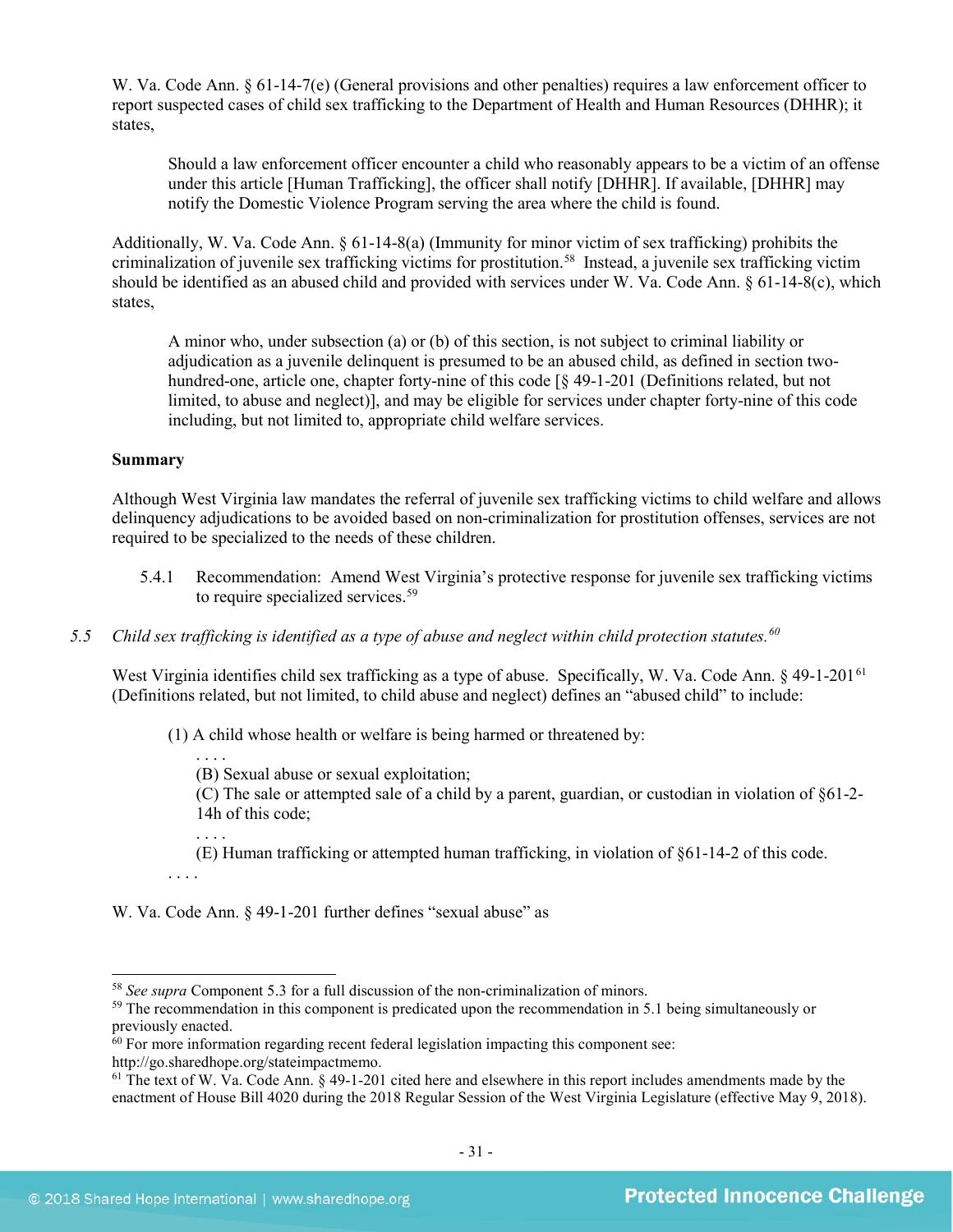(A) Sexual intercourse, sexual intrusion, sexual contact, or conduct proscribed by §61-8c-3 [Distribution and exhibiting of material depicting minors engaged in sexually explicit conduct prohibited] of this code, which a parent, guardian or custodian engages in, attempts to engage in, or knowingly procures another person to engage in, with a child notwithstanding the fact that for a child who is less than 16 years of age, the child may have willingly participated in that conduct or the child may have suffered no apparent physical, mental or emotional injury as a result of that conduct or, for a child 16 years of age or older, the child may have consented to that conduct or the child may have suffered no apparent physical injury or mental or emotional injury as a result of that conduct . . . .

. . . .

Pursuant to W. Va. Code Ann. § 49-1-201,

"Sexual exploitation" means an act where:

(A) A parent, custodian, or guardian, whether for financial gain or not, persuades, induces, entices or coerces a child to engage in sexually explicit conduct<sup>[62](#page-31-0)</sup> as that term is defined in  $§61-8c-1$ [Definitions] of this code:

(B) A parent, guardian, or custodian persuades, induces, entices or coerces a child to display his or her sex organs for the sexual gratification of the parent, guardian, custodian or a third person, or to display his or her sex organs under circumstances in which the parent, guardian or custodian knows that the display is likely to be observed by others who would be affronted or alarmed; or (C) A parent, guardian, or custodian knowingly maintains or makes available a child for the purpose of engaging the child in commercial sexual activity in violation of §61-14-5 [Sexual Servitude]of this code.

Since "sexual exploitation" includes occurrences when a parent, guardian or custodian "for financial gain . . . persuades, induces, entices or coerces a child to engage in sexually explicit conduct," this definition also brings victims of child sex trafficking and commercial sexual exploitation offenses within the definition of abuse. W.Va. Code Ann. § 49-1-201.

*5.6 The definition of "caregiver" or another related term in the child welfare statutes is not a barrier to a sex trafficked child accessing the protection of child welfare.*

The definition of "custodian" is not a barrier to a sex trafficked child accessing the protection of child welfare because the definition of abuse does not require fault by a parent, guardian, or custodian in cases related to child sex trafficking. In other cases of sexual abuse or sexual exploitation,<sup>[63](#page-31-1)</sup> however, the definition of "custodian" becomes a relevant consideration since both require a parent, guardian, or custodian to have inflicted the harm.

"Custodian" is defined as "a person who has or shares actual physical possession or care and custody of a child, regardless of whether such person has been granted custody of the child by any contract or agreement." W. Va. Code Ann. § 49-1-204 (Definitions related, but not limited, to custodians, legal guardians and family). Because W. Va. Code Ann. § 49-1-204 does not require a person to have legal custody of a child, but only to have or share "actual physical possession or care and custody of a child," this broad definition likely includes cases where a non-familial third party is in custody or control of a child.

The West Virginia Child Welfare Act also employs the term "caregiver," which is more narrowly defined as "any person who is at least eighteen years of age and: (A) Is related by blood, marriage or adoption to the minor, but who is not the legal custodian or guardian of the minor; or (B) Has resided with the minor

<span id="page-31-1"></span><span id="page-31-0"></span><sup>&</sup>lt;sup>62</sup> *See supra* note [7.](#page-2-6)<br><sup>63</sup> *See supra* definitions of "sexual abuse" and "sexual exploitation" in Component 5.5.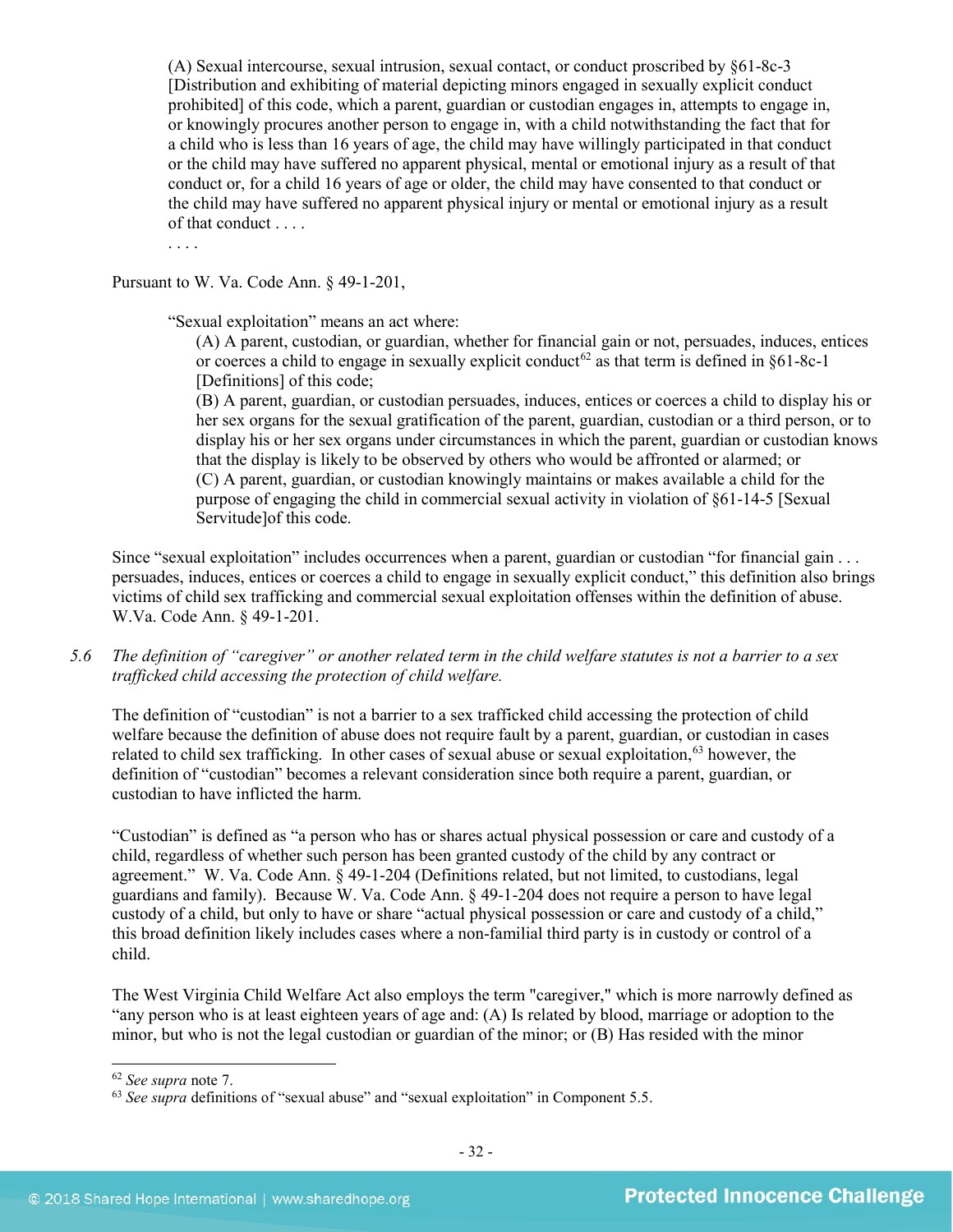continuously during the immediately preceding period of six months or more. W. Va. Code Ann. § 49-1-204. However, "caregivers" are primarily discussed in the context of providing consent for medical treatment,<sup>[64](#page-32-0)</sup> while "custodian" is used within the definition of an "abused child" and affects access to services.

*5.7 Crime victims' compensation is specifically available to a child victim of sex trafficking or commercial sexual exploitation of children (CSEC).*

Pursuant to W. Va. Code Ann. § 61-14-7(d) (General provisions and other penalties), a victim of human trafficking is considered a victim under the West Virginia Crime Victims Compensation Act. W. Va. Code Ann. § 61-14-7(d) states,

Notwithstanding the definition of victim in section three, article two-a, chapter fourteen of this code [§ 14-2A-3 (Definitions)], a victim of any offense under this article [Human Trafficking] is a victim for all purposes of article two-a, chapter fourteen of this code [§ 61-14-2a (Compensation Awards to Victims)] . . . .

Under the West Virginia Crime Victims Compensation Act, a victim or other claimant is entitled to compensation for economic loss sustained as a result of any injury to the victim and attorney's fees. W. Va. Code Ann. §§ 14-2A-14(g)(1), 14-2A-19. Pursuant to W. Va. Code Ann. § 14-2A-14(g)(1) (Grounds for denial of claim or reduction of awards; maximum awards),

Except in the case of death, or as provided in subdivision (2) of this subsection, compensation payable to a victim and to all other claimants sustaining economic loss because of injury to that victim may not exceed \$35,000 in the aggregate. Compensation payable to all claimants because of the death of the victim may not exceed \$50,000 in the aggregate.<sup>[65](#page-32-1)</sup>

Victims may also be eligible for an additional award not to exceed \$100,000, if their injuries qualify as a disability under the Social Security Act, 42 U. S. C. § 423 (Disability insurance benefit payments). W. Va. Code Ann. § 14-2A-14(g)(2).

However, several requirements for compensation could present difficulties for child sex trafficking victims. W. Va. Code Ann. § 14-2A-10(b) (Filing of application for compensation award; contents) requires an application for an award of compensation to "be filed within two years after the occurrence of the criminally injurious conduct that is the basis of the application." A claim will also be denied where the victim is considered an "offender or an accomplice of the offender." W. Va. Code Ann. § 14-2A-14(c). Lastly, an award of compensation may be denied, reduced or reconsidered, if an award was previously approved, "upon a finding that the claimant or victim has not fully cooperated with appropriate law-enforcement agencies or the claim investigator." W. Va. Code Ann. § 14-2A-14(d). Although nothing expressly exempts child sex trafficking victims from these requirements or award reduction factors, W. Va. Code Ann. § 61-14-7(d) specifically exempts child sex trafficking victims from another requirement, which would have required the victim to report the crime "to a law-enforcement officer or agency within seventy-two hours after the occurrence of the conduct, unless . . . good cause existed for

<span id="page-32-0"></span> <sup>64</sup> *See* W. Va. Code Ann. §§ 49-2-701 – 49-2-708 (Part VII. Caregivers consent act). "Caregivers" are also referenced with respect to receiving services for disabled persons. *See* W. Va. Code Ann. §§ 49-2-601 – 49-2-605 (Part VI. West Virginia family support Program).

<span id="page-32-1"></span><sup>65</sup> "'Economic loss' means economic detriment consisting only of allowable expense, work loss and replacement services loss. If criminally injurious conduct causes death, economic loss includes a dependent's economic loss and a dependent's replacement services loss. Noneconomic detriment is not economic loss, however, economic loss may be caused by pain and suffering or physical impairment. For purposes of this article, the term '"economic loss'" includes a lost scholarship as defined in this section." W. Va. Code Ann. § 14-2A-3(e). *See* W. Va. Code Ann. § 14-2A-3(f)–(j) (defining allowable expense, work loss, replacement services loss, dependent's economic loss and dependent's replacement services loss).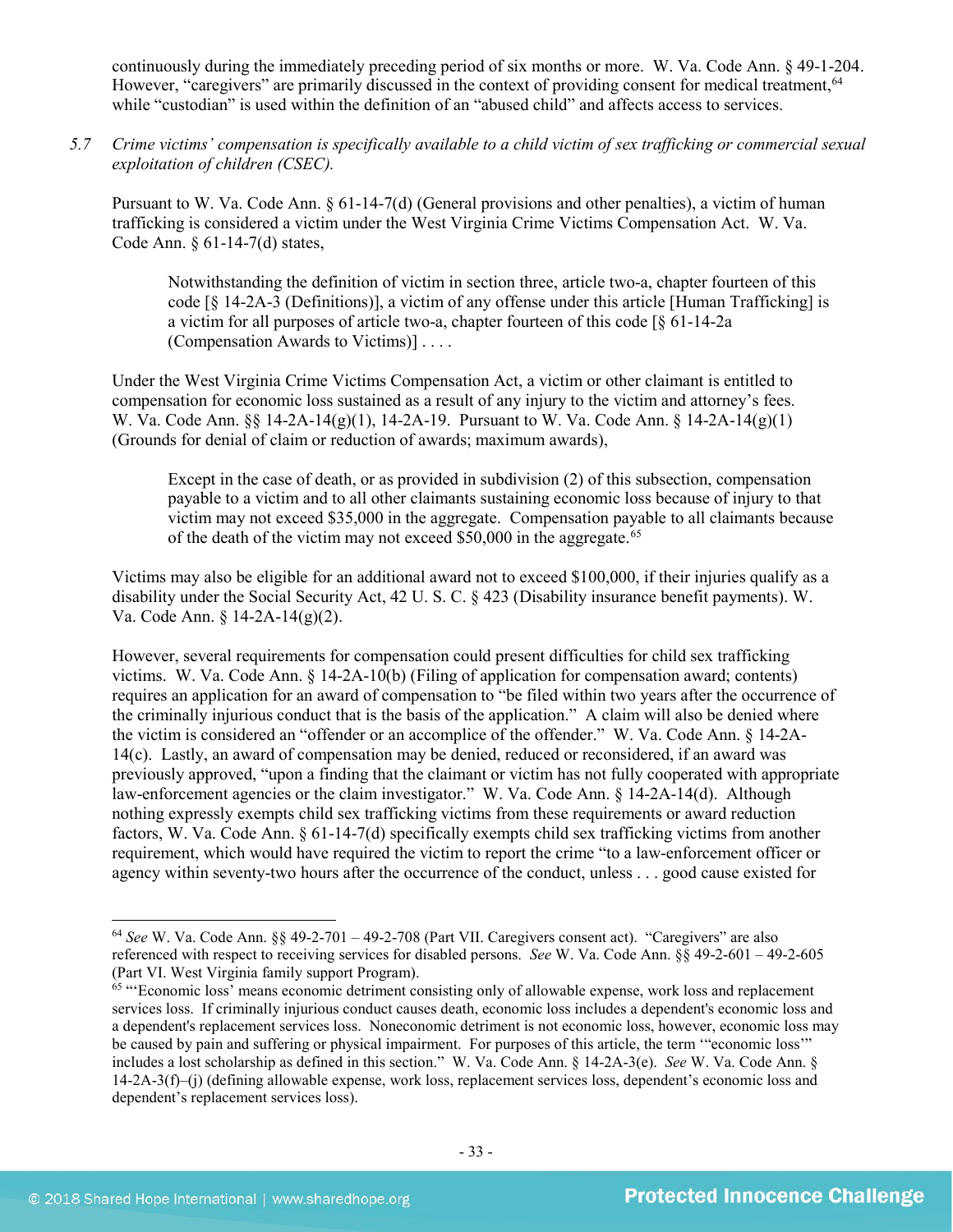the failure to report the conduct within the 72-hour period." W. Va. Code Ann. §§ 61-14-7(d), 14-2A-14(b). W. Va. Code Ann. § 61-14-7(d) states in part,

for purposes of subsection (b), section fourteen, article two-a, chapter fourteen of this code  $\lceil \xi \rceil$  4-2A-14(b)], if otherwise qualified, a victim of any offense under this article may not be denied eligibility solely for the failure to report to law enforcement within the designated time frame.

5.7.1 Recommendation: Amend W. Va. Code Ann. § 14-2A-14 (Grounds for denial of claim or reduction of awards; maximum awards) to exempt child sex trafficking victims from the above listed ineligibility criteria.<sup>[66](#page-33-0)</sup>

#### *5.8 Victim-friendly procedures and protections are provided in the trial process for minors under 18.*

West Virginia law includes several victim-friendly criminal justice procedures and protections throughout the criminal justice process, but these are mainly limited to victims of sexual offenses.

Special protections are afforded to child-witnesses<sup>[67](#page-33-1)</sup> who are called to testify as victims in criminal prosecutions involving sexual assault in the first, second, or third degree, or sexual abuse in the first degree. W. Va. Code Ann. § 62-6B-2(1) (Definitions). Pursuant to W. Va. Code Ann. § 62-6B-3(b)–(d) (Findings of fact required for taking testimony of child witness by closed-circuit television; considerations for court),

(b) Prior to ordering that the testimony of a child witness may be taken through the use of live, closed-circuit television, the circuit court must find by clear and convincing evidence, after conducting an evidentiary hearing on this issue, that:

(1) The child is an otherwise competent witness;

(2) That, absent the use of live, closed-circuit television, the child witness will be unable to testify due solely to being required to be in the physical presence of the defendant while testifying;

(3) The child witness can only testify if live, two-way closed-circuit television is used in the trial; and

(4) That the state's ability to proceed against the defendant without the child witness' live testimony would be substantially impaired or precluded.

(c) The court shall consider the following factors in determining the necessity of allowing a child witness to testify by the use of live, closed-circuit television:

(1) The age and maturity of the child witness;

(2) The facts and circumstances of the alleged offense;

(3) The necessity of the child's live testimony to the prosecution's ability to proceed as well as any prejudice to the defendant by allowing testimony through closed-circuit television;

(4) Whether or not the facts of the case involve the alleged infliction of bodily injury to the

child witness or the threat of bodily injury to the child or another; and

(5) Any mental or physical handicap of the child witness.

(d) In determining whether to allow a child witness to testify through live, closed-circuit television the court shall appoint a psychiatrist, licensed psychologist with at least five years clinical experience who shall serve as an advisor or friend of the court to provide the court with an expert opinion as to whether, to a reasonable degree of professional certainty, the child witness will suffer severe emotional harm, be unable to testify based solely on being in the physical

<span id="page-33-0"></span><sup>&</sup>lt;sup>66</sup> The recommendation in this component is predicated upon the recommendation in 5.1 being simultaneously or previously enacted.

<span id="page-33-1"></span> $67$  Pursuant to W. Va. Code Ann. § 62-6B-2(1), "'[c]hild witness' means a person under the age of sixteen years of age who is or will be called to testify in a criminal matter concerning an alleged violation of [§ 61-8B-3 (Sexual assault in the first degree), § 61-8B-4 (Sexual assault in the second degree), § 61-8B-5 (Sexual assault in the third degree), or § 61-8B-7 (Sexual abuse in the first degree)] of this code in which the child is the alleged victim."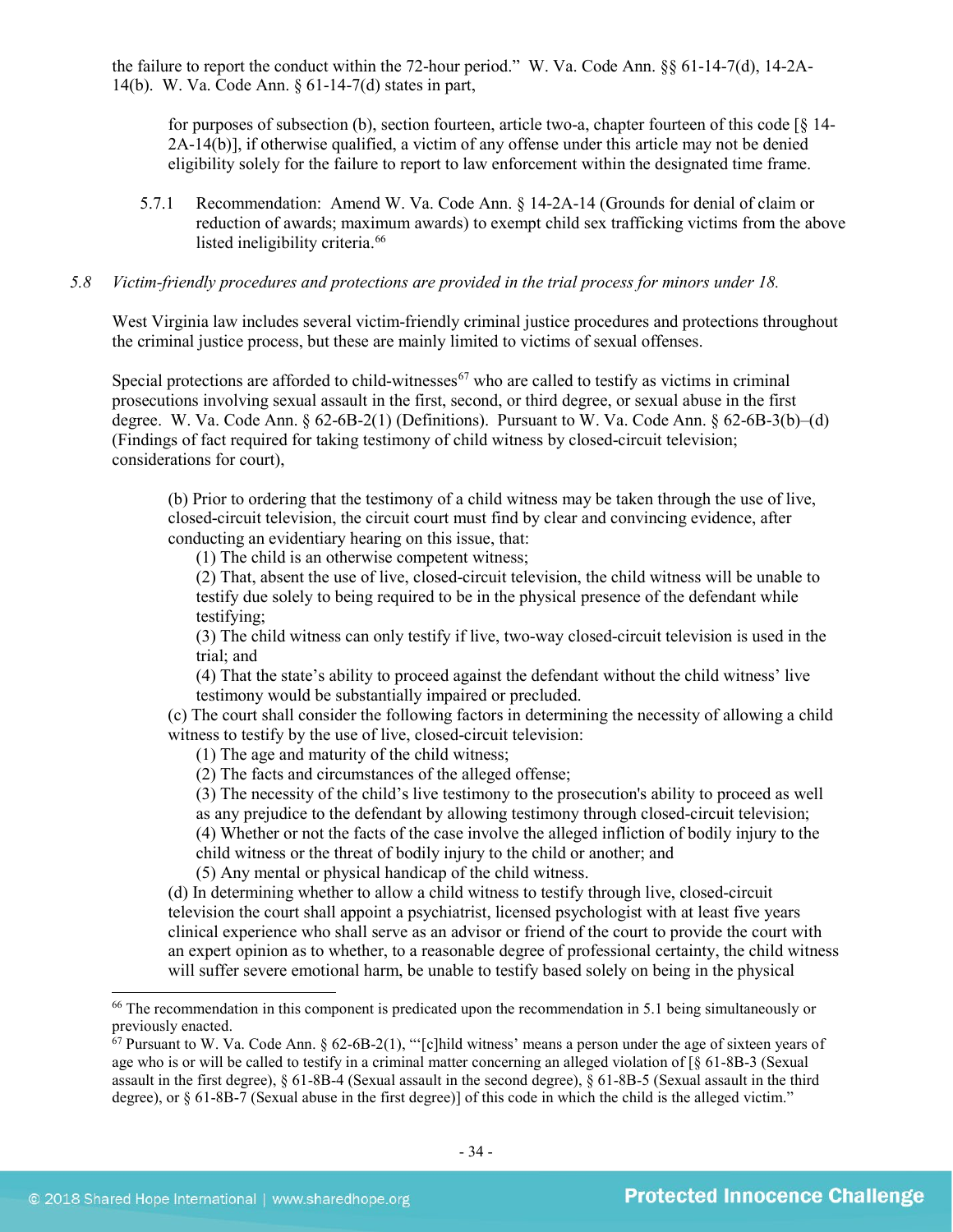presence of the defendant while testifying and that the child witness does not evidence signs of being subjected to undue influence or coercion. The opinion of the psychiatrist or licensed psychologist shall be filed with the circuit court at least thirty days prior to the final hearing on the use of live, closed-circuit television and the defendant shall be allowed to review the opinion and present evidence on the issue by the use of an expert or experts or otherwise.

When a child-witness gives testimony via live closed-circuit television, "[o]nly the prosecuting attorney, the attorney for the defendant and the operator of the equipment may be present in the room with the child witness during testimony," and "[o]nly the court, the prosecuting attorney and the attorney for the defendant may question the child." W. Va. Code Ann.  $\S 62-6B-4(b)(1)$  (Procedures required for taking testimony of child witness by closed-circuit television; election of defendant; jury instruction; sanction for failure to follow procedures; additional accommodation options; recordings and confidentiality).<sup>[68](#page-34-0)</sup> Additionally, under W. Va. Code Ann. §  $62-6B-5(a)^{69}$  $62-6B-5(a)^{69}$  $62-6B-5(a)^{69}$  (Memorialization of statements of certain child witnesses; admissibility; hearing), when any

law-enforcement officer, physician, psychologist, social worker, or investigator, in the course of his or her employment or profession or while engaged in an active criminal investigation as a law-enforcement officer or an agent of a prosecuting attorney, obtains a statement from a child 13 years of age or younger who is an alleged victim in an investigation or prosecution alleging a violation of the provisions of §61-8B-3 [Sexual assault in the first degree], § 61-8B-4 Sexual assault of the second degree], §61-8B-5 [Sexual assault in the third degree], or §61-8B-7 [Sexual abuse of the first degree] of this code, he or she shall immediately make a contemporaneous written notation and recitation of the statement received or obtained. An audio recording or video recording with sound capability of the statement may be used in lieu of the written recitation required by the provisions of this section. Failure to comply with the provisions of this section creates a presumption that the statement is inadmissible. The statement may be admitted if, after a hearing on the matter, the court finds by clear and convincing evidence that the failure to comply with the provisions of this section was a good faith omission and that the content of the proffered statement is an accurate recital of the information provided by the child and is otherwise admissible.

In any prosecution for W. Va. Code Ann. § 61-8B-3 (Sexual assault in the first degree), § 61-8B-5 (Sexual assault in the third degree), § 61-8B-7 (Sexual abuse in the first degree), § 61-8B-9 (Sexual abuse in the third degree), § 61-8C-2 (Use of minors in filming sexually explicit conduct prohibited; penalty) or § 61-8C-3 (Distribution and exhibiting of material depicting minors engaged in sexually explicit conduct prohibited; penalty), the court may limit the number of interviews that a child victim who is under 11 years old may be required to give for "law enforcement or discovery purposes." W. Va. Code Ann. §§ 61-8B-14, 61-8C-5(a). For prosecutions under article 8C (Filming of sexually explicit conduct of minors) the child may also be allowed to use "anatomically correct dolls, mannequins or drawings to assist such child in testifying." W. Va. Code Ann. § 61-8C-5(b).

<span id="page-34-0"></span><sup>&</sup>lt;sup>68</sup> Pursuant to W. Va. Code Ann.  $\S 62$ -6B-4(b)(1) (Procedures required for taking testimony of child witness by closed-circuit television; election of defendant; jury instruction; sanction for failure to follow procedures; additional accommodation options; recordings and confidentiality), "[i]n pro se proceedings, the court may modify the provisions of this subdivision relating to the role of the attorney for the defendant to allow the pro se defendant to question the child witness in such a manner as to cause as little psychological trauma as possible under the circumstances."

<span id="page-34-1"></span> $69$  The text of W. Va. Code Ann. § 62-6B-5 cited here and elsewhere in this report includes amendments made by the enactment of House Bill 4020 during the 2018 Regular Session of the West Virginia Legislature (effective May 9, 2018).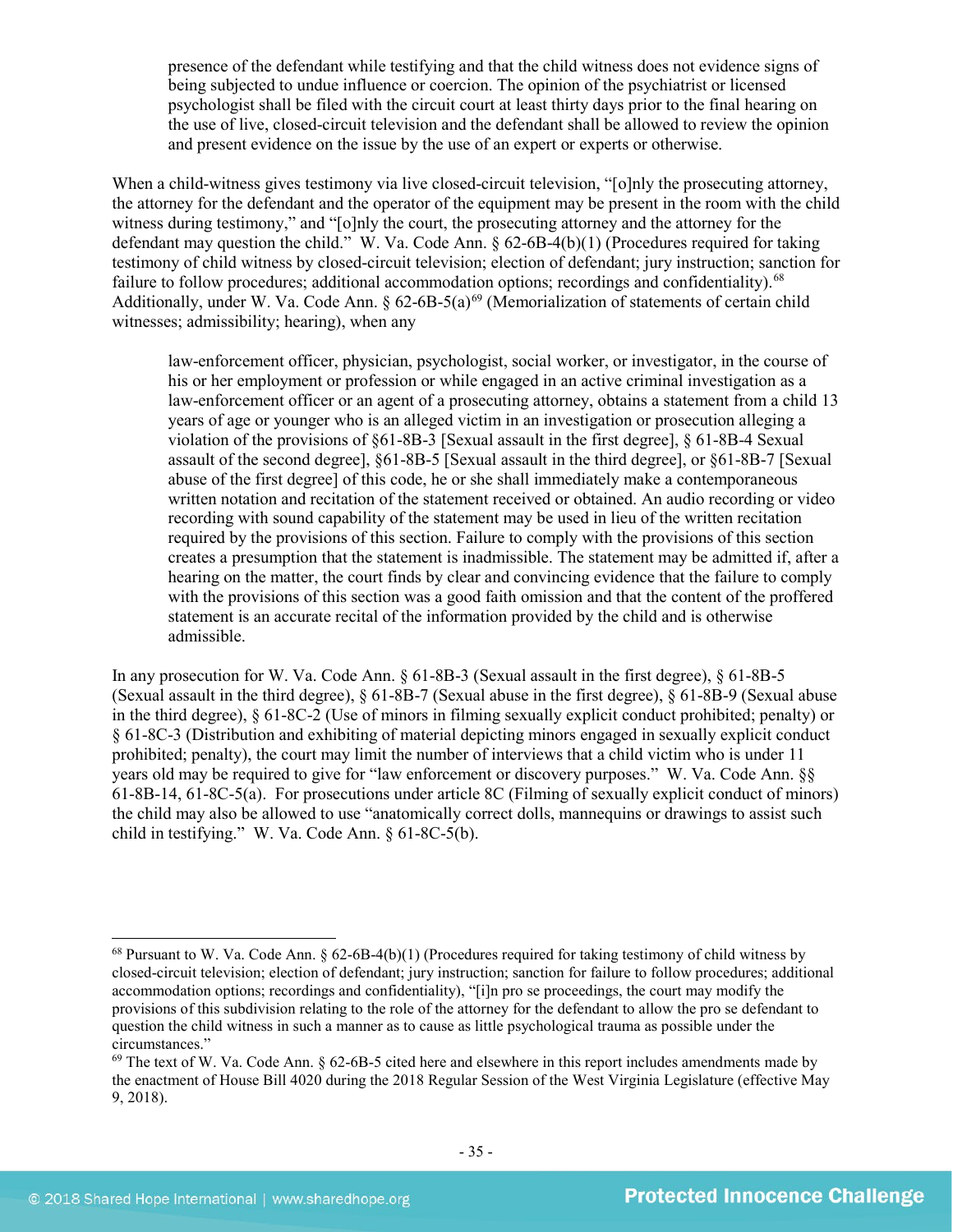Pursuant to W. Va. Code Ann. § 61-8B-11(a), (b) (Sexual offenses; evidence),

(a) In any prosecution under [Article 8B, Sexual offenses] in which the victim's lack of consent is based solely on the incapacity to consent because such victim was below a critical age [i.e., prosecutions for violations of W. Va. Code Ann.  $\S 61-8B-3(a)(2)$  (Sexual assault in the first degree),  $\S 61-8B-5(a)(2)$  (Sexual assault in the third degree),  $\S 61-8B-7(a)(3)$  (Sexual abuse in the first degree), and  $\S 61-8B-9(a)$  (Sexual abuse in the third degree)], <sup>[70](#page-35-0)</sup> evidence of specific instances of the victim's sexual conduct, opinion evidence of the victim's sexual conduct and reputation evidence of the victim's sexual conduct shall not be admissible. In any other prosecution under [Article 8B, Sexual offenses], evidence of specific instances of the victim's prior sexual conduct with the defendant shall be admissible on the issue of consent: Provided, that such evidence heard first out of the presence of the jury is found by the judge to be relevant. (b) In any prosecution under [Article 8B, Sexual offenses] evidence of specific instances of the victim's sexual conduct with persons other than the defendant, opinion evidence of the victim's sexual conduct and reputation evidence of the victim's sexual conduct shall not be admissible: Provided, That such evidence shall be admissible solely for the purpose of impeaching credibility, if the victim first makes his or her previous sexual conduct an issue in the trial by introducing evidence with respect thereto.

Additionally, pursuant to W. Va. Code Ann. § 49-4-601(f) (Petition to court when child believed neglected or abused; venue; notice; right to counsel; continuing legal education; findings; proceedings; procedure), in child abuse and neglect proceedings,

(1) In any proceeding under this article, the child, his or her or parents and his or her legally established custodian or other persons standing in loco parentis to him or her has the right to be represented by counsel at every stage of the proceedings and shall be informed by the court of their right to be so represented and that if they cannot pay for the services of counsel, that counsel will be appointed.

- (2) Counsel shall be appointed in the initial order . . . .
- 5.8.1 Recommendation: Amend W. Va. Code Ann. § 61-8B-11(a), (b) (Sexual offenses; evidence), § 61-8B-14 (Limits on interviews of children eleven years old or less), § 61-8C-5(b) (Limits on interviews of children eleven years old or less; evidence), § 62-6B-5 (Memorialization of statements of certain child witnesses; admissibility; hearing), and § 62-6B-3(b) (Findings of fact required for taking testimony of child witness by closed-circuit television; considerations for court) to expressly extend these protections to victims of CSEC offenses.
- *5.9 Child sex trafficking victims may vacate delinquency adjudications and expunge related records for prostitution and other offenses arising from trafficking victimization, without a waiting period.*

West Virginia law does not provide a mechanism for minors to vacate delinquency adjudications related to trafficking victimization, and juvenile records may only be moved to a separate secure confidential place after a waiting period.

Under W. Va. Code Ann. § 49-5-104(a)–(d) (Confidentiality of juvenile records for children who become of age while a ward of the state or who have been transferred to adult criminal jurisdiction; separate and secure location; penalties; damages),

<span id="page-35-0"></span> $70$  W. Va. Code Ann. § 61-8B-2(a) (Lack of consent) provides, "Whether or not specifically stated, it is an element of every offense defined in this article that the sexual act was committed without the consent of the victim." Under subsection (c)(1), "A person is deemed incapable of consent when such person is: (1) Less than sixteen years old."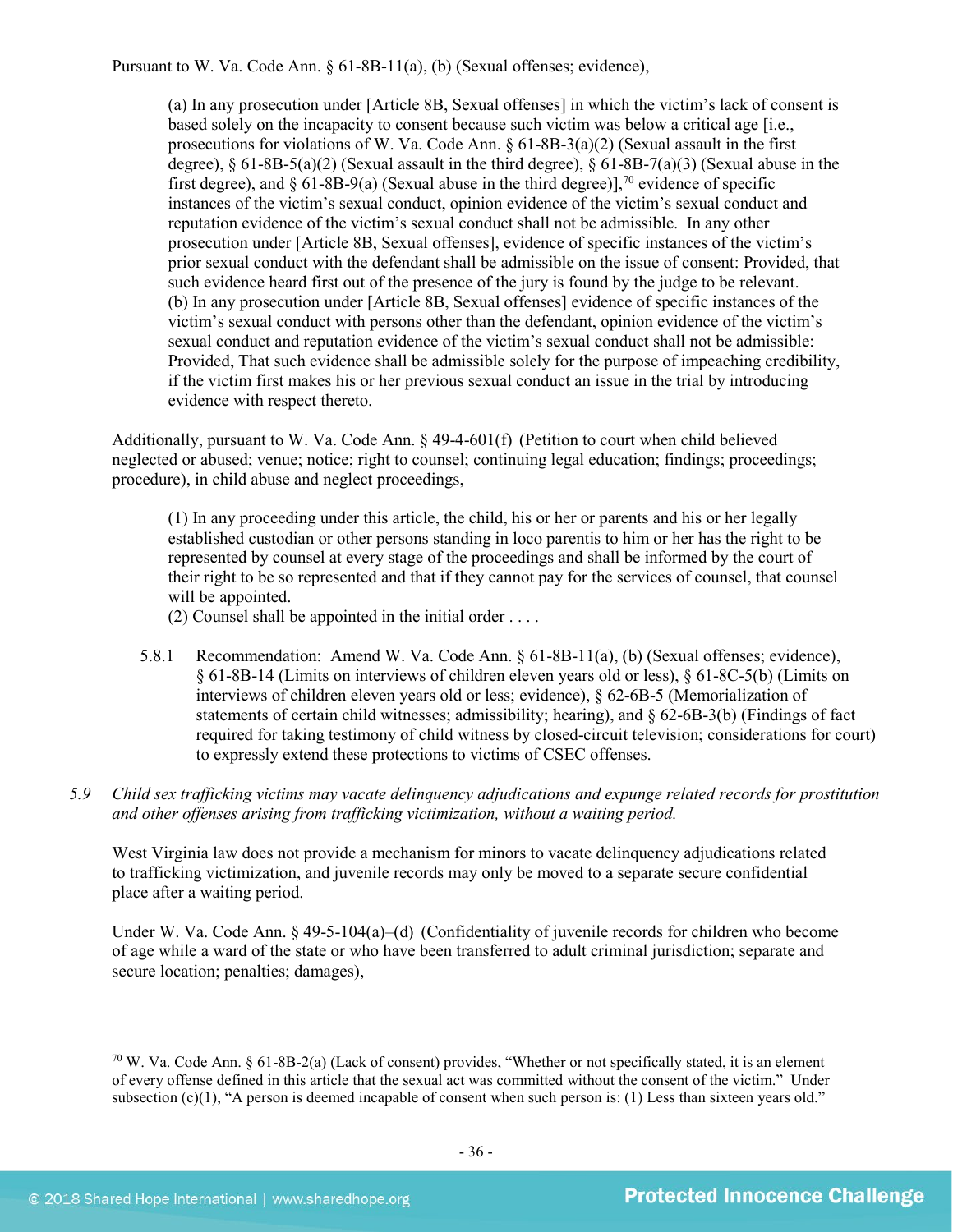(a) One year after the juvenile's eighteenth birthday, or one year after personal or juvenile jurisdiction has terminated, whichever is later, the records of a juvenile proceeding conducted under this chapter, including, but not limited to, law-enforcement files and records, may be kept in a separate secure confidential place and the records may not be inspected except by order of the circuit court.

(b) The records of a juvenile proceeding in which a juvenile was transferred to criminal jurisdiction pursuant to the provisions of section seven hundred ten, article four of this chapter [§ 49-4-710 (Waiver and transfer of jurisdiction)] shall be kept in a separate secure confidential place and the records may not be inspected except by order of the circuit court if the juvenile is subsequently acquitted or found guilty only of an offense other than an offense upon which the waiver or order of transfer was based, or if the offense upon which the waiver or order of transfer was based is subsequently dismissed.

(c) To keep the confidentiality of juvenile records, they shall be returned to the circuit court in which the case was pending and be kept in a separate confidential file. The records shall be physically marked to show that they are to remain confidential and shall be securely kept and filed in a manner so that no one can have access to determine the identity of the juvenile, except upon order of the circuit court.

(d) Marking the juvenile records to show they are to remain confidential has the legal effect of extinguishing the offense as if it never occurred.

Because W. Va. Code Ann. § 49-5-104 mandates a minimum 1 year waiting period, however, child sex trafficking victims may face collateral consequences associated with having accessible delinquency records during that time.

Regarding vacatur, W. Va. Code Ann. § 61-14-9 (Petition to vacate and expunge conviction of sex trafficking victim) allows a victim of human trafficking to vacate a conviction for prostitution after a minimum 1 year waiting period,<sup>[71](#page-36-0)</sup> stating,

(a) Notwithstanding the age and criminal history limitations set forth in section twenty-six, article eleven of this chapter, an individual convicted of prostitution in violation of subsection (b), section five, article eight of this chapter as a direct result of being a victim of trafficking, may apply by petition to the circuit court in the county of conviction to vacate the conviction and expunge the record of conviction. The court may grant the petition upon a finding that the individual's participation in the offense was a direct result of being a victim of trafficking.

. . . . (c) A petition filed under subsection (a) of this section, any hearing conducted on the petition, and any relief granted are subject to the procedural requirements of section twenty-six, article eleven of this chapter: *Provided*, That the age or criminal history limitations in that section are inapplicable to victims of human trafficking.

Pursuant to W. Va. Code Ann. § 49-4-103 (Proceedings may not be evidence against child, or be published; adjudication is not a conviction and not a bar to civil service eligibility), an adjudication shall not be deemed a conviction. Because W. Va. Code Ann. § 61-14-9 applies specifically to convictions, a delinquency adjudication cannot be vacated and related records cannot be expunged under this law.

Further, W. Va. Code Ann. § 61-14-9 applies only to prostitution offenses, foreclosing the law's applicability to other offenses related to trafficking victimization. Finally, the 1 year waiting period may subject a victim to collateral consequences associated with having an accessible record during that time.

<span id="page-36-0"></span> <sup>71</sup> Pursuant to W. Va. Code Ann. § 61-11-26(b) (Expungement of certain criminal convictions; procedures; effect), which governs the procedural requirements for vacatur under W. Va. Code Ann. § 61-14-9, states, "[n]o person shall be eligible . . . until one year after the conviction, completion of any sentence of incarceration or probation, whichever is later in time."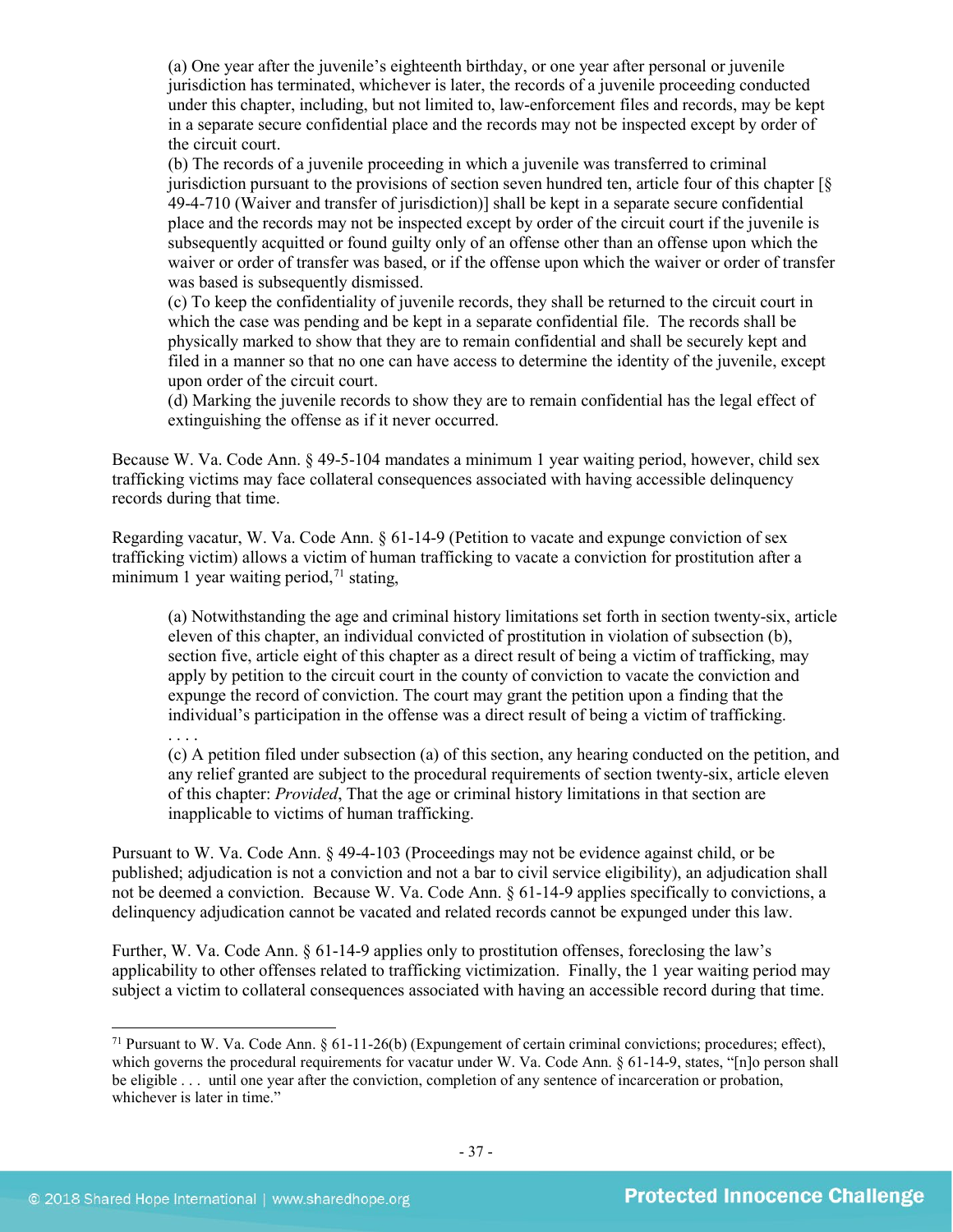- 5.9.1 Recommendation: Amend W. Va. Code Ann. § 61-14-9 (Petition to vacate and expunge conviction of sex trafficking victim) to allow child sex trafficking victims to vacate delinquency adjudications and expunge related records for prostitution and other offenses arising from trafficking victimization, without a waiting period.
- *5.10 Victim restitution and civil remedies for victims of domestic minor sex trafficking or commercial sexual exploitation of children (CSEC) are authorized by law.*

W. Va. Code Ann. § 61-14-7(c)(1) (General Provisions and other penalties) mandates restitution for trafficking related offenses, stating "The court shall order a person convicted of an offense under this article [Human Trafficking] to pay restitution to the victim of the offense." Further, commercially sexually exploited children whose offenders are convicted of a felony or misdemeanor may be eligible to receive restitution under W. Va. Code Ann. § 61-11A-4(a) (Restitution; when ordered). Pursuant to W. Va. Code Ann. § 61-11A-4(a),

The court, when sentencing a defendant convicted of a felony or misdemeanor causing physical, psychological or economic injury or loss to a victim, shall order, in addition to or in lieu of any other penalty authorized by law, that the defendant make restitution to any victim of the offense, unless the court finds restitution to be wholly or partially impractical as set forth in this article . . . .

Under W. Va. Code Ann.  $\S 61-11A-4(b)(2)$ , if the victim suffered bodily injury, the defendant will be required to do the following:

(A) Pay an amount equal to the cost of necessary medical and related professional services and devices relating to physical, psychiatric and psychological care, including nonmedical care and treatment rendered in accordance with a method of healing recognized by the law of the place of treatment;

(B) Pay an amount equal to the cost of necessary physical and occupational therapy and rehabilitation; and

(C) Reimburse the victim for income lost by the victim as a result of the offense.

However, restitution will not be awarded under W. Va. Code Ann. § 61-11A-4 to the extent that "the victim has received or is to receive compensation, except that the court may, in the interest of justice, order restitution to any person who has compensated the victim for loss to the extent that the person paid the compensation." W. Va. Code Ann. § 61-11A-4(e).

Notably, defendants convicted of sexual offenses under Chapter 61 (Crimes and their punishment), Article 8B (Sexual offenses) of the West Virginia Code, or W. Va. Code Ann. § 61-8C-2 (Use of minors in filming sexually explicit conduct prohibited; penalty) or § 61-8C-3 (Distribution and exhibiting of material depicting minors engaged in sexually explicit conduct prohibited; penalty) may be required, in addition to any penalties and restitution imposed by the court, to "pay all or any portion of the cost of medical, psychological or psychiatric treatment of the minor resulting from the act or acts for which the person is convicted, whether or not the minor is considered to have sustained bodily injury." W. Va. Code Ann. §§ 61-8B-13, 61-8C-4.

In addition to restitution, civil remedies may be available for commercially sexually exploited children. To the extent that a child is injured by a violation of W. Va. Code Ann. § 61-3C-14b (Soliciting, etc. a minor via computer; soliciting a minor and traveling to engage the minor in prohibited sexual activity; penalties), the child may receive relief under W. Va. Code Ann. § 61-3C-16(a) (Civil relief; damages). Pursuant to W. Va. Code Ann. § 61-3C-16(a),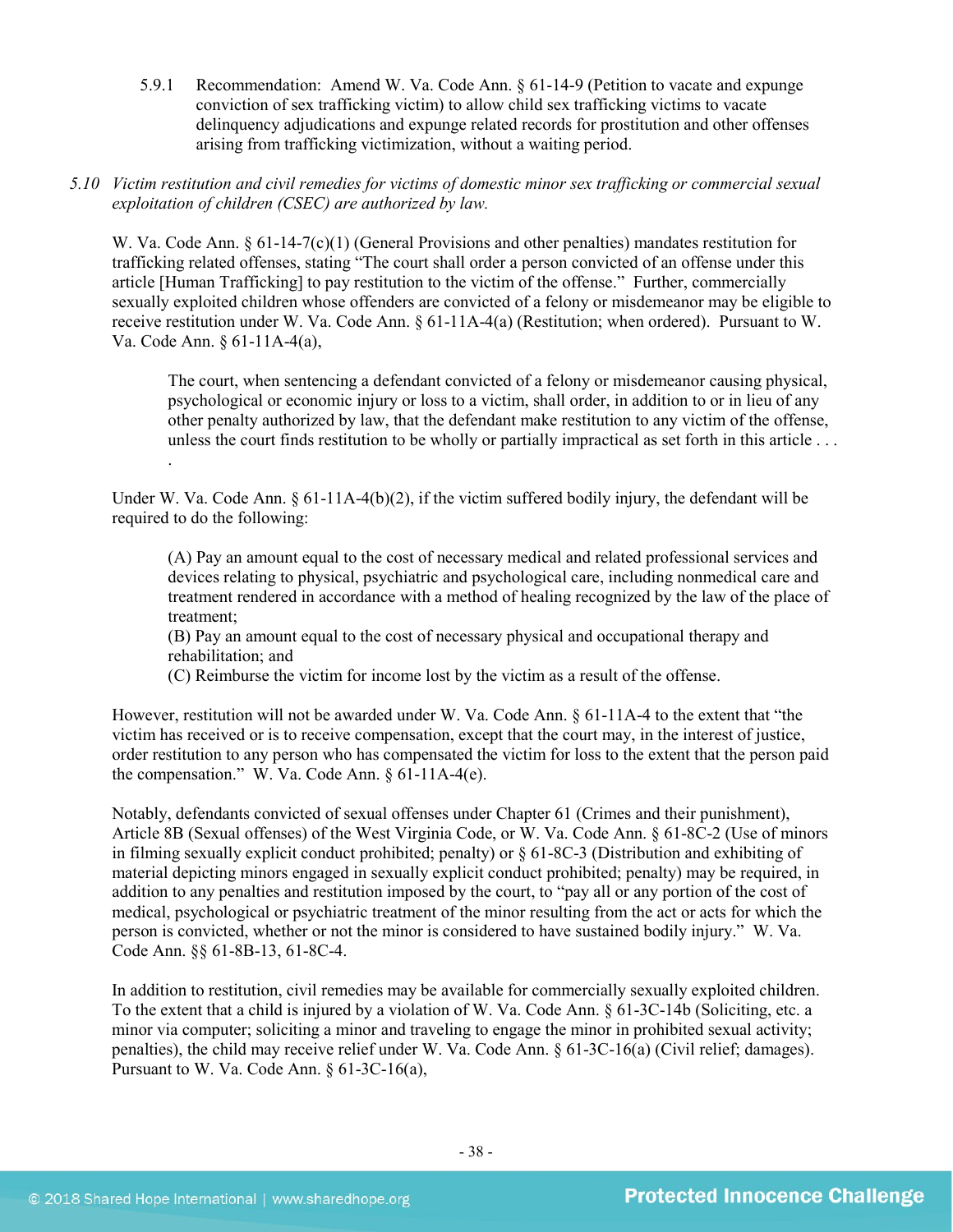[a]ny person whose property or person is injured by reason of a violation of [the West Virginia Computer and Electronic Communications Device Crime and Abuse Act] may sue therefor in circuit court and may be entitled to recover for each violation:

- (1) Compensatory damages;
- (2) Punitive damages; and

. . . .

(3) Such other relief, including injunctive relief, as the court may deem appropriate. Without limiting the generality of the term, "damages" shall include loss of profits.

If the petitioner of a civil action is also determined to be a victim of domestic violence,<sup>[72](#page-38-0)</sup> pursuant to W. Va. Code Ann. § 48-26-603(b) (Domestic Violence Legal Services Fund), the court may order the defendant to pay "an amount equivalent to the reasonable attorney's fee to which the prevailing litigant would be entitled into the Domestic Violence Legal Services Fund . . . ... <sup>773</sup> In order for this to occur, (1) a prevailing litigant must be entitled by statute or common law to a reasonable attorney's fee, and (2) the prevailing party's legal counsel must inform the court that they will not request a fee. W. Va. Code Ann.  $§$  48-26-603(b)(1)–(2).

*5.11 Statutes of limitations for civil and criminal actions for child sex trafficking or commercial sexual exploitation of children (CSEC) offenses are eliminated or lengthened to allow prosecutors and victims a realistic opportunity to pursue criminal action and legal remedies.*

No statutes of limitations apply to the prosecution of felonies under West Virginia law.<sup>[74](#page-38-2)</sup> However, prosecutions for misdemeanors must commence within 1 year of the commission of the crime. W. Va. Code Ann. § 61-11-9 (Limitation of prosecution; lost indictment).

Additionally, a victim must bring a civil action under W. Va. Code Ann. § 61-3C-16(d) (Civil relief; damages) seeking damages for a violation of W. Va. Code Ann. § 61-3C-14b (Soliciting, etc. a minor via computer; soliciting a minor to engage the minor in prohibited sexual activity; penalties) "before the earlier of: (1) Five years after the last act in the course of conduct constituting a violation of this article; or (2) two years after the plaintiff discovers or reasonably should have discovered the last act in the course of conduct constituting a violation of this article."

For any civil action where no statute of limitations is provided, a claim must be commenced within 2 years of the accrual date, if the claim relates to property damage or personal injuries. W. Va. Code Ann. § 55-2-12(a), (b) (Personal actions not otherwise provided for).

(b) Domestic assault. -- Any person who unlawfully attempts to commit a violent injury against his or her family or household member or unlawfully commits an act which places his or her family or household member in reasonable apprehension of immediately receiving a violent injury, is guilty of a misdemeanor and, upon conviction thereof, shall be confined in a county or regional jail for not more than six months, or fined not more than one hundred dollars, or both.

<span id="page-38-1"></span>Pursuant to W. Va. Code Ann. § 48-26-207 (Domestic Violence Legal Services Fund defined), "Domestic Violence Legal Services Fund" is defined as, "the special revenue account established by section six hundred three of this article for the purposes set forth in that section."

<span id="page-38-2"></span><sup>74</sup> *See* State v. Parsons, 589 S.E.2d 226, 237 (W. Va. 2003) (noting "'West Virginia has no statute of limitations affecting felony prosecutions.'" (quoting State v. Carrico, 427 S.E.2d 474, 477 (W. Va.1993))).

<span id="page-38-0"></span> $72$  The crime of domestic violence is addressed under W. Va. Code Ann.  $\frac{61-2-28}{2}$  (Domestic Violence—Criminal Acts), which states,

<sup>(</sup>a) Domestic battery. --Any person who unlawfully and intentionally makes physical contact of an insulting or provoking nature with his or her family or household member or unlawfully and intentionally causes physical harm to his or her family or household member, is guilty of a misdemeanor and, upon conviction thereof, shall be confined in a county or regional jail for not more than twelve months, or fined not more than five hundred dollars, or both.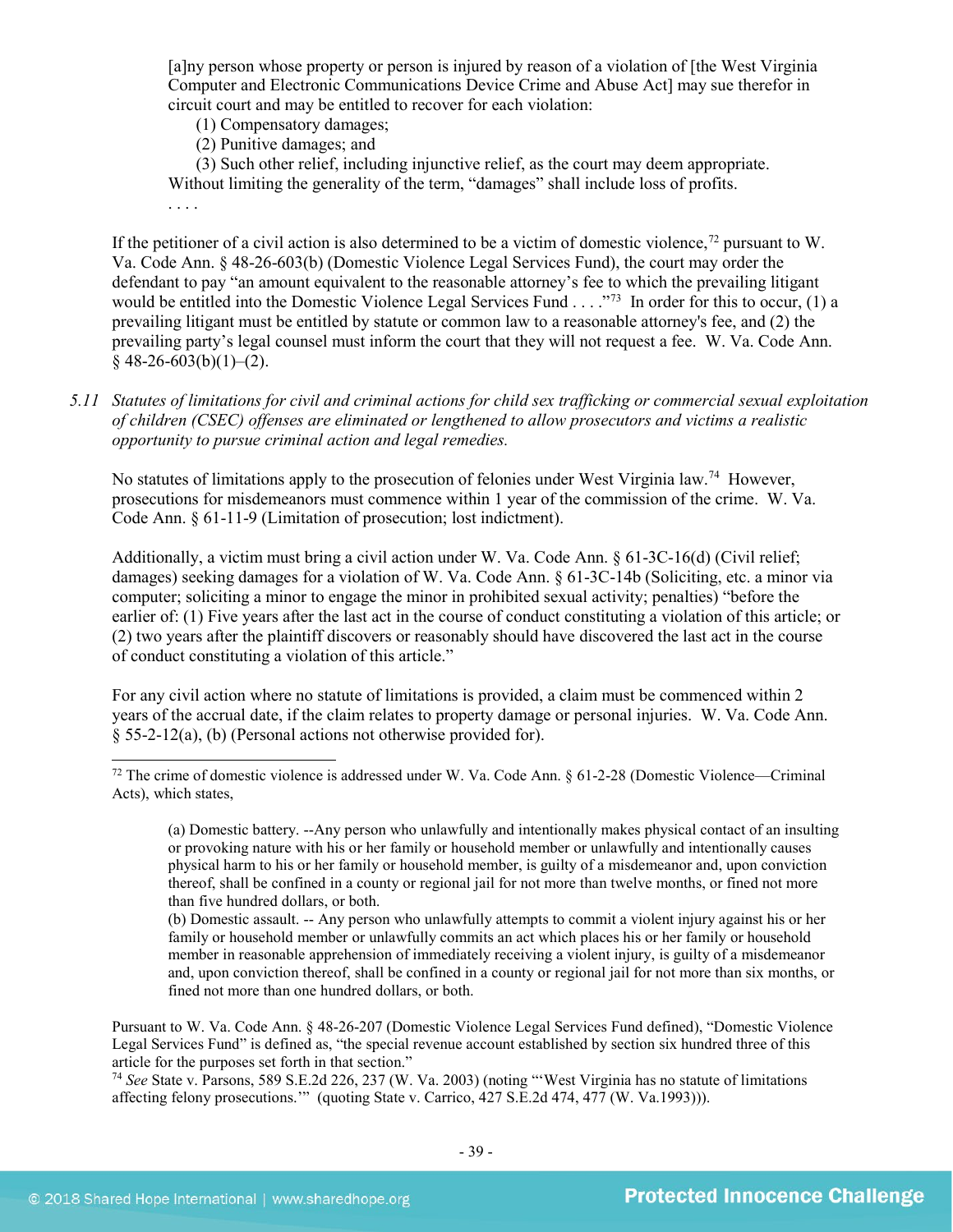However, special provisions apply when the victim is a minor. Pursuant to W. Va. Code Ann. § 55-2-15(a) (Special and general savings as to persons under disability), the applicable statute of limitations for civil actions "resulting from sexual assault or sexual abuse of a [minor], shall be brought against the perpetrator of the sexual assault or abuse within four years after [turning 18] or within four years after discovery of the sexual assault or sexual abuse, whichever is longer." Otherwise, the applicable statute of limitations for civil actions will toll until a minor turns 18, at which point the victim may bring a claim "within the like number of years after his becoming of full age . . . that is allowed to a person having no such impediment to bring the same after the right accrues . . . except that it shall in no case be brought after twenty years from the time when the right accrues." W. Va. Code Ann. § 55-2-15(b).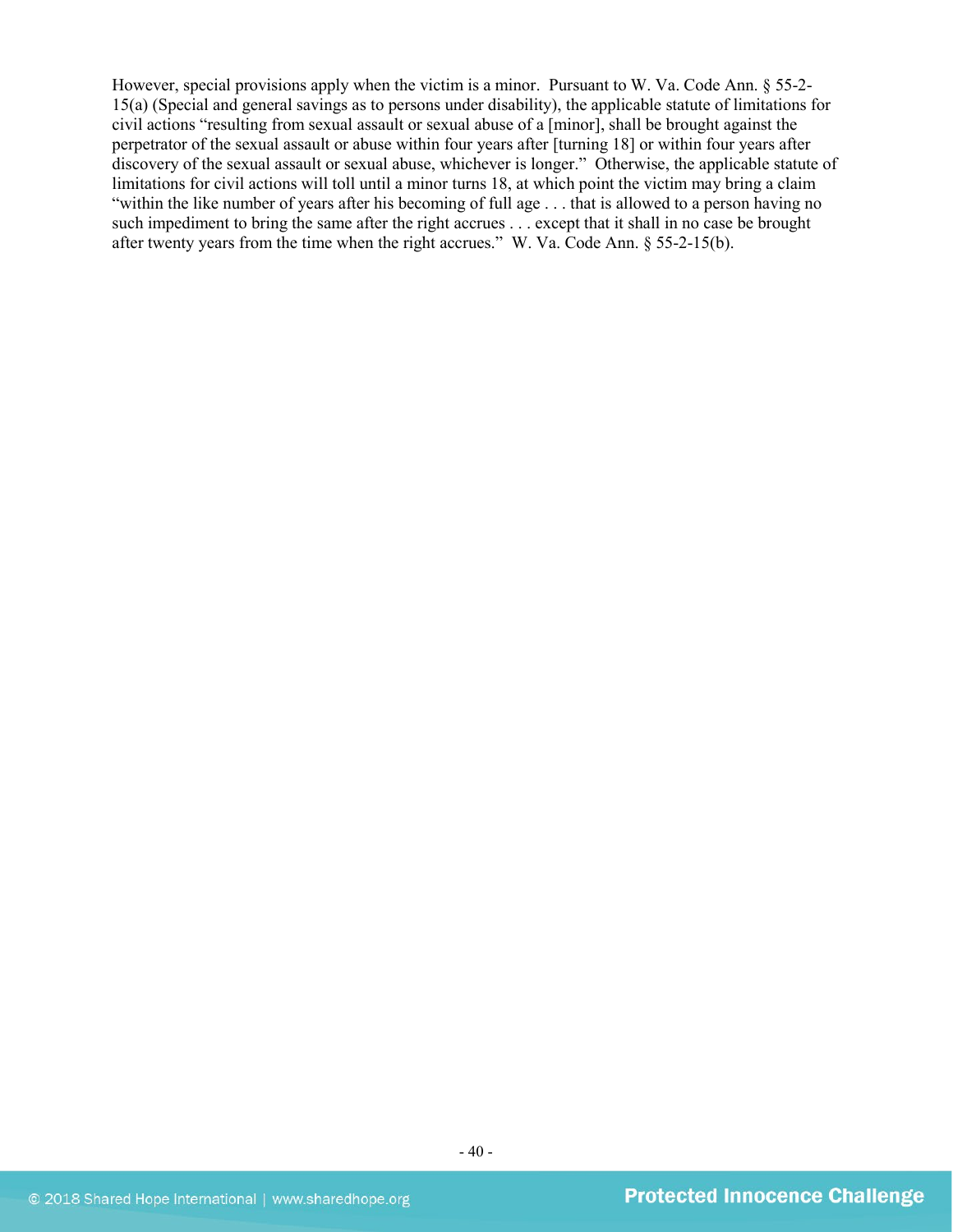#### **FRAMEWORK ISSUE 6: CRIMINAL JUSTICE TOOLS FOR INVESTIGATION AND PROSECUTIONS**

#### *Legal Components:*

- *6.1 Training on human trafficking and domestic minor sex trafficking for law enforcement is statutorily mandated or authorized.*
- *6.2 Single party consent to audiotaping is permitted in law enforcement investigations.*
- *6.3 Wiretapping is an available tool to investigate domestic minor sex trafficking and commercial sexual exploitation of children (CSEC).*
- *6.4 Using a law enforcement decoy to investigate buying or selling commercial sex is not a defense to soliciting, purchasing, or selling sex with a minor.*
- *6.5 Using the Internet or electronic communications to investigate buyers and traffickers is a permissible investigative technique.*
- *6.6 State law requires reporting of missing children and located missing children.*

#### *Legal Analysis:*

*6.1 Training on human trafficking and domestic minor sex trafficking for law enforcement is statutorily mandated or authorized.*

*\_\_\_\_\_\_\_\_\_\_\_\_\_\_\_\_\_\_\_\_\_\_\_\_\_\_\_\_\_\_\_\_\_\_\_\_\_\_\_\_\_\_\_\_\_\_\_\_\_\_\_\_\_\_\_\_\_\_\_\_\_\_\_\_\_\_\_\_\_\_\_\_\_\_\_\_\_\_\_\_\_\_\_\_\_\_\_\_\_\_\_\_\_\_*

Law enforcement officers in West Virginia are not expressly required to complete training on human trafficking or domestic minor sex trafficking. However, pursuant to W. Va. Code Ann. § 30-29-3(a)(6) (Duties of the Governor's committee and the subcommittee), the West Virginia Governor's committee on crime, delinquency and corrections along with its law-enforcement professional standards subcommittee shall "[p]romulgate standards governing the training, firearms qualifications, and ongoing professional certification of law-enforcement officers and the entry-level law-enforcement training curricula." The committee and subcommittee also shall, pursuant to W. Va. Code Ann. § 30-29-3(a)(9), "[e]stablish standards governing mandatory training to effectively investigate organized criminal enterprises as defined in [W. Va. Code Ann. § 61-13-2 (Definitions)<sup>75</sup>] . . . for entry level training curricula and for lawenforcement officers who have not received such training as certified by the subcommittee as required in this section". Given that West Virginia's CSEC laws are included within the definition of "qualifying offense,"[76](#page-40-1) under the training requirements mandated in W. Va. Code Ann. § 30-29-3(a)(9), it is possible that training on these provisions may be required for law-enforcement in West Virginia.

In addition, W. Va. Code Ann. § 30-29-3(b) provides,

In addition to the duties authorized and established by this section, the subcommittee may: (1) Establish training to effectively investigate human trafficking offenses as defined in article two, chapter sixty-one of this code, for entry level training curricula and for lawenforcement officers who have not received such training as certified by the committee as required by this section; and

(2) Establish procedures for the implementation of a course in investigation of human trafficking offenses. The course may include methods of identifying and investigating human

<span id="page-40-1"></span><span id="page-40-0"></span> <sup>75</sup> W. Va. Code Ann. § 61-13-2 defines "organized criminal enterprise" as "a combination of five or more persons engaging over a period of not less than six months in one or more of the qualifying offenses set forth in this section." <sup>76</sup> Pursuant to W. Va. Code Ann. § 61-13-2, "qualifying offenses" include violations of W. Va. Code Ann. § 61-2- 14(a) (Abduction of person; kidnapping or concealing child; penalties), § 61-3C-14b (Soliciting, etc. a minor via computer; soliciting a minor and traveling to engage the minor in prohibited sexual activity; penalties), § 61-8-8 (Receiving support from prostitution; pimping; penalty), § 61-8C-2 (Use of minors in filming sexually explicit conduct prohibited; penalty), and § 61-8C-3 (Distribution and exhibiting of material depicting minors engaged in sexually explicit conduct prohibited; penalty).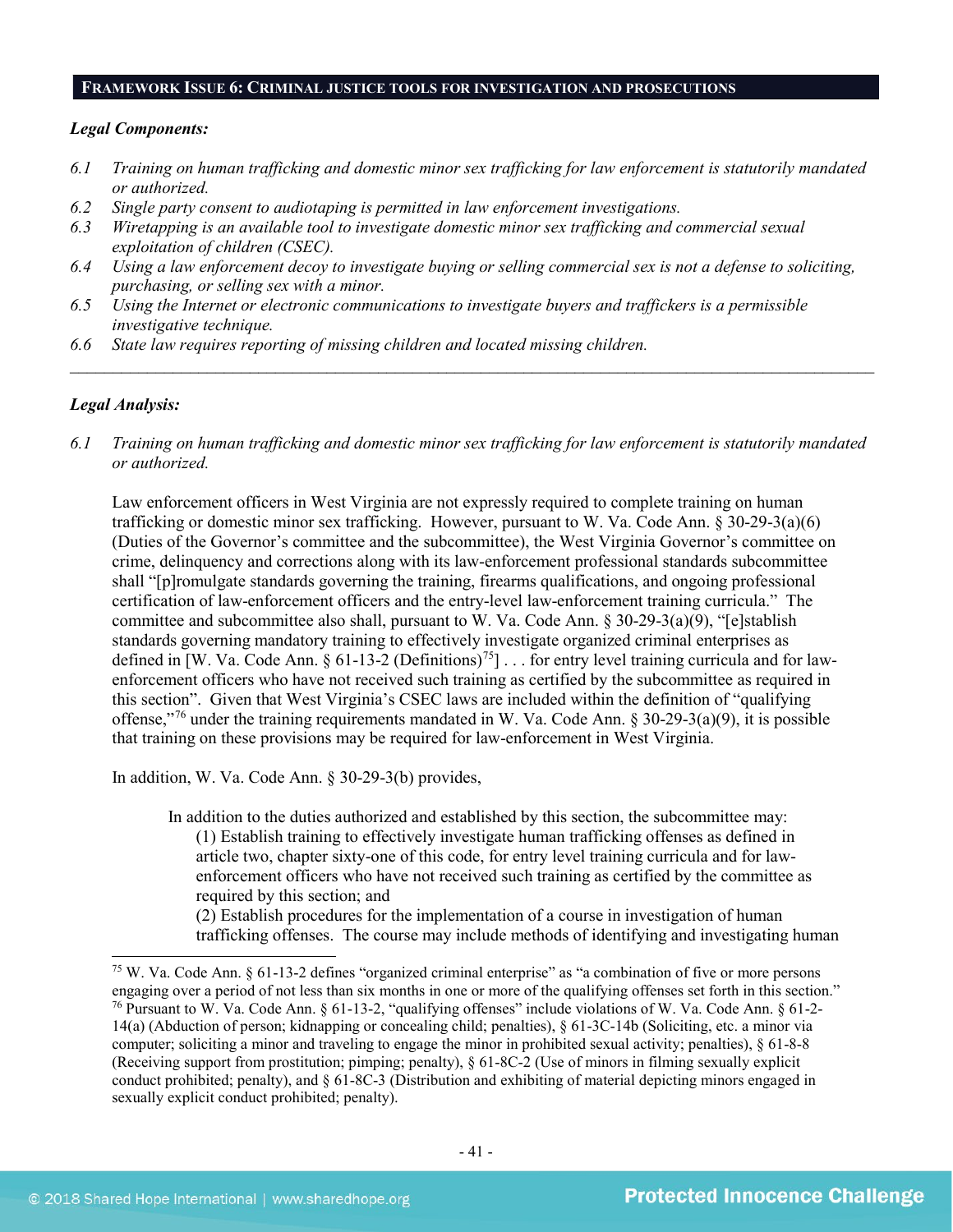trafficking and methods for assisting trafficking victims. In order to implement and carry out the intent of this subdivision, the committee may promulgate emergency rules pursuant to section fifteen, article three, chapter twenty-nine-a of this code.

#### *6.2 Single party consent to audiotaping is permitted in law enforcement investigations.*

Single party consent to audiotaping is permitted in West Virginia. W. Va. Code Ann. § 62-1D-3(e) (Interception of communications generally) states,

It is lawful under this article for a person to intercept a wire, oral or electronic communication where the person is a party to the communication or where one of the parties to the communication has given prior consent to the interception unless the communication is intercepted for the purpose of committing any criminal or tortious act in violation of the constitution or laws of the United States or the constitution or laws of this state.

# *6.3 Wiretapping is an available tool to investigate domestic minor sex trafficking and commercial sexual exploitation of children (CSEC).*

Wiretapping is available to investigate West Virginia's trafficking offenses and W. Va. Code Ann. § 61- 2-14 (Abduction of person; kidnapping, or concealing a child; penalties), a CSEC offense. Under W. Va. Code Ann. § 62-1D-8[77](#page-41-0) (County prosecuting attorney or duly appointed special prosecutor may apply for order authorizing interception),

The prosecuting attorney of any county or duly appointed special prosecutor may apply to one of the designated circuit judges referred to in §62-1D-7 [Designated judges] of this code and the judge, in accordance with the provisions of this article, may grant an order authorizing the interception of wire, oral, or electronic communications by an officer of the investigative or lawenforcement agency when the prosecuting attorney or special prosecutor has shown reasonable cause to believe the interception would provide evidence of the commission of: (1) Kidnapping or abduction as defined and prohibited by the provisions of §61-2-14 and §61-2-14a of this code and including threats to kidnap or demand ransom as defined and prohibited by the provisions of §61- 2-14c of this code; . . . (4) violations of §61-14-1 *et seq.* [Human Trafficking] of this code; . . . (7) felony violations of §61-8B-1 *et seq*. [Sexual offenses] of this code; . . . (9) violations of §61-13-3 [Offenses] of this code; or (10) any aider or abettor to any of the offenses referenced in this section or any conspiracy to commit any of the offenses referenced in this section if any aider, abettor, or conspirator is a party to the communication to be intercepted.

Any information obtained through a wiretap authorized by an order granted under W. Va. Code Ann. § 62-1D-8, whether obtained by a law enforcement officer or other person receiving the information, may be disclosed in testimony given during "any criminal proceeding held under the authority of this state or of any political subdivision of this state." W. Va. Code Ann. § 62-1D-9(c), (f) (Lawful disclosure or use of contents of communication). [78](#page-41-1)

<span id="page-41-0"></span> <sup>77</sup> The text of W. Va. Code Ann. § 62-1D-8 cited here and elsewhere in this report includes amendments made by the enactment of House Bill 4502 during the 2018 Regular Session of the West Virginia Legislature (effective June 25, 2018).

<span id="page-41-1"></span> $78$  To the extent evidence of other crimes not the basis for authorizing the wiretap is obtained through use of an authorized wiretap, W. Va. Code Ann.  $\S 62-1D-9(e)$  and (g) authorize the use of such evidence by law enforcement and its introduction in evidence through testimony in the criminal prosecution. W. Va. Code Ann. § 62-1D-9(e) and (g) provide,

<sup>(</sup>e) When an investigative or law-enforcement officer, while engaged in intercepting wire, oral or electronic communications in the manner authorized herein, intercepts wire, oral or electronic communications relating to offenses other than those specified in the order of authorization, the contents thereof, and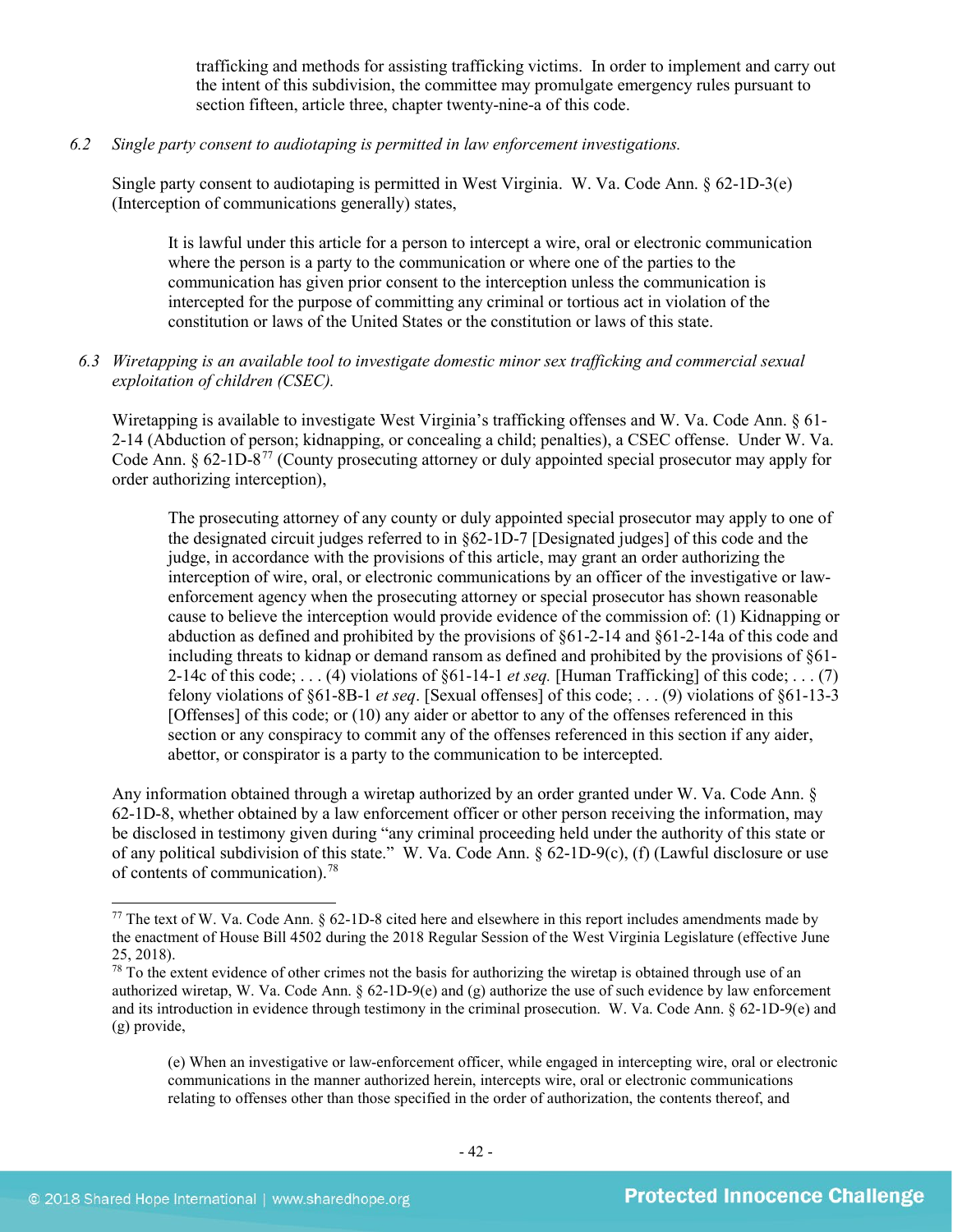# *6.4 Using a law enforcement decoy to investigate buying or selling commercial sex is not a defense to soliciting, purchasing, or selling sex with a minor.*

Although West Virginia's trafficking law does not expressly prohibit a defense to prosecution based on the use of a law enforcement decoy posing as a minor, W. Va. Code Ann. § 61-3C-14b (Soliciting, etc. a minor via computer; soliciting a minor and traveling to engage the minor in prohibited sexual activity; penalties), a buyer applicable CSEC offense, prohibits a defendant from asserting this defense when charged with using the computer to solicit a minor for commercial sex. Specifically, W. Va. Code Ann. § 61-3C-14b uses the phrases "a person he or she believes to be such a minor . . ." and "the person believed to be a minor's . . . ." W. Va. Code Ann. § 61-3C-14b(a), (b). Based on this language, buyers charged with attempting to solicit or purchase sex with a minor under W. Va. Code Ann. § 61-3C-14b would be prohibited from asserting a defense based on the fact that an actual minor was not involved.

### *6.5 Using the Internet or electronic communications to investigate buyers and traffickers is a permissible investigative technique.*

Use of the Internet to investigate buyers and traffickers appears to be a permissible investigative technique under W. Va. Code Ann. § 61-3C-14b (Soliciting, etc. a minor via computer; soliciting a minor and traveling to engage the minor in prohibited sexual activity; penalties). According to W. Va. Code Ann. § 61-3C-14b,

(a) Any person over the age of eighteen, who knowingly uses [or attempts to use] a computer to solicit, entice, seduce or lure . . . a minor known or believed to be at least four years younger than the person using the computer or a person he or she believes to be such a minor, in order to engage in . . . [several crimes, including prostitution], is guilty of a felony . . . . (b) Any person over the age of eighteen who uses a computer in the manner proscribed by the provision of subsection (a) of this section and who additionally engages in any overt act designed to bring himself or herself into the minor's, or the person believed to be a minor's, physical presence with the intent to engage in any sexual activity or conduct with such minor that is prohibited by law, is guilty of a felony . . . .

*6.6 State law requires reporting of missing children and located missing children.*

Investigating law enforcement agencies are required to update reports of missing children pursuant to W. Va. Code Ann. § 49-6-112(c) (Agencies to receive report; law-enforcement agency requirements), which provides,

A law-enforcement agency involved in the investigation of a missing child shall:

evidence derived therefrom, may be disclosed or used as provided in subsections (a) and (b) of this section. Such contents and any evidence derived therefrom may be used under subsection (c) of this section when authorized or approved by the designated circuit judge where such judge finds on subsequent application that the contents were otherwise intercepted in accordance with the provisions of this article. The application shall be made as soon as may be practicable after such contents or the evidence derived therefrom is obtained.

(g) Any information relating to criminal activities other than those activities for which an order to intercept communications may be granted pursuant to section eight of this article may be disclosed only if such relates to the commission of a felony under the laws of this state, and such information may be offered, if otherwise admissible, as evidence in any such criminal proceeding, but shall not be used for the purpose of obtaining an arrest warrant, or an indictment under laws of this state.

. . . .

 $\overline{a}$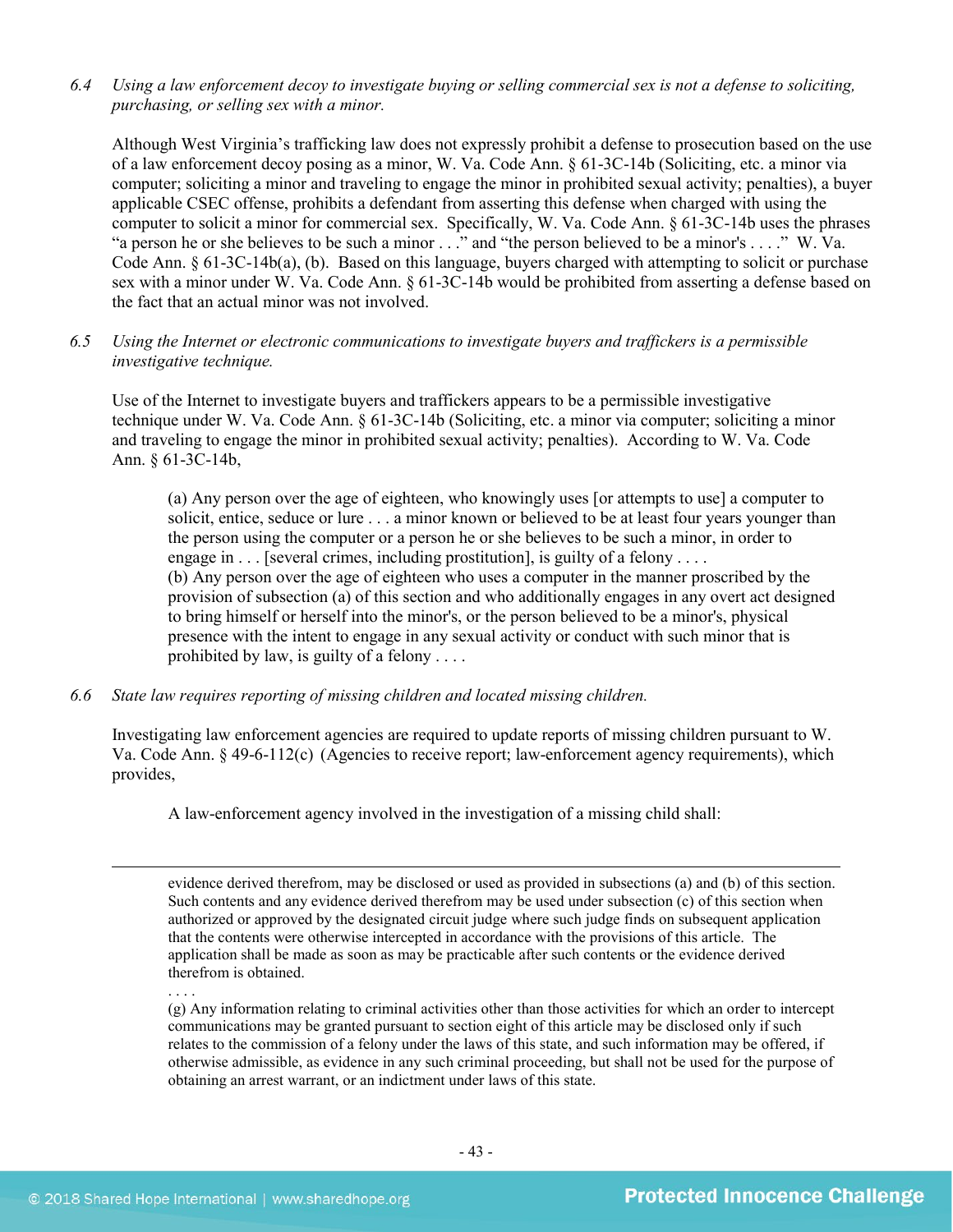(1) Update the initial report filed by the agency that received notification of the missing child upon the discovery of new information concerning the investigation;

(2) Forward the updated report to the appropriate agencies and organizations;

(3) Search the national crime information center's wanted person file for reports of arrest warrants issued for persons who allegedly abducted or unlawfully retained children and compare these reports to the missing child's national crime information center's missing person file; and

(4) Notify all law-enforcement agencies involved in the investigation, the missing children information clearinghouse, and the national crime information center when the missing child is located.

Pursuant to W. Va. Code Ann. § 49-6-101 (Clearinghouse function; State Police requirements, rulemaking), the West Virginia Missing Children Information Clearinghouse was established to serve as a "central repository of information on missing children" and, under subsection (c), it shall do the following:

(1) Establish a system of intrastate communication of information relating to missing children; (2) Provide a centralized file for the exchange of information on missing children and unidentified bodies of children within the state;

(3) Communicate with the National Crime Information Center for the exchange of information on missing children suspected of interstate travel;

(4) Collect, process, maintain and disseminate accurate and complete information on missing children;

(5) Provide a statewide toll-free telephone line for the reporting of missing children and for receiving information on missing children;

(6) Disseminate to custodians, law-enforcement agencies, the state Department of Education, the Bureau for Children and Families and the general public information that explains how to prevent child abduction and what to do if a child becomes missing;

(7) Compile statistics relating to the incidence of missing children within the state;

(8) Provide training materials and technical assistance to law-enforcement agencies and social services agencies pertaining to missing children; and

(9) Establish a media protocol for disseminating information pertaining to missing children.

Under W. Va. Code Ann. § 49-6-106(a) (Missing child reports; law-enforcement agency requirements; unidentified bodies), when law enforcement receives a report of a missing child, it shall,

(1) Immediately start an investigation to determine the present location of the child if it determines that the child is in danger; and

(2) Enter the name of the missing child into the clearinghouse and the national crime information center missing person file if the child meets the center's criteria, with all available identifying features, including dental records, fingerprints, other physical characteristics and a description of the clothing worn when the missing child was last seen.

If the missing child is under 13, law enforcement may forward the contents of the missing person report to the child's last known "[c]hild care center or child care home in which the child was enrolled" or "[s]chool the child attended in West Virginia, if any." W. Va. Code Ann. § 49-6-112(b).

If law enforcement finds an unidentified body of a child, it must report the information to the clearinghouse and to the National Crime Information Center Unidentified Person File and cross-check the information with missing child descriptions. W. Va. Code Ann. § 49-6-106(c).